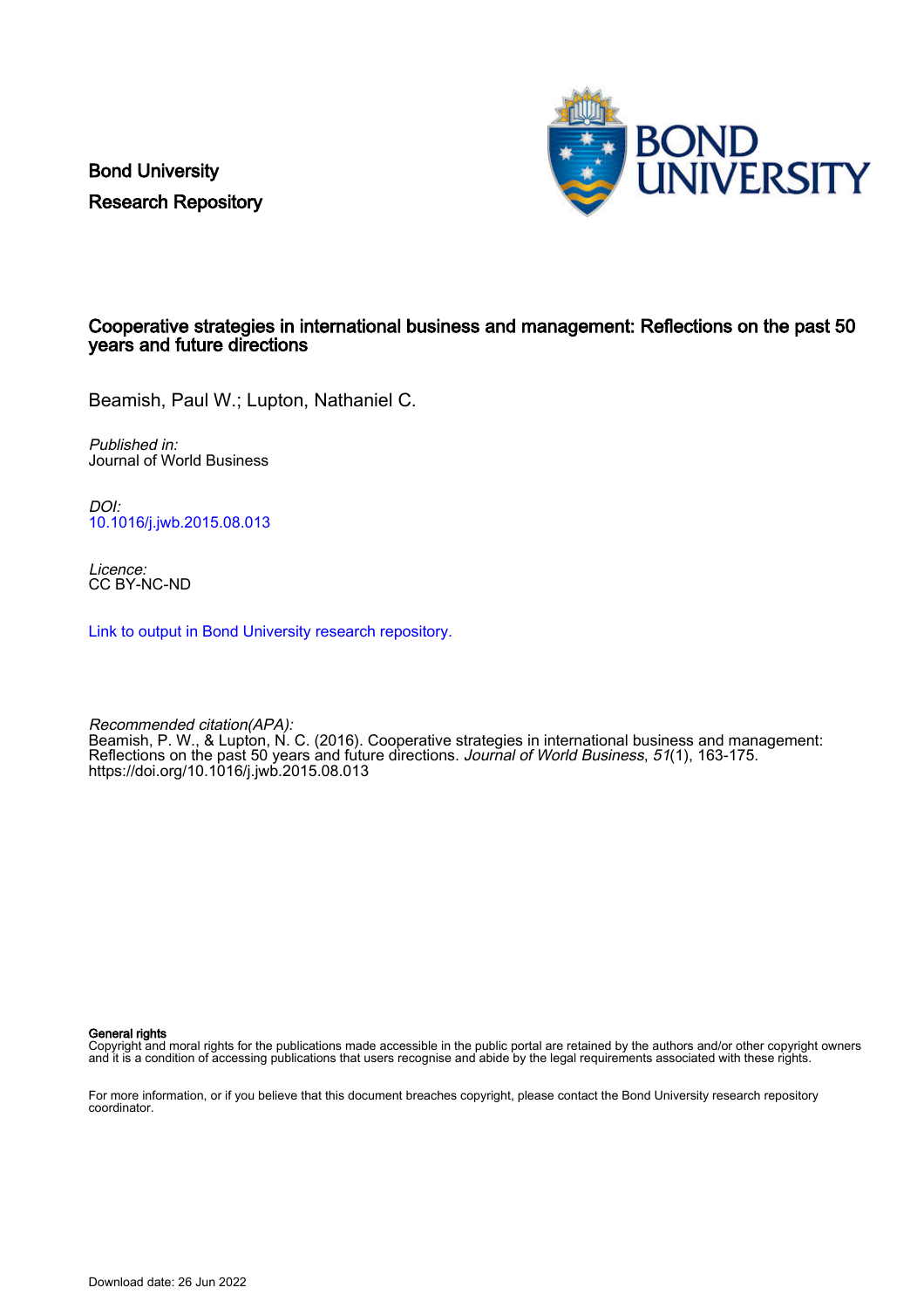# **Cooperative strategies in international business and management: Reflections on the past 50 years and future directions**

Paul W. Beamish<sup>a</sup>

Nathaniel C. Lupton<sup>b</sup>

a Ivey Business School Western University 1255 Western Road London, ON N6G 0N1, Canada pbeamish@ivey.uwo.ca

<sup>b</sup>*Corresponding Author* University of Lethbridge 4401 University Drive Lethbridge AB T1K 3M4, Canada Tel. 403 329 2618 Nathaniel.Lupton@uleth.ca

## **As at: July 22, 2015**

**Note:** Both authors contributed equally to this manuscript.

**Acknowledgements:** We extend our sincere thanks to Michael Sartor and the anonymous reviewers for their helpful comments and suggestions on this manuscript.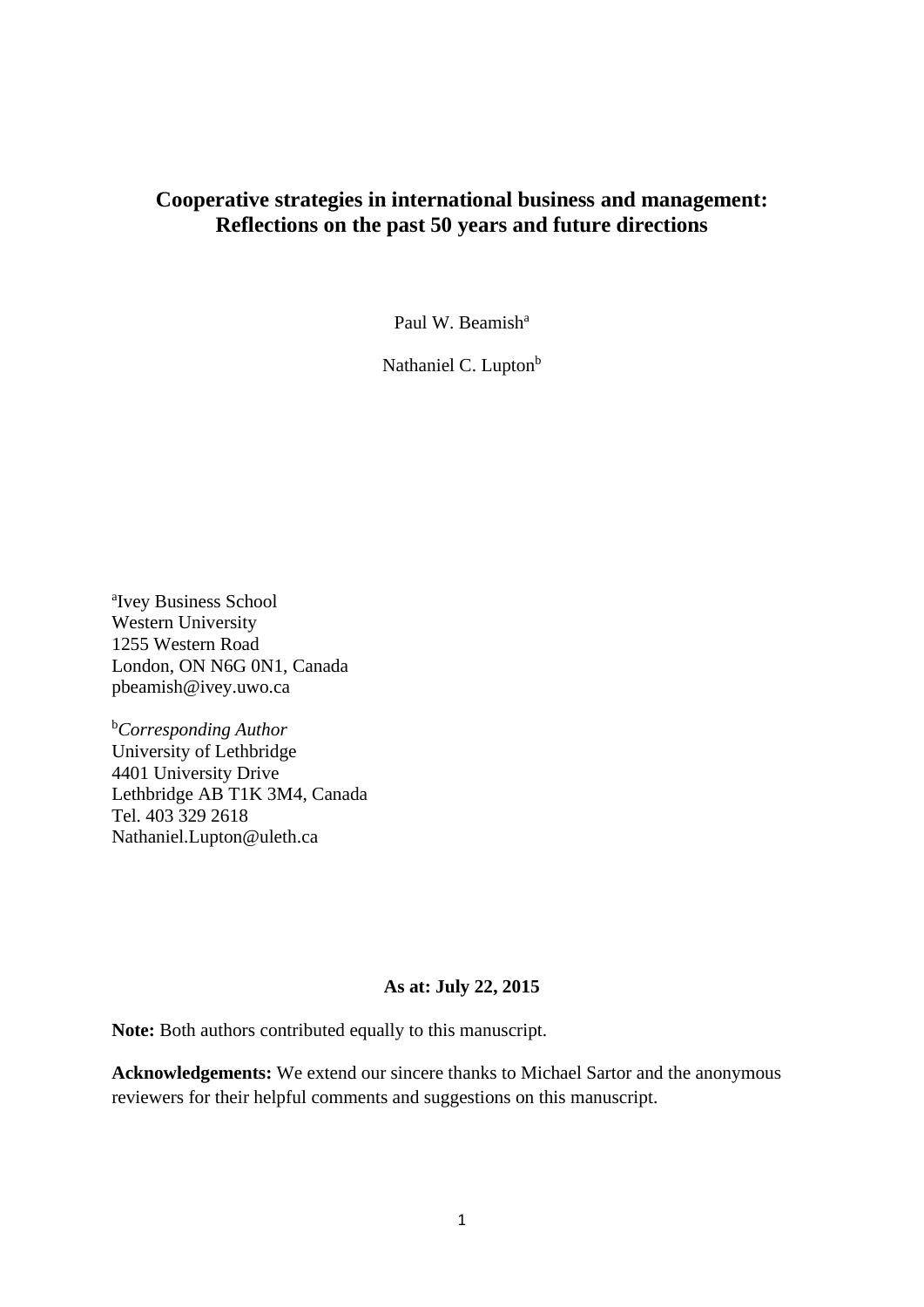## **Abstract**

Over the past 50 years, cooperative forms of governance such as equity joint ventures and other strategic alliances have received tremendous attention in international business and management research. This article traces the history of this research over these past five decades with particular emphasis on the critical role that (Columbia) Journal of World Business has played in disseminating scholarly and managerial expertise on the successful management of cross-border, inter-firm collaboration. We highlight the evolution of interest in different contexts, phenomena, theories, and methodologies, along with the factors that have driven interest in these topics. Several suggestions for future research are also provided.

**Keywords:** Joint ventures, international alliances, review, internationalization, multinational enterprises.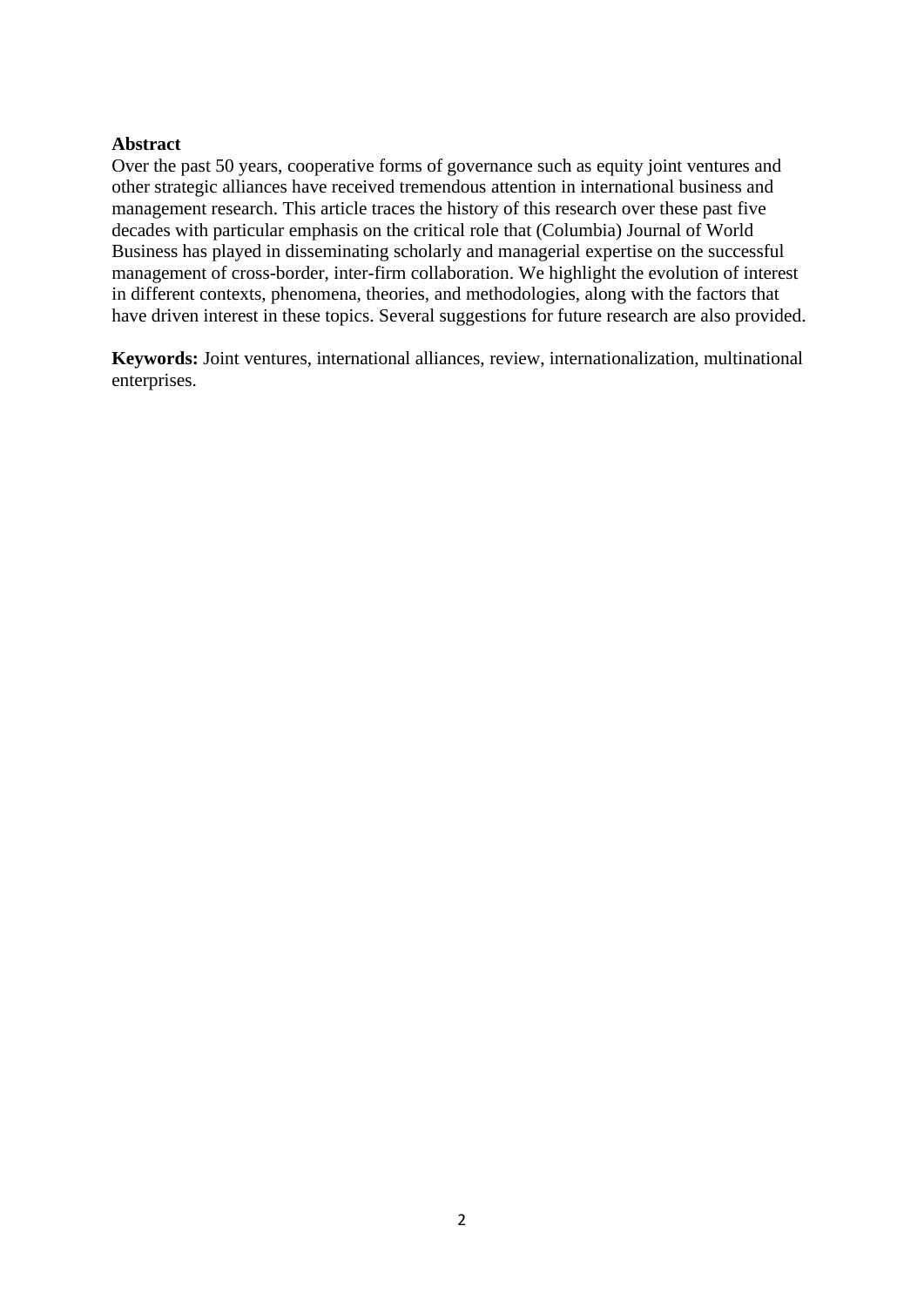#### **Cooperative strategies in international business and management**

Over the past 50 years, cooperative forms of governance have received substantial attention in international business and management research. With the increasing economic openness of previously closed economies, and the rise of manufacturing centers such as China, these cooperative modes of governance have been complemented by increasing numbers of wholly-owned subsidiaries and market-based transactions. The one-time view of cooperative arrangements as a 'necessary evil' in accessing foreign markets (Moxon & Geringer, 1985) has been replaced by their enduring popularity as often preferred modes of addressing cross-border business opportunities today.

Cooperative strategies refer to any type of agreement between two or more firms, contractual or otherwise, involving mutual forbearance towards one or more (typically not identical) goals by providing capital, knowledge, technology, managerial talent, and/or other valuable assets under the purview of said firms (Anand & Khanna, 2000; Gulati, 1998). Such agreements need not be permanent, but many are, and also continue to evolve to suit the changing needs and motives of their counterparts. Joint ventures (JVs) differ from coproduction, licensing, franchising, and other contractual agreements in that that the former involves the contribution of capital to create a separate, legally distinct organization, jointly owned in varying degrees by its parent firms (Beamish & Lupton, 2009). Despite this important distinction, both equity and non-equity forms of cross-border cooperative arrangements are generally referred to as 'international alliances'.

This article reports on the history and evolution of research on cooperative forms of international strategy employing a semi-structured review of the literature, with an emphasis on the role of the (Columbia) Journal of World Business in disseminating this knowledge. We undertook a review of well over 100 scholarly and practitioner-oriented articles published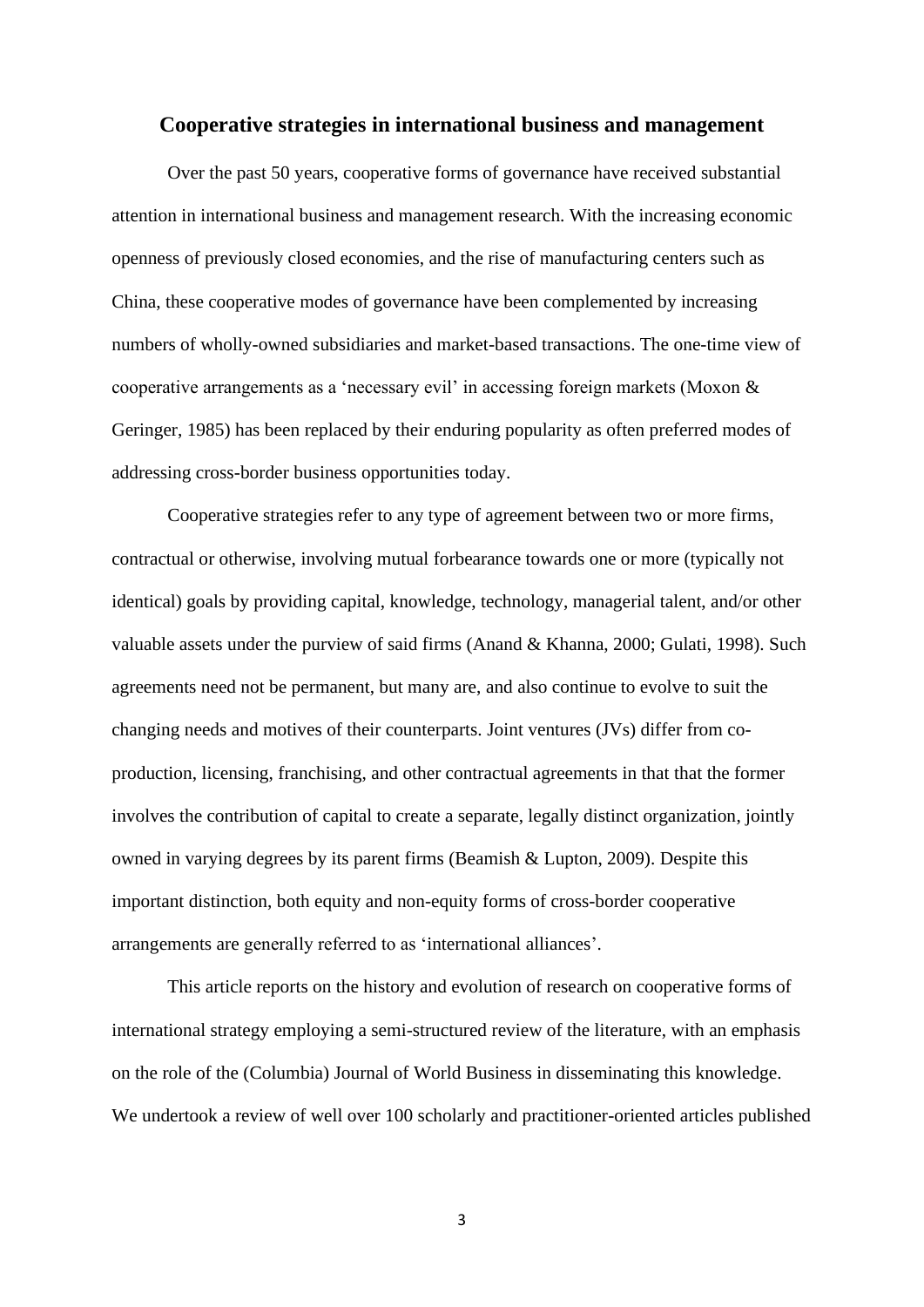in (C)JWB and elsewhere which we utilize in the sections that follow<sup>1</sup>. Table 1 lists the 20 most cited articles in our review, according to the Social Sciences Citation Index as of Dec. 20, 2014. Cooperative forms of organizational governance initially formed a body of research primarily motivated by understanding the phenomenon itself, and intent on providing practical implications rather than theoretical contributions. Of course, this was also the primary objective of Columbia Journal of World Business, as with perhaps most business publications at the time. The focus became more concerned with academic rigor and generalizability in the later years of the Journal of World Business. Cooperative business strategies thus became a context within which testing, integration and extending various theories took place.

In accordance with the evolution of scholarly discourse and the mission of (C)JWB, we structure our review first by the theme of the article, then by theoretical perspectives, and finally by methodology. We begin with a broad overview of the literature published over the last 50 years, categorized according to the purpose of the alliance and other contextual factors, along with the researchers' relative focus on various aspects of the alliance formation, ownership and management process. Out of concern for manageability, parsimony and prevalence within the pages of (C)JWB, we focus on dyadic and ego-centric alliance characterizations, leaving out the higher-order studies of alliance networks. Following this historical overview, we delve more deeply into the theoretical and methodological underpinnings associated with the various research streams in the major section that follows. Based on these summaries, we provide in the following section a broad though by definition

<sup>1</sup>Articles for inclusion were selected by searching the keywords 'joint venture' and 'alliance' in the 'subject' field of Business Source Complete (i.e. title, abstract or keywords). This search was complemented through a visual inspection of each issue of (C)JWB in order to identify and include articles overlooked in the original search. While there may be some disagreement on the inclusion or exclusion of a particular article in this review, we have made all reasonable attempt to review every article in (C)JWB where cooperative strategy is, in our best estimation, of central focus.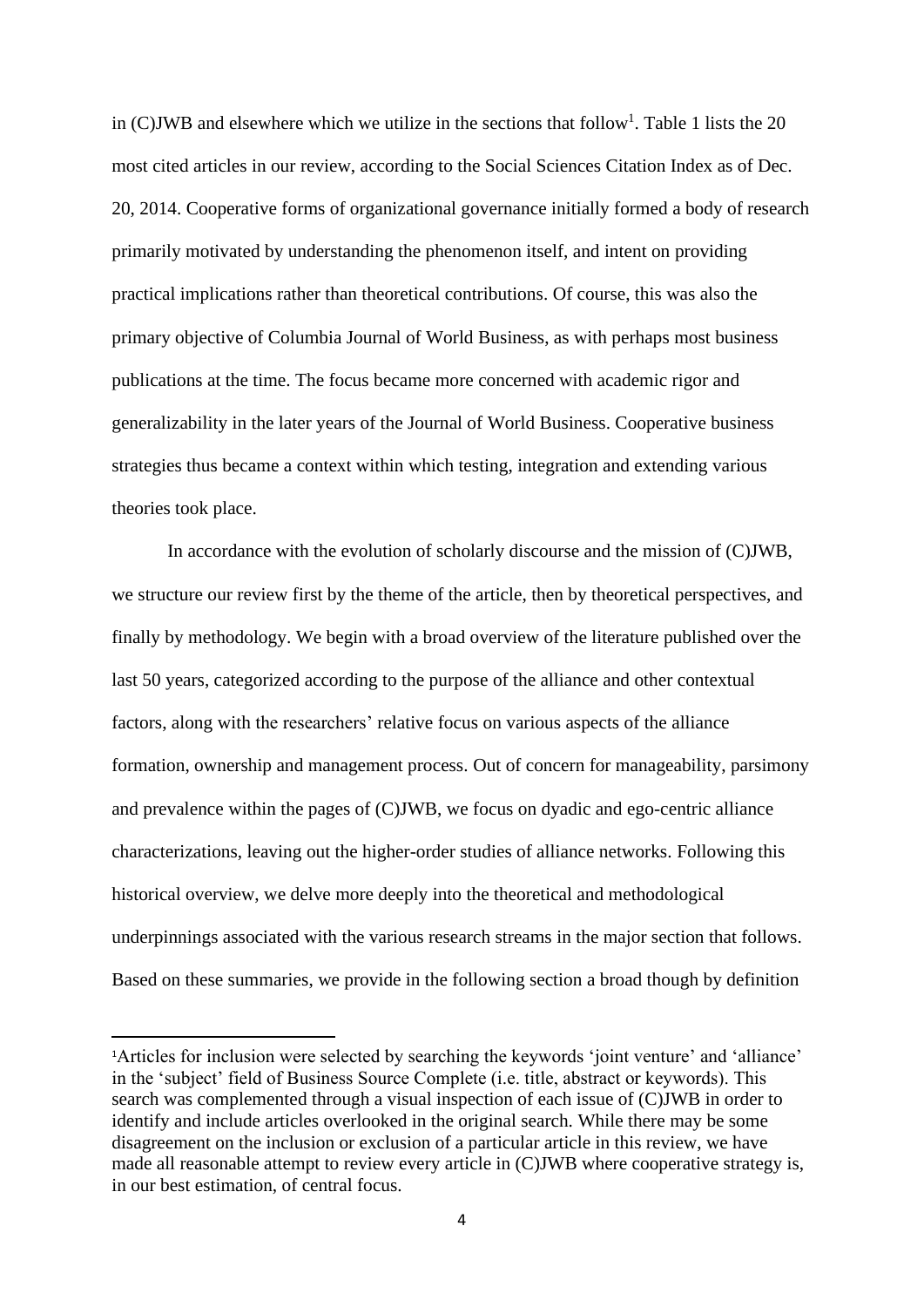incomplete set of directions for future research that reflects the changing nature of internationalization, globalization and the increasing sophistication of scholarly modes and methods of inquiry. It is our hope that this article will provide a useful and informative summary for budding and experienced scholars of international business and management alike, and that it encourages new cooperative strategy research along the lines suggested, or otherwise inspired.

----------------------------------

Insert Table 1 about here ----------------------------------

## **1. Tracing the history of cooperative strategy research**

We begin our review with a discussion of the various facets and foci of JV and alliance research, roughly in the order of their emergence in scholarly discourse, as exemplified in (C)JWB. First, we summarize the reasons for entering into such agreements, which often but not exclusively include market and/or technology access, depending on the partners' intentions. JVs in particular are both an early mechanism and enduring result of the gradual opening of previously closed economies in Latin America, the former Eastern Bloc countries and eventually Russia, along with the Southeast Asian region, most notably China. Hence, we briefly discuss the historical, legal and political backdrop within which joint ventures and alliances blossomed. An important implication of these geopolitical drivers of internationalization through cooperative agreement is that foreign firms often entered into them out of necessity, not preference. Consequently, partner firms often pursue partially misaligned objectives, which have inspired research on partner selection, agreement negotiation process, and identifying ownership arrangements and management techniques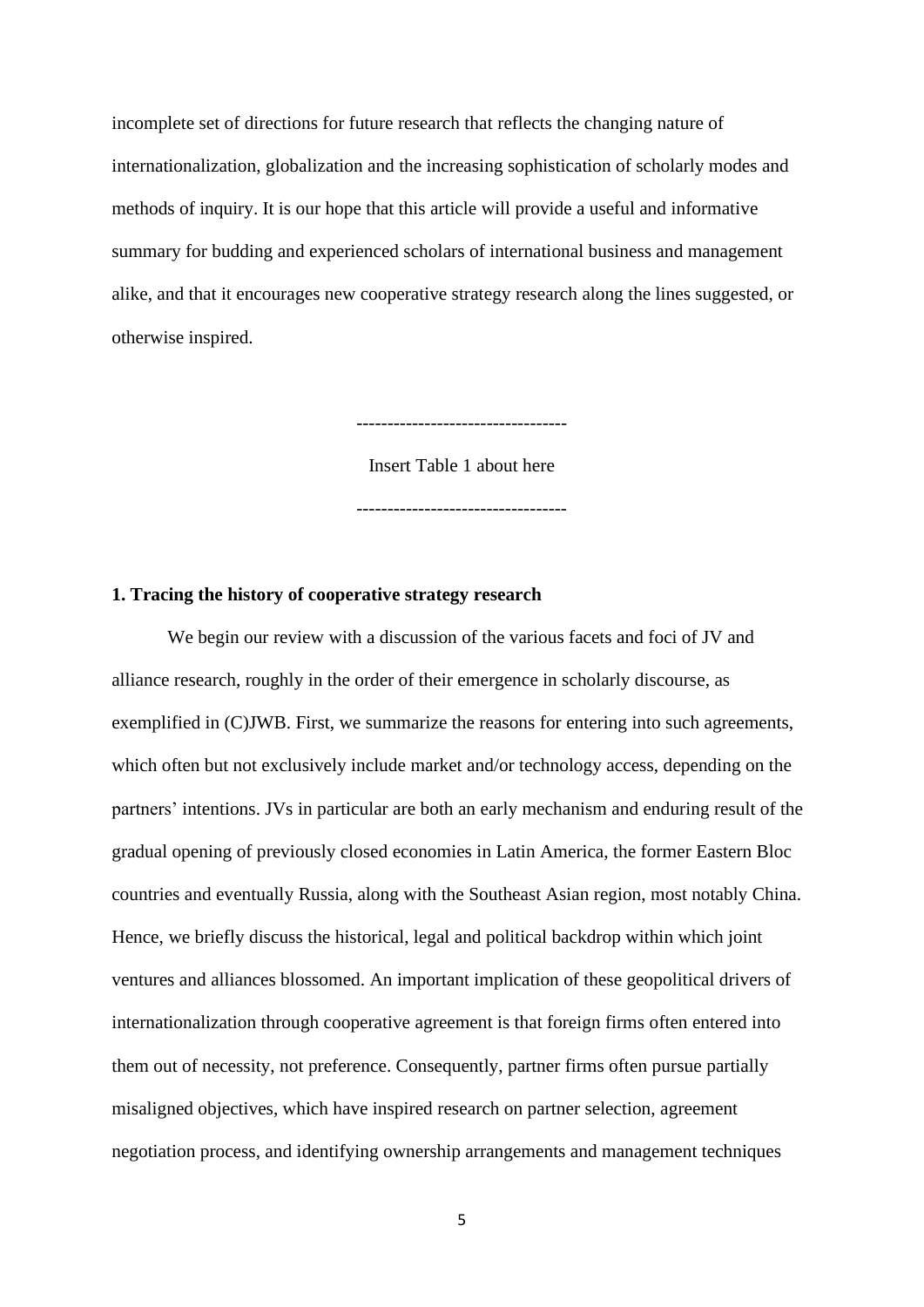that are more conducive to the success of the endeavor, including its longevity. We summarize the research in these areas and conclude with a discussion on the role of experiential learning from past cooperative internationalization endeavors, in order to 'close the loop' on the current state of scholarly discussion.

#### *1.1. Why cooperate?*

Given the predominant focus in research on competition and competitive strategy, it is worthwhile to first explore the benefits of cooperation in extending the global reach of the multinational enterprise. Much of the early research on cooperative business arrangements focused on the motives to enter into an agreement in the first place, rather than going it alone. Such research is complicated by the fact that there are at least two, and often three sets of interests to be satisfied (i.e. host country firm, foreign firm and government), and hence the benefits and drawbacks of a particular agreement are often a matter of perspective (Wright & Russel, 1975). Such perspectives have had a lasting effect on the state of modern alliance research, as scholars have continued to refine theory and methods to provide more generalizable knowledge.

During the post-World War II period, JVs became a common vehicle used by developing and transitioning economies to spur economic development through technology and knowledge sharing, with such investments rising to a total of 17% of US FDI in 1957 (Meynen, Friedmann & Weg, 1966). Foreign firms would typically enter into such arrangements because policy made them the exclusive or highly preferred market-access option offered by local governments, and to mitigate the risks associated with operating in totally unfamiliar business environments (Franko, 1971). During this earlier period, smaller firms could benefit from bi-directional technical knowledge and idea flows (Lang, 1968), but for the most part, the scene was set for difficulties in relationship management right from the start, with many arrangements ending in 'divorce' (Franko, 1971; Meynen et al, 1966;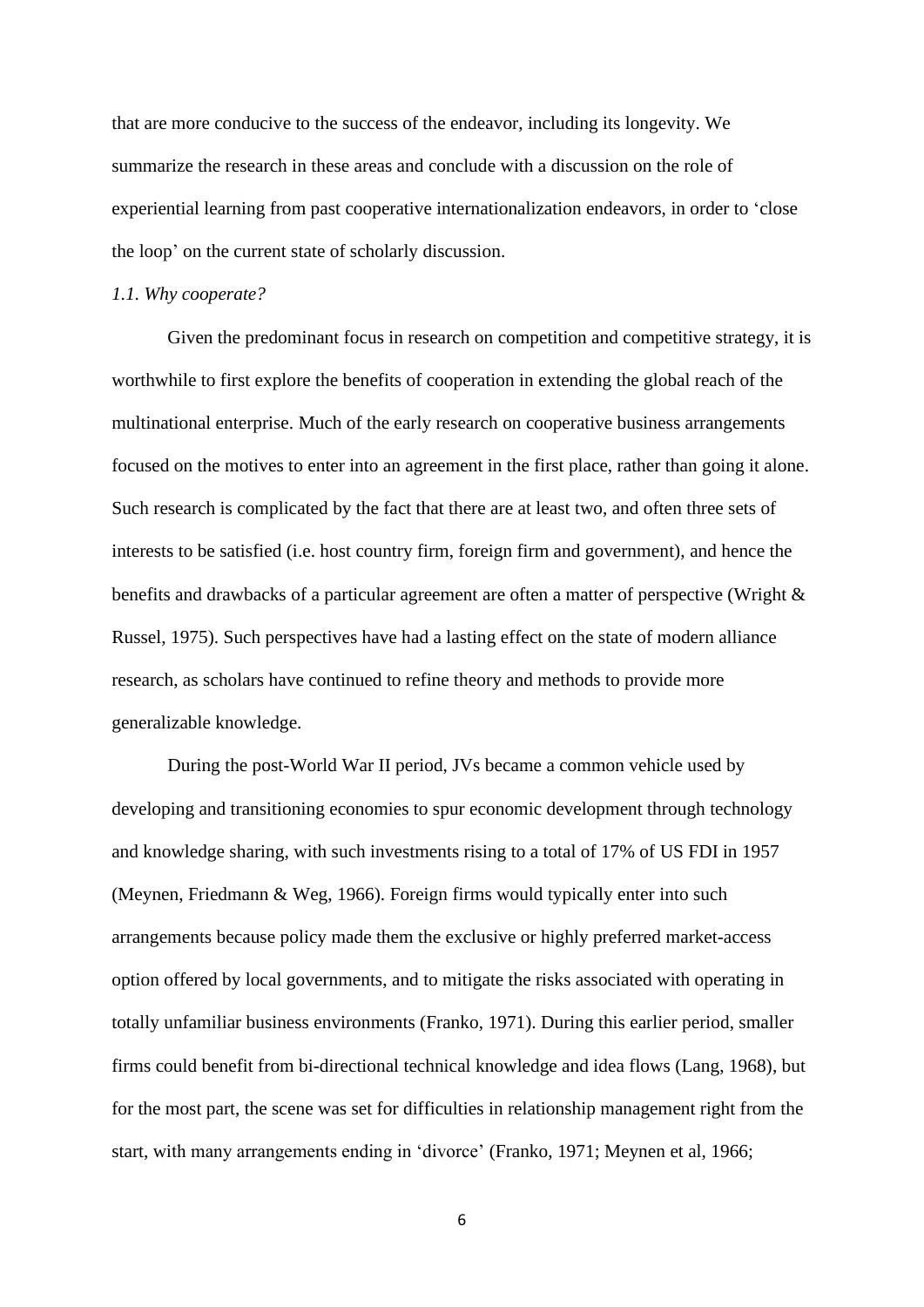Rangan & Yoshino, 1996). This environment consequently spawned a stream of research on partner selection and relationship management that is traceable to the present day. The colonial mindset which underpinned this view, has given way somewhat (though certainly not fully) to the view that each partners' resources are valuable to the extent they are complementary, and that taking such a view is essential for the partnership to remain viable. *1.2. Geography, politics and international trade*

Cooperative strategies, by their nature associated with economic development, were simultaneously pursued in multiple regions around the world, variably and sometimes interchangeably referred to as LDCs (least-developed countries, Carter, 1972), developing (Wright &Russel, 1975), socialist (Zurawicki, 1975), and 'third-world' (Dickie, 1981). The countries assigned to these categories were similar, only in the broadest sense, based on their economic aspirations and indeed had ample opportunity to learn from one another the benefits, drawbacks and structure of licensing agreements, joint ventures, and other types of FDI. Many of the early publications focused on the legal aspects of partnerships, including the provisions of the FDI policy, and specific international agreements forged between partner firms (e.g. Anastos, 1980; Carter, 1972; Donaghue, 1973; Holt, 1973; Kühne, 1976; van Dam, 1974).

The relative emphasis on different geographic regions changed again with the gradual thawing of economic relations with Eastern European nations, eventually culminating in the collapse of the USSR and subsequent end to the cold war in 1991. In the late 60's and early 70's, articles published in (C)JWB focused heavily on case studies and expert opinions on alliances based in Eastern European countries such as the former Yugoslavia – commonly believed at the time to be the bridge between eastern and western business philosophy (Friedmann, 1972). Yugoslav JVs were also seen as the template for agreements that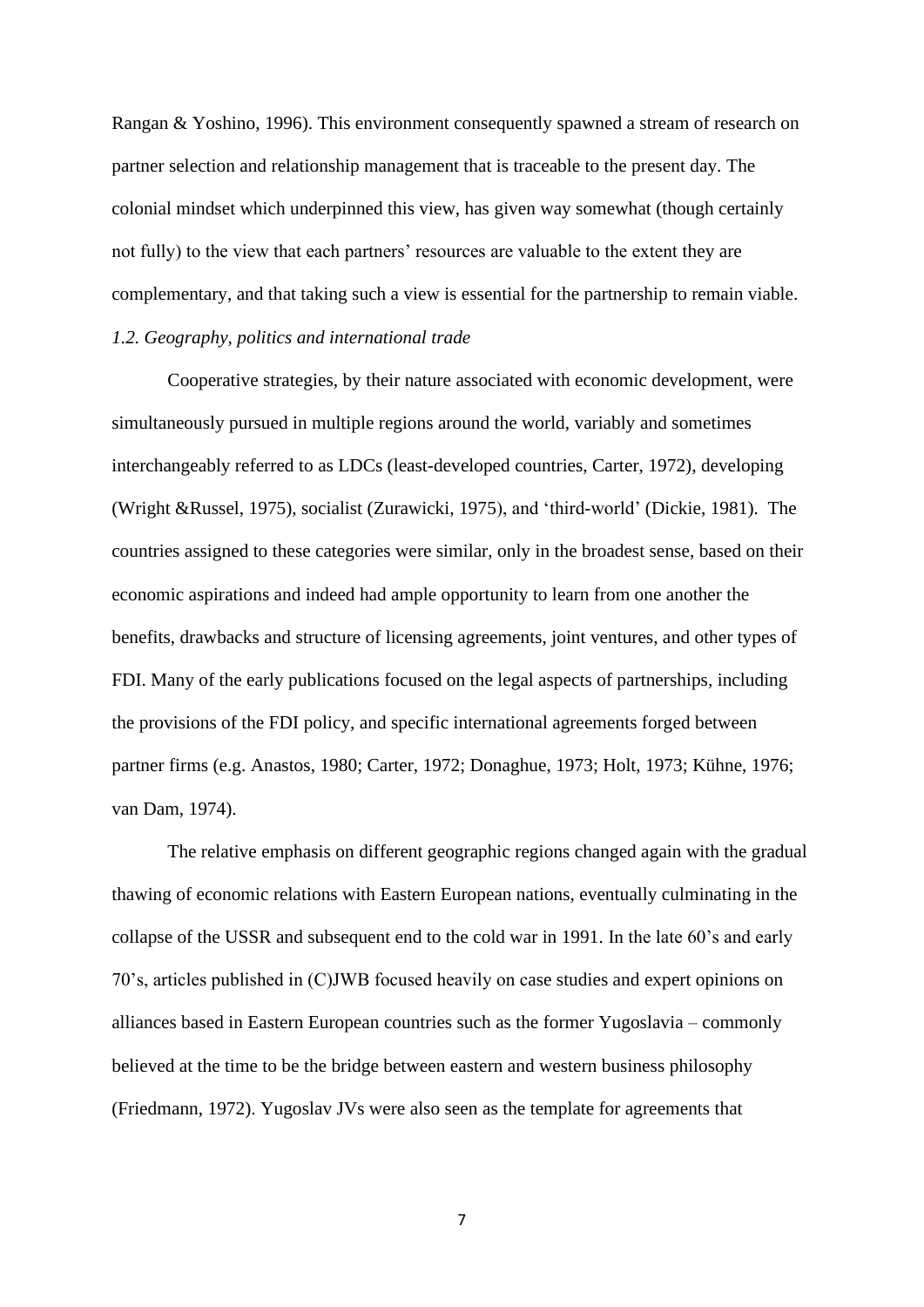eventually took root throughout the Eastern bloc countries, starting with Romania (Donaghue, 1973; Holt, 1973).

In the years leading up to the dissolution of the USSR, there was a flurry of research documenting the evolving legal and business environments on issues ranging from investment insurance to offset the risks of nationalization (Carter, 1972), role of foreign multinationals as development agents (van Dam, 1974), the use of co-production as a mode of technology transfer that predated the JV (Miller & Surovell, 1988), and the viability of agreements that altered the provisions of soviet law (Maggs, 1988). With the fall of the USSR in 1991, so too did the attention it received from researchers of cooperative arrangements. The emphasis shifted accordingly towards issues faced by firms in a more open economy including foreign acquisitions (Starr, 1993) and partnerships for accessing markets for more sophisticated goods (Healey, 1994), and sharing less mature technology and technical knowledge (Elenkov, 1995).

Starting from the late 70s, researchers began reporting on cooperative strategies in a greater variety of developing and developed economies alike. The especially difficult experiences faced by firms entering Japan received attention (Averyt, 1986; Wright, 1979) and JVs were sometimes seen as a method of last resort for investments in developed countries, especially when valuable technology was involved (Killing, 1980; Moxon, 1985). However, the majority of the research during this period, right up to the present day, remained predominantly focused on a wide range of emerging economies including India (Reynolds, 1984), Bangladesh, (Sim & Ali, 1998), Taiwan (Mogi, 1996; Sghafi & Davidson, 1989), Indonesia (SyCip, 1996), Singapore (Wang, Wee & Koh, 1999),Malaysia (Ainuddin et al, 2007), Latin America (Haigh, 1992; Kotabe et al, 2000; Székely & Vera, 1991), Middle East and North Africa (Kaynak & Dalgic, 1991), South Africa (Gomes, Cohen & Mellahi, 2011) and the emerging African region (Hearn, 2015). JVs continued to play a role in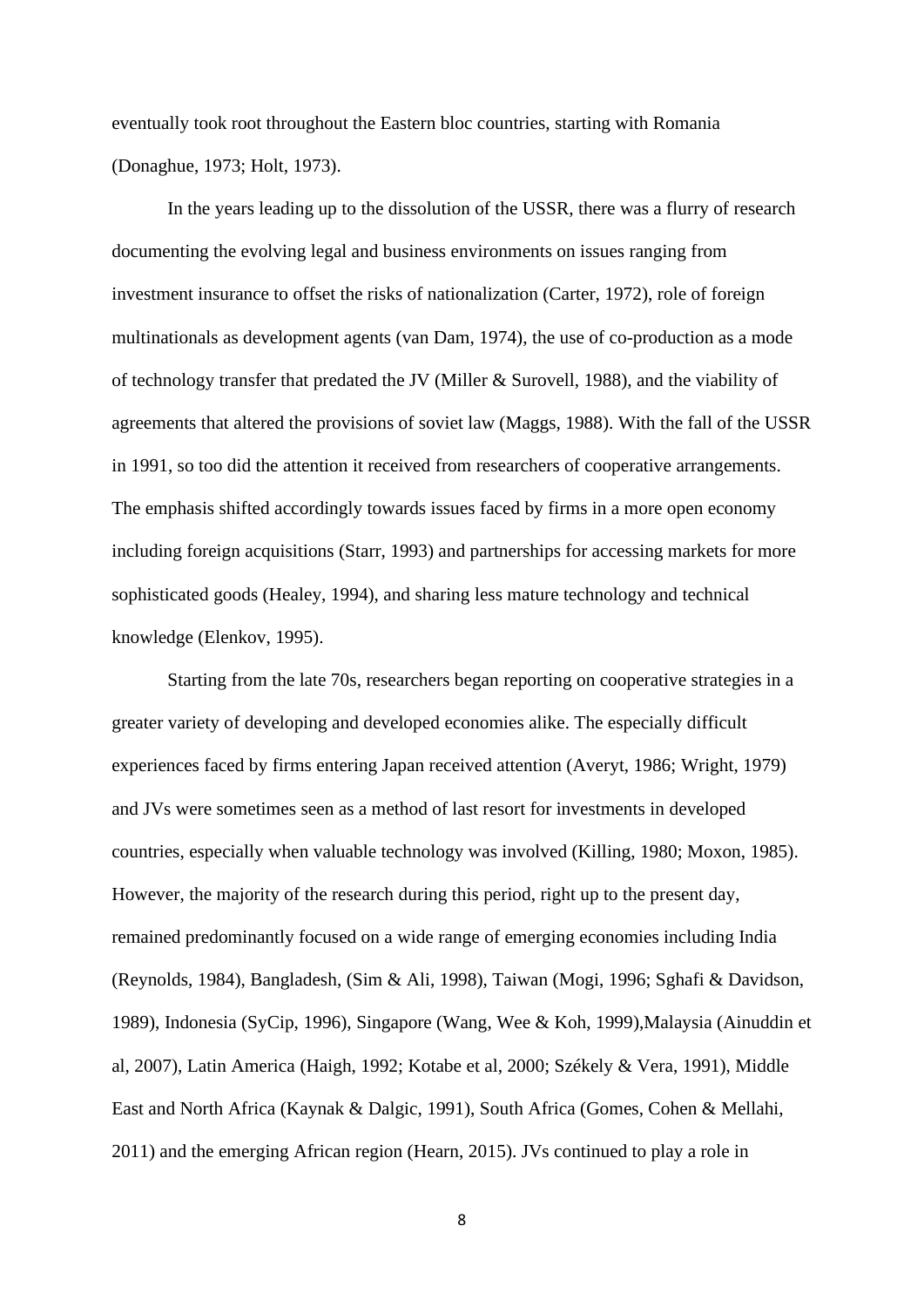opening previously closed economies such as that of Cuba (Jenkins, 1995), but by far the most important driver of JV and alliance research was the opening and rapid economic growth of China. Research on Sino-foreign JVs appeared sporadically throughout the 70s (e.g. Wright & Russel, 1975), was more prevalent in the 80s (Beamish, 1985; Hendryx, 1986; Nigh& Smith, 1989; Stewart & Keown, 1989) and became a top location of choice for JV researchers by the late 90s and into the new millennium (e.g. Björkman & Lu, 1999; Luo, 1998; Politte, Miller & Yaprak, 2014, amongst many others).

#### *1.3. Partner selection*

The primary purpose for entering into a partnership is to overcome the sometimes seemingly insurmountable challenges of going it alone in international business, whether these derive from legal barriers, capability deficiencies, lack of experience, or other asset limitations (Beamish, 1985; Connolly, 1984). Indeed, one of the primary reasons firms initially entered into cooperative arrangement, most notably the JV, was to more quickly expand their geographic footprint (Franko, 1987). But where there are two or more separate, invested parties in an ongoing business enterprise, there is bound to be some conflict. Some of this conflict may arise simply from the difficulty of managing in the presence of geographic and cultural differences (Björkman, 1999; Kaufmann & O'Neill, 2007; Stewart, 1989; Wright, 1979). Managing partnerships where parties have different and competing goals pose even greater challenges, especially when intentions have not been fully or accurately disclosed (Lyles, 1987). Hence, scholars have repeatedly pointed to partner selection as a critical first step in forging international agreements.

A common theme in academic research is that developing countries hope to access and even internalize foreign technology, while the developed country firm is seeking greater market access (Dacin, Hitt & Levitas, 1997; Franko, 1971; Gillespie & Teegan, 1995; Kotabe et al, 2000; Makino, Beamish & Zhao, 2004; Wright & Russell, 1975). It is therefore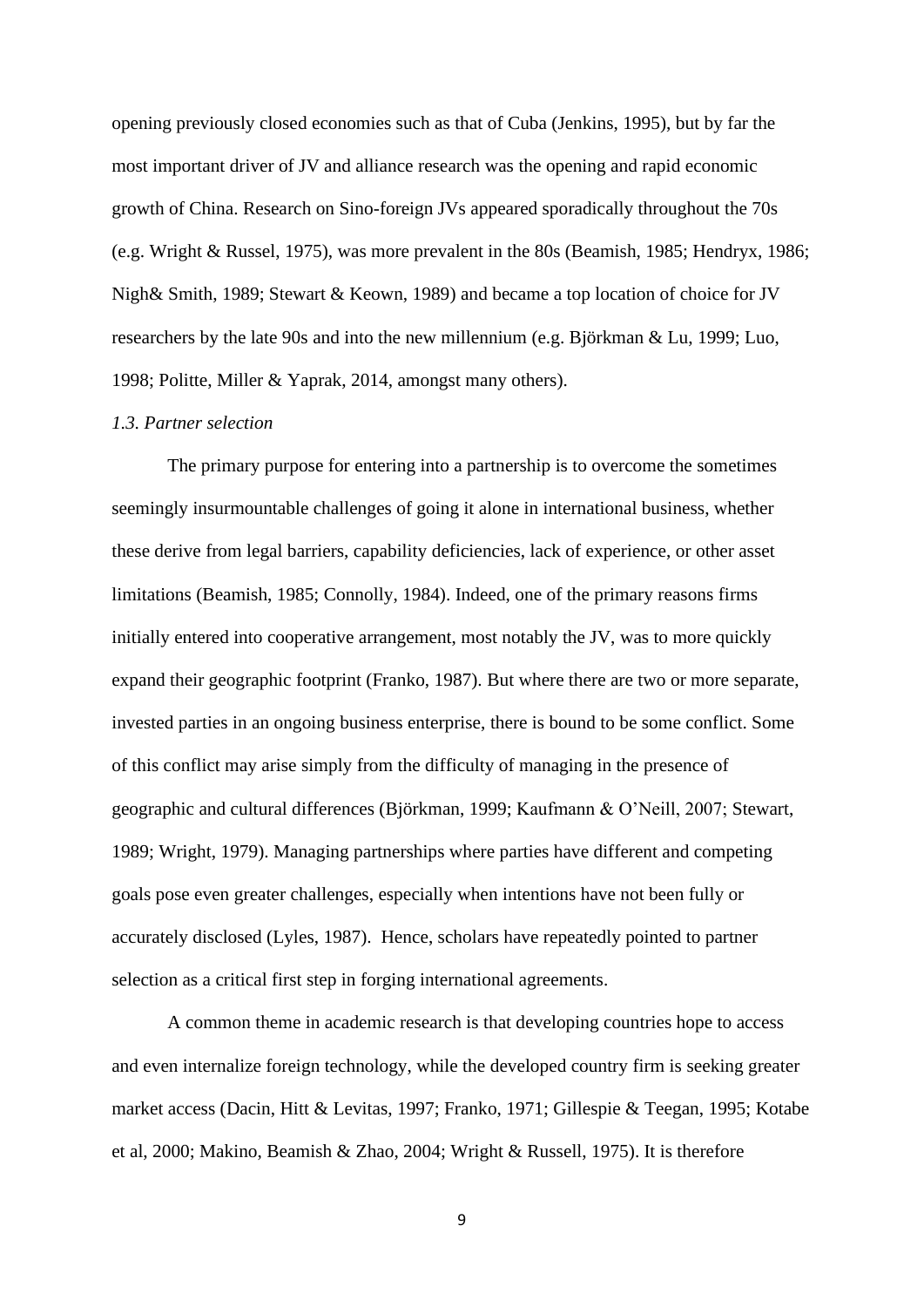important that parties understand what potential partners are seeking when considering an alliance. In the case of firms in China, Taiwan and Hong Kong, for example, managerial and technical proficiency amongst other intangible assets rate highly (Ahlstrom et al, 2013; Luo, 1998). While goals often differ, compatibility between them is typically listed as a key criterion in selecting a partner, and evidence suggests it should be designed into the actual agreement (Barkas & Gale, 1981; Connelly, 1984; Wang et al, 1999). Later research supports that when complementarity of goals is backed up by complementary of assets, the actual performance of the alliance will be greater (Ainuddin et al, 2007).

# *1.4. Negotiation processes*

Harrigan (1984) provided one of the earliest accounts of the 'JV process' which inspired numerous subsequent studies of the ongoing negotiation and subsequent alteration of the contractual terms related to ownership and management responsibilities of alliance partners. Her process model is as parsimonious as it is rich, in that it accounts for external forces, resources of the parents firms, their strategy and subsequent changes in strategic focus, all of which impact upon the eventual performance of the subsidiary. More importantly, this model acknowledges the benefits of the partnership itself are likely to change as differences in the relative strengths of the two partners are likely to diminish. Hence, 'performance' of a JV and how to assess it are largely a matter of opinion, and subject to change (Mohr, 2006). To complement the focus on bargaining power during the negotiation process, Contractor (1984) provided an economic model outlining how contractual terms impact the financial benefits of the deal. Ariño (2003), however, many years later provided a highly influential treatise on the complicated matter of alliance performance that echoes and consolidates these initial forays into the subject.

Much of the literature was inspired by the fact that a substantial proportion of attempted negotiations never resulted in the formation of an alliance, and thus outlined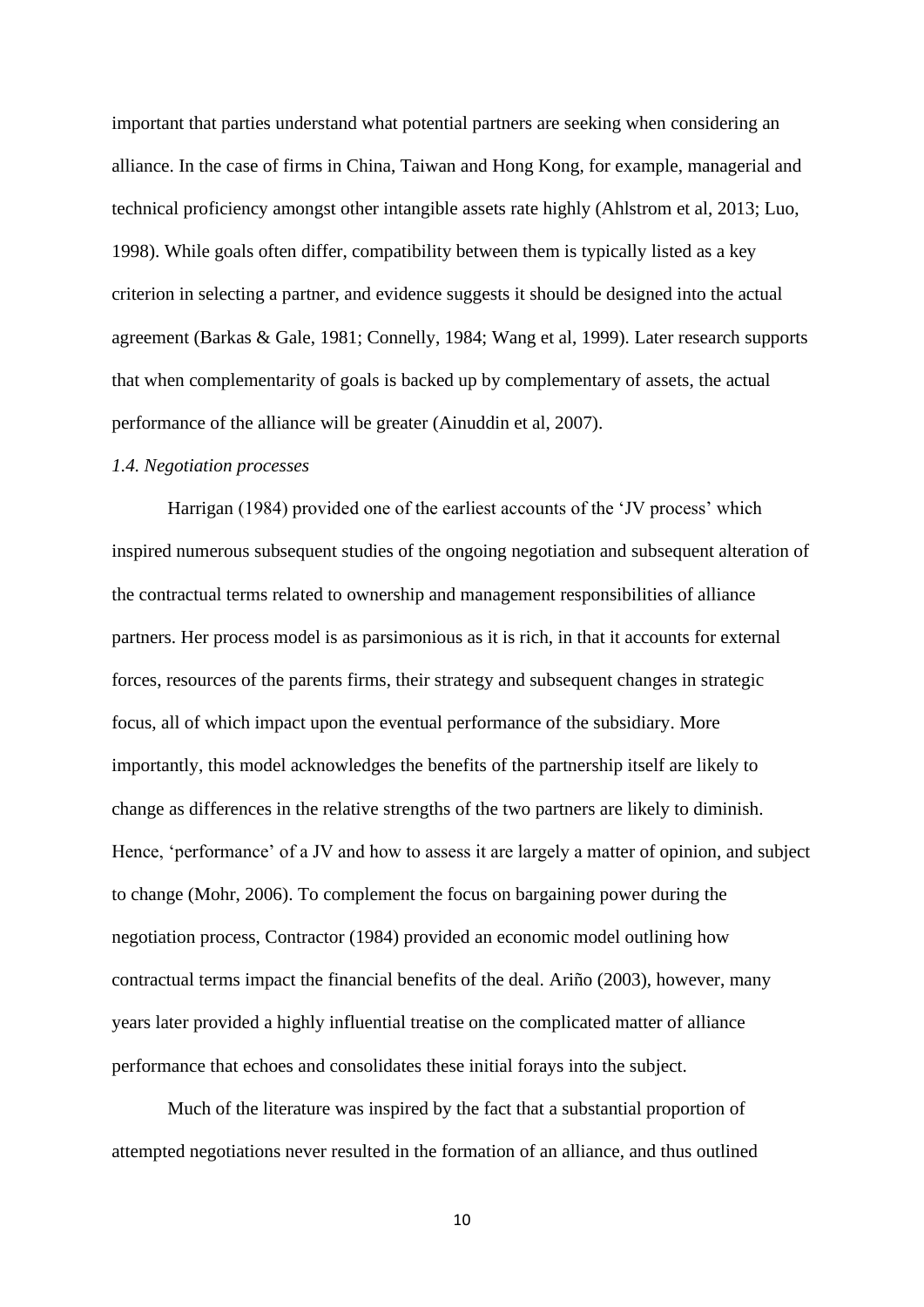approaches to negotiations that would improve the likelihood of reaching an agreement. Existing JVs (e.g. the Tianjin-Otis JV, Hendryx, 1986; NUMMI, Weiss, 1987) provided rich case studies examining this process, and the fundamental changes in management structure and mentalities that resulted. The fact that JVs, in particular, were premised on the desire by parties in developing/transitioning economies to acquire technology became a preoccupation amongst both researchers and managers alike (Laurita & McGloin, 1988; Stewart & Keown, 1989). A result of these competing desires for accessing markets, acquiring, or protecting technology, depending on the firm in question, were widely varying expectations regarding the payback period for the investment (Eiteman, 1990). While it is difficult to generalize from these findings, given their context-bound nature, alliance negotiation continues to offer a rich context within which to investigate processes associated with strategy implementation and conflict resolution, respectively.

## *1.5. Ownership and management*

Managing cooperative business strategies presents obvious challenges given that the firms involved have partially overlapping, sometimes conflicting goals. Hence it is natural that a great number of researchers have focused on the management and, in the case of JVs, ownership structure of various agreements. Again, the importance of alliances for accessing developing markets cannot be denied, they were sometimes cast as somewhat inferior organizational structures (Reynolds, 1984), in part because ownership structure and managerial representation of the partners were often dictated by local governments (Beamish, 1985; Gullander, 1976; Nigh, 1990). Yet there also seemed to be somewhat of a divide between managerial preference and objective performance outcomes, at least with respect to ownership structure. Whereas managers from firms in developed countries seemed to prefer controlling interests, splitting control according to areas of expertise along with a healthy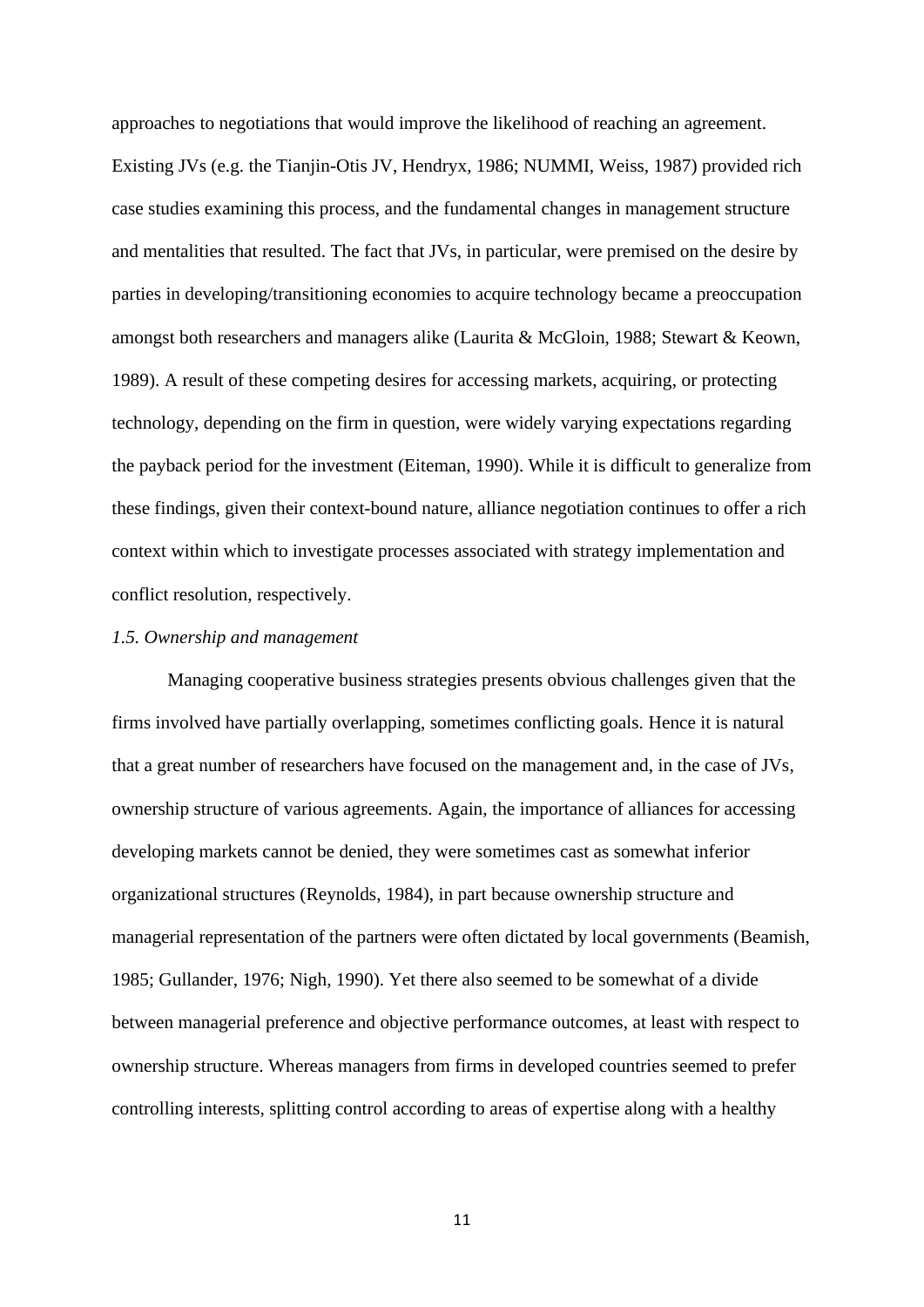degree of self-determination often produced the best outcomes for the alliance itself (Beamish, 1985; Choi & Beamish, 2004; Gomes-Casseres, 1987; Lorange, 1987).

'Open' contractual agreements and flexibility are sometimes considered particularly desirable; especially where the environmental context in which these agreements were forged were politically and/or economically turbulent (Gomes-Casseres, 1987; O'Reilly, 1988; Roehl, 1987). Recent research, however, has called into question the reason for this preference, as MNEs are more likely to divest from IJVs than wholly-owned subsidiaries in the face of crisis (Chung et al, 2013). This latter finding suggests that MNEs may sometimes prefer IJVs as they provide a greater opportunity for mitigating losses. Conversely, the greater the MNE's equity ownership, the more it seeks to control the subsidiary through (for example) the use of expatriate employees (Peng & Beamish, 2014).

Some of the greatest contributions of international alliance research have resulted from the examination of various factors influencing the formation and maintenance of trust, given the notorious difficulties associated with these processes. Trust was initially difficult to establish in cooperative arrangements, due not only to differences in objectives, but also to cultural differences in negotiation and management styles (Hoon-Halbauer, 1999; Walsh, Wang & Xin, 1999). Various forms of trust have been identified, including the differentiation between strong (relational) vs. weak (contractual) forms of trust, where they are more important depending on the levels of risk and reward associated with the agreement, and processes for developing trust (Parkhe, 1998a; 1998b). Despite the difficulties associated with developing relational trust, it drives the formation of relational capital which efficiently and effectively bolsters the performance of strategic alliances, and partners overall levels of satisfaction with the arrangement (Cullen, Johnson & Sakano, 2000; Lin & Wang, 2008; Liu, Ghuari & Sinkovics, 2010). A high-trust alliance relationship thus offers a potentially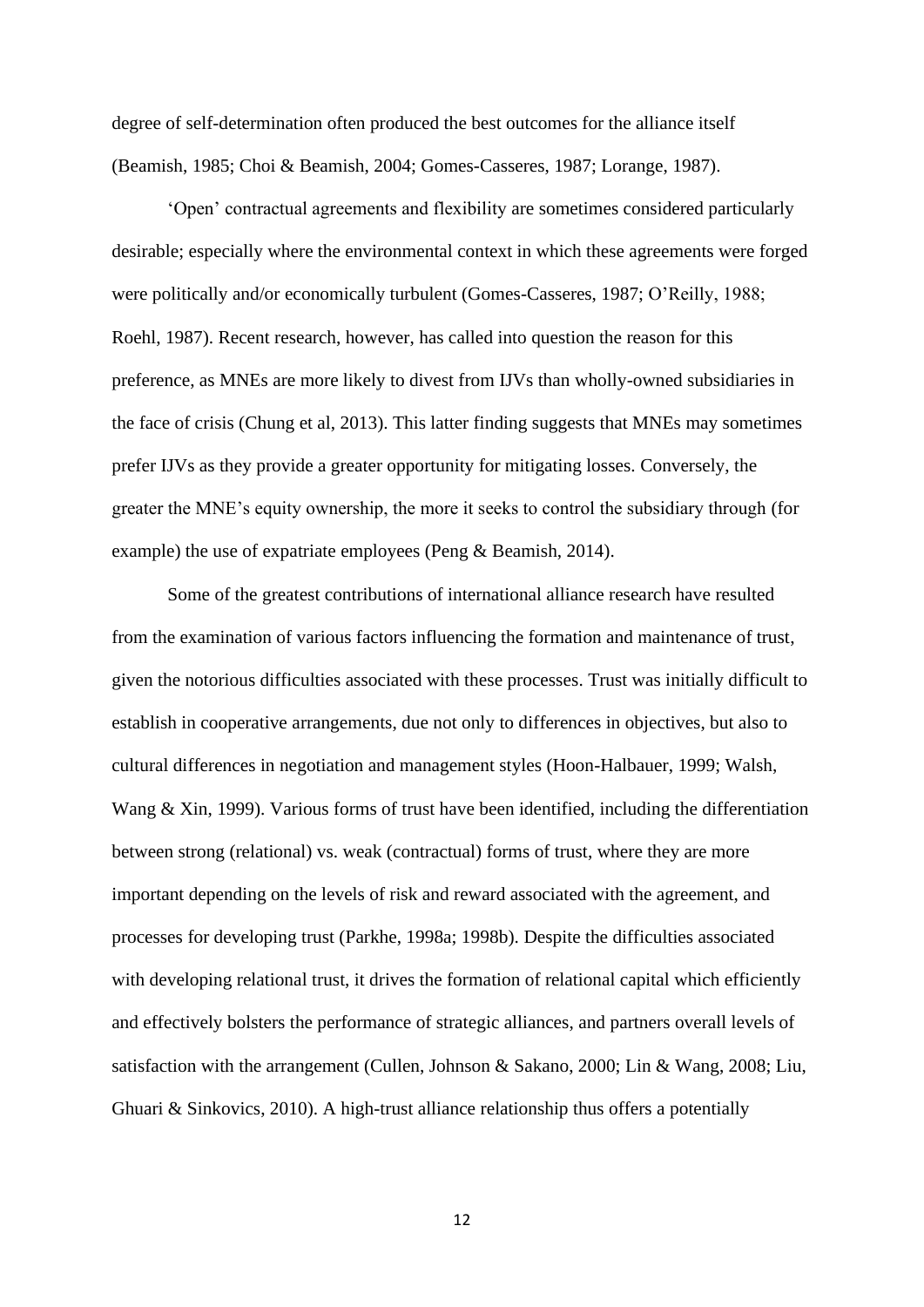superior alternative to full internalization in many cases; providing firms with mutual benefits while they continue to pursue partially overlapping agendas.

## *1.6. Learning from experience*

Two streams of learning are examined in the context of international cooperative strategies: learning *from* alliances, and learning *in* alliances. By working through the multifaceted challenges involved with internationalization, repeated partnership negotiations, and solving managerial issues related to international partnerships, it is expected that firms would accrue partnering competences. These competences subsequently lead to greater success in future alliances (Sim, 1998). As managers learn to maximize returns from these relationships and while minimizing the costs associated with the management challenges they pose, it is natural that they should enter into ever more relationships, and even find advantage over other firms in doing so (Haahti et al, 2005; Harrigan, 1987).

The second stream, learning *in* alliances (e.g. Berdrow & Lane, 2003), can be more controversial amongst partners, depending on whether they are the provider or recipient of new technological or market knowledge. Although a primary goal of entering into an alliance for many firms is technology transfer, this may not be desirable for the firms providing it. For maturing, obsolescing technology, this is less of a concern and so arms-length licensing arrangements are deemed efficient (Contractor, 1981). But where protecting knowledge is important, monitoring, managing interfaces and limiting access to knowledge contractually can all be effective (Lei, Slocum & Pitts, 1997). Some foreign firms prefer using whollyowned ventures to protect their proprietary knowledge (Weldon & Vanhonacker, 1999), while others are able to do so by developing firm-specific complementary capabilities that do not transfer easily (McGaughy, Liesch & Poulson, 2000). Factors which enhance learning are the explicitness of the knowledge in question, closeness of its relation to core business of the partner firm, and reward systems, with more hierarchically controlled organizations better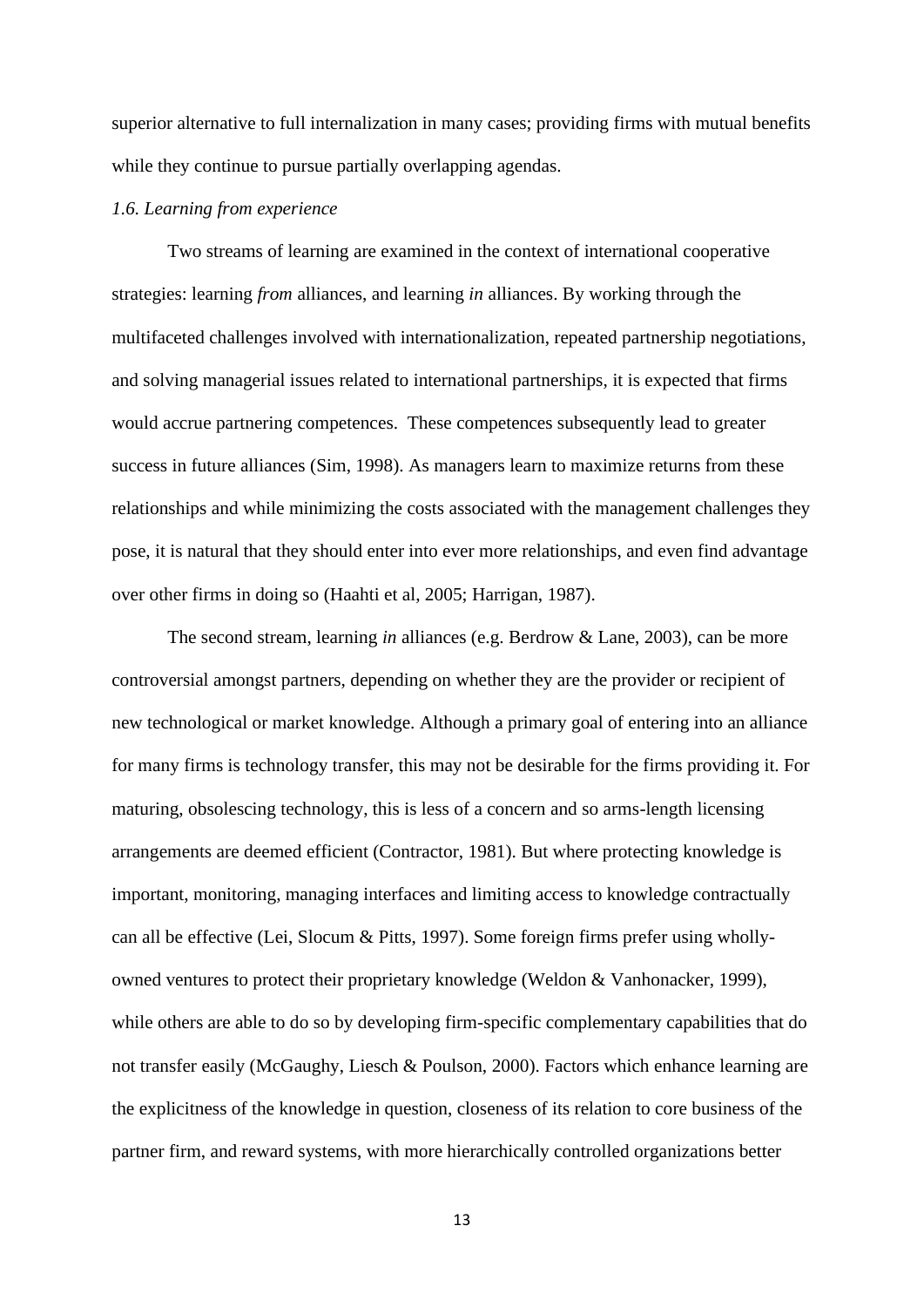able to identify and absorb important knowledge (Baughn et al, 1997). A second set of factors points to the quality of the relationship between partners; specifically the positive impact of management commitment, teamwork and relationship strength (Evangelista  $\&$  Hau, 2009). How different partners view learning depends significantly on the type of learning in question, which may be classified according to symmetry (equality of learning), mutuality (extent to which partners learn from each other) and competitiveness (extent to which partners try to outpace each other's learning, Tsang, 1999). The potential for conflict is higher in the case of asymmetrical, non-mutual and/or competitive learning. Hence, learning in alliances may be most valuable when the partners' resources and capabilities combine to create new knowledge from which both can benefit.

## **2. Theoretical perspectives and contributions**

Given that the motives for entering into cooperative agreements have changed as a result of changing geopolitical influences on business since the first issue of CJWB was published, and that the objectives of the journal have evolved from primarily informing management practice to informing scholarly discourse, the degree of theoretical contribution has also increased. The predominant schools of management thought applied thus evolved from a basis in phenomenon, to an overlapping progression through transaction costs economics, the resource based view of the firm, resource dependence theory, institutional theory, governance and organizational justice perspectives, grounded theory and knowledge management/organizational learning theories. We briefly examine some of the major findings and contributions from each of these schools of thought in the sections which follow.

#### *2.1. Early phenomena-based research*

Early literature on cooperative business strategies seldom made explicit references to a philosophical position or theoretical perspective. Reflections of managers, opinion pieces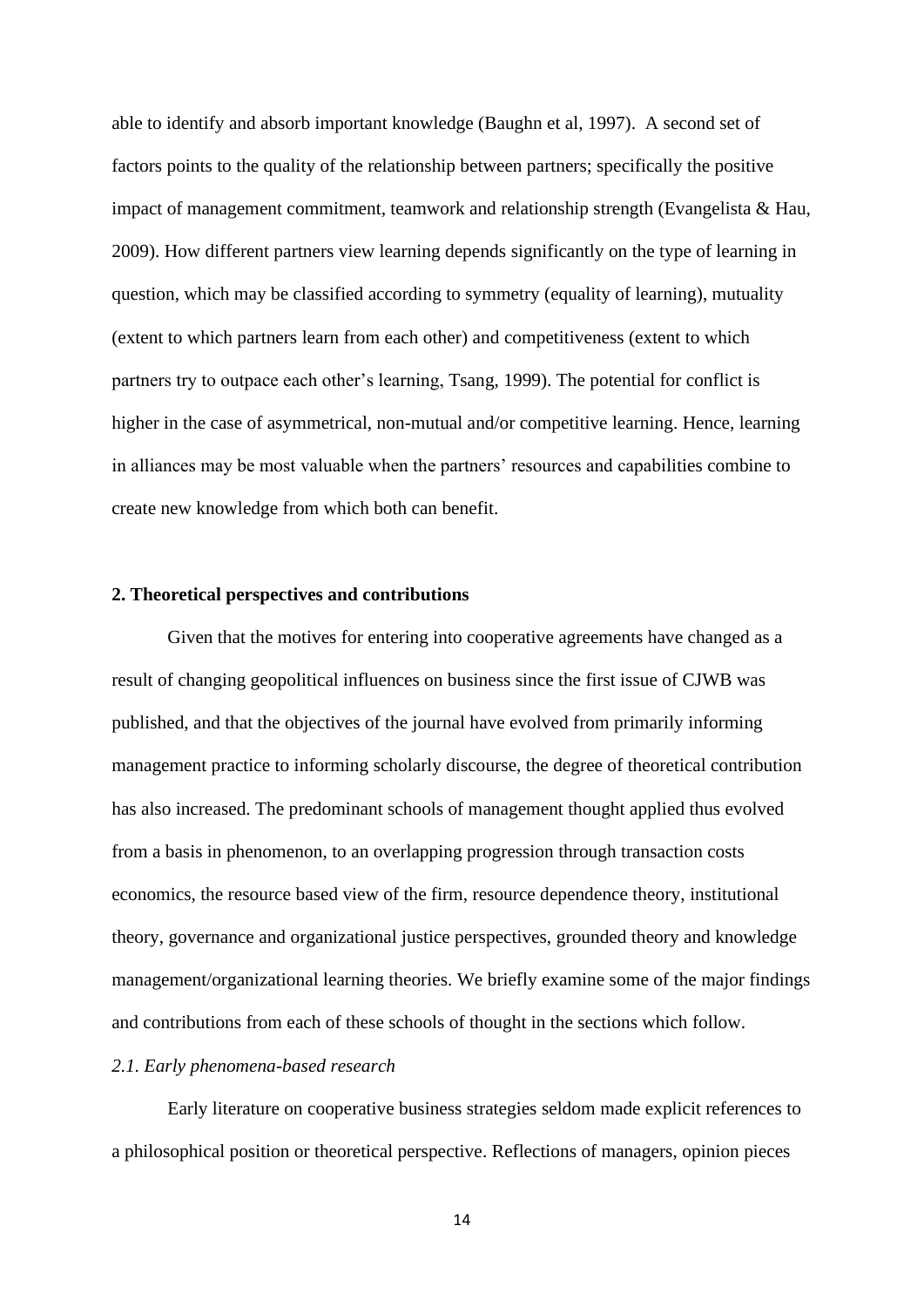and case studies elucidated the underlying purposes, processes, management challenges and potential future of cooperative arrangements in order to inform managers (e.g. Barkas, 1981; Björkman & Lu, 1999; Lang, 1968; Starr, 1993), and international business policy-makers (e.g. Carter, 1972; Dean, 1988; Rhodes, 1972; Sherr, 1988). This early research was mainly rooted in describing the 'how and why' of cross-border transactions. Typically, these articles helped disseminate knowledge on the types of management challenges and their potential solutions managers were likely to face in era where cross-border trade was beginning to expand within Latin America, the Soviet Union, Southeast Asia, and to a lesser extent MENA and the rest of Africa. Typical topics were technology transfer and intellectual property concerns (e.g. Anastos, Bédos & Seaman, 1980; Killing, 1980; Osborn & Baughn, 1987) and market access (Barkas & Gale, 1981; Franko, 1987; Gullander, 1976). Later research confirmed the importance of these drivers of the formation of international alliances (Kotabe et al, 2000). Amongst topics seemingly intended to sway policy-makers, economic development through market liberalization featured prominently (Connelly, 1984; Zurawicki, 1975). Hence, JVs and other cooperative arrangements were typically cast as mutually beneficial enablers of international trade which, in retrospect, have played a prominent role in increasing worldwide economic integration; i.e. globalization.

## *2.2. Transaction cost economics perspective*

The minimization of transaction costs, originally cited as the reason for the existence of firms (Coase, 1937), is also a dominant paradigm in the study of alternate modes of conducting foreign business transactions (Dunning, 1998). Transaction cost economics (TCE) has been used in two general ways within the research on cooperative business strategy; in the study of choosing between different modes of FDI, and in minimizing transaction costs within a particular agreement. Where transaction costs are high, firms typically prefer the higher degree of control afforded by JVs, while market-based contractual alliances are more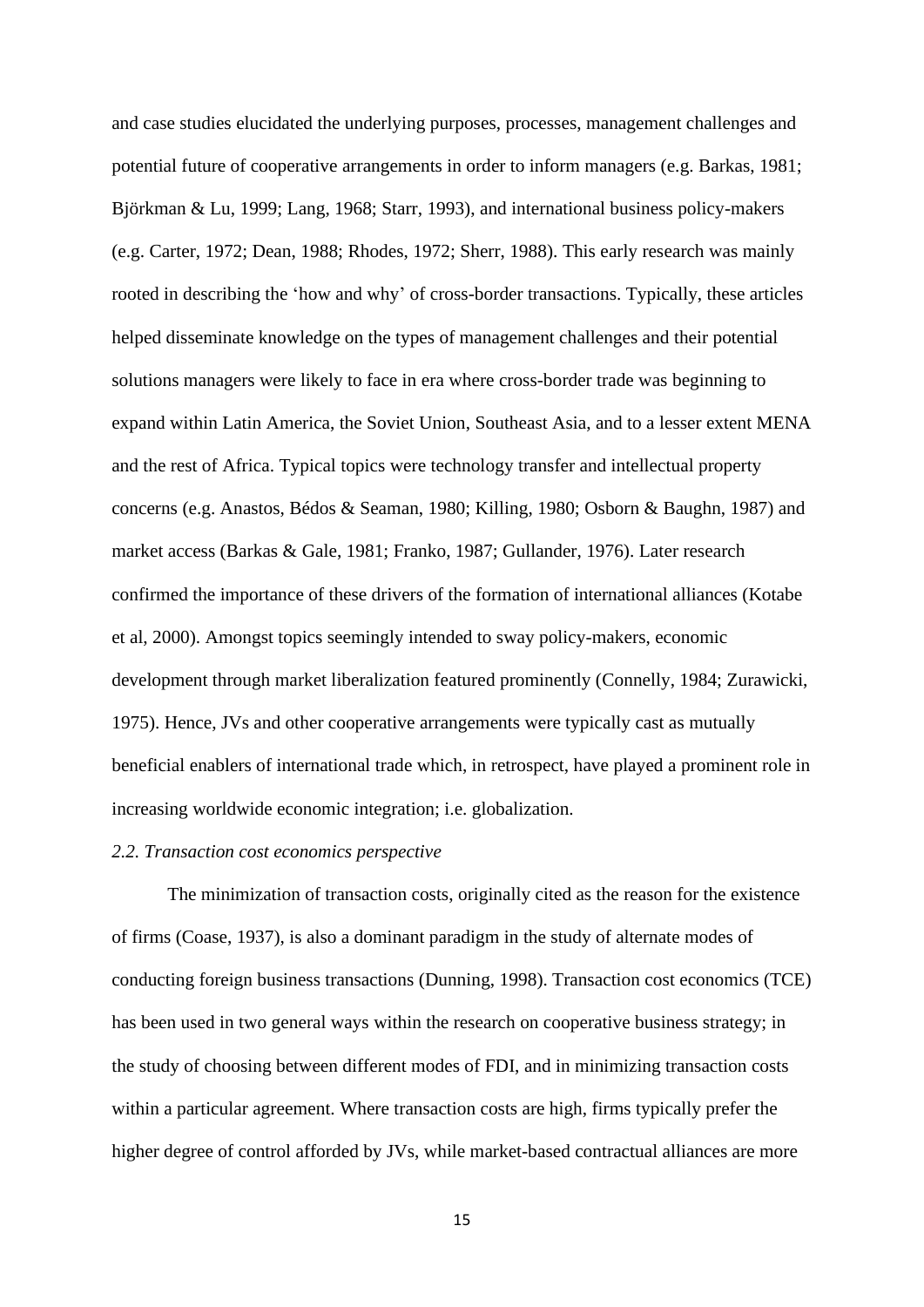likely to suffice where transaction costs are low (Chen & Chen, 2003). The minimization of transaction costs is also an important consideration in partner selection. Partners' deep knowledge of local market and institutional environments reduces the cost of market mechanisms, and hence impacts a foreign firms' choice of local partner (Chand & Katou, 2012).

JVs and other types of alliances are themselves hybrid forms of organization comprised of different degrees of market and hierarchical transactions. The transaction costs associated with these organizational forms are thus comprised of varying degrees of market (arm's length) and coordination (organizational) costs. Chung and Beamish (2012) find that the additional search and coordination costs associated with multi-party IJVs can be detrimental to their survival. Xu et al (2006) meanwhile find that foreign ownership results in improved financial performance over state-owned and domestic Chinese firms, although privately owned, collectively owned and shareholding Chinese firms performed better than foreign-invested firms, thus reinforcing the idea that cross-border partnerships impose higher transaction costs. Chiao, Yu and Peng (2009), however, find that Taiwan-China partnerships perform better in China than partnerships between Taiwanese firms and Taiwanese and foreign firms, also in China. Finally, while coordination against a greater number of partners could conceivably result in higher transaction costs, Beamish and Kachra (2004) find no evidence of a relationship between number of owners and subsidiary performance. Hence, predicting the balance between competing transaction costs in international cooperative arrangements remains a theoretical and empirical challenge, where a closer examination of contextual elements is thus warranted.

# *2.3. Resource-based view*

Persistent resource differences are posited to be major drivers of firm performance heterogeneity (Penrose, 1959; Rumelt, 1984; Wernerfelt, 1984). In the context of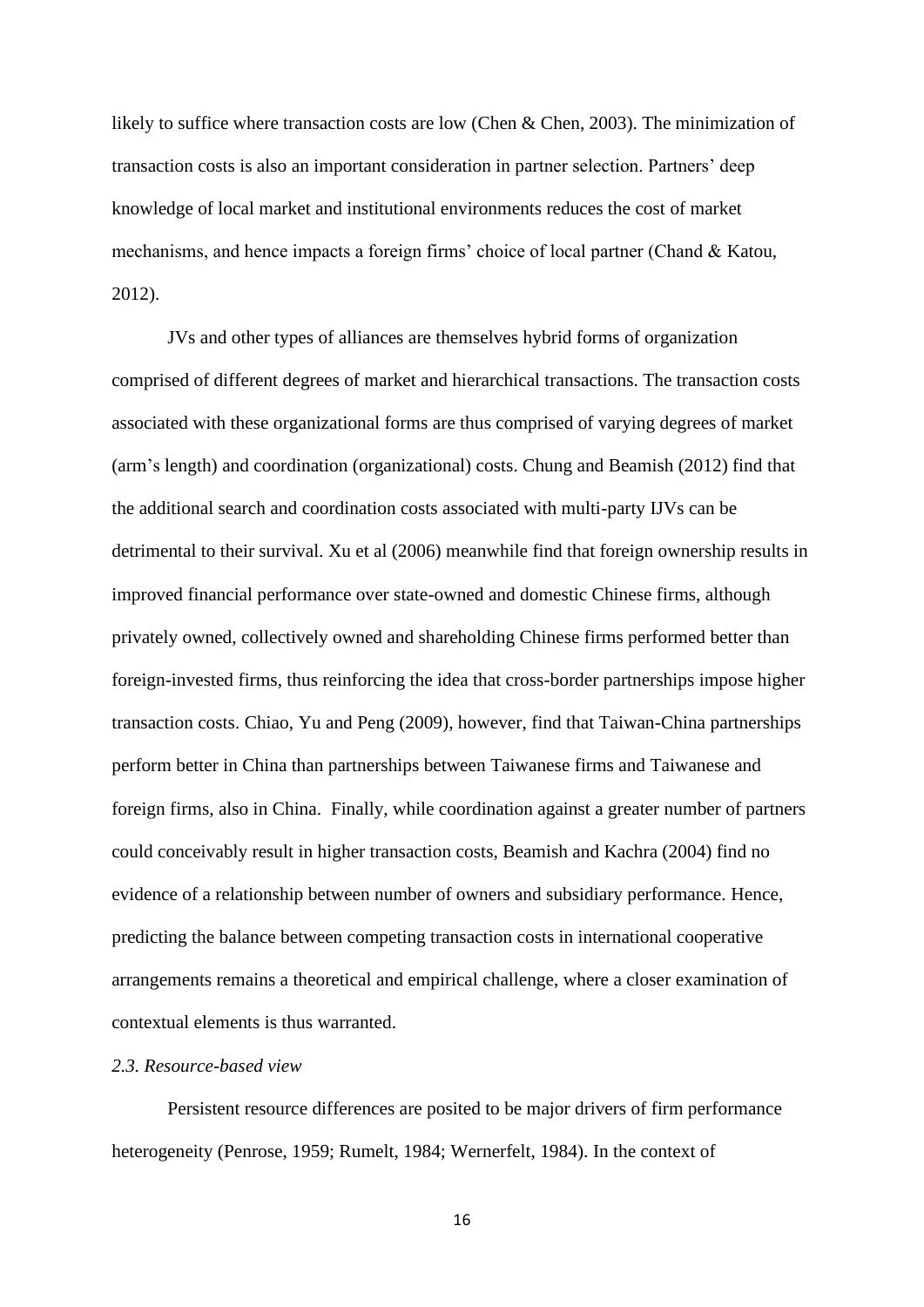international alliances and JVs, complementarity amongst resources is hence a significant driver of partner selection and alliance performance (Ainuddin et al, 2007; Chand & Katou, 2012). However, given the necessity of adapting firm strategy to local institutional and resource conditions, majority-foreign owned IJVs that follow strategies too closely related to their parent firms are likely to be outperformed (Tang & Rowe, 2012). Hence, in the international context, complementarity may be of greater importance than in a purely domestic context. Experience managing IJVs is also a potential source of advantage when entering subsequent agreements (Sim& Ali, 1998). The choice of structure for an alliance can be impacted by the resources that each firm wishes to benefit from. Since firms wish to protect their competitive advantages, they will tend to enter into agreements in which their partner can access but not internalize their unique value-adding resources (Chen & Chen, 2012; Pollitte, Miller & Yaprak, 2015). Failure to acquire a partner's valuable knowledge however, may lead to dissatisfaction with the alliance on the part of the firm desiring it, which in turn increases the chances of dissolution (Liu et al, 2010).

#### *2.4. Resource-dependence and institutional theory*

Resource dependence theory (Pfeffer & Salancik, 1978) examines how external entities impact the goals and strategy of organizations. International alliances and JVs are formed in the presence of, and subject to, ongoing pressures from a multitude of institutional environments. These pressures result from the multi-nationality of the agreement, and the often enhanced role that local policy and legal institutions play in the formation and governance of cooperative agreements. This is especially the case in emerging economies where foreign subsidiaries' are subject to simultaneous pressures to pursue both national economic and MNE business goals. To the extent that firms rely on external resources for success, they respond to pressures to conform to the desires of actors who can provide them. Thus, although share of equity ownership is the primary driver of control over an IJV, so too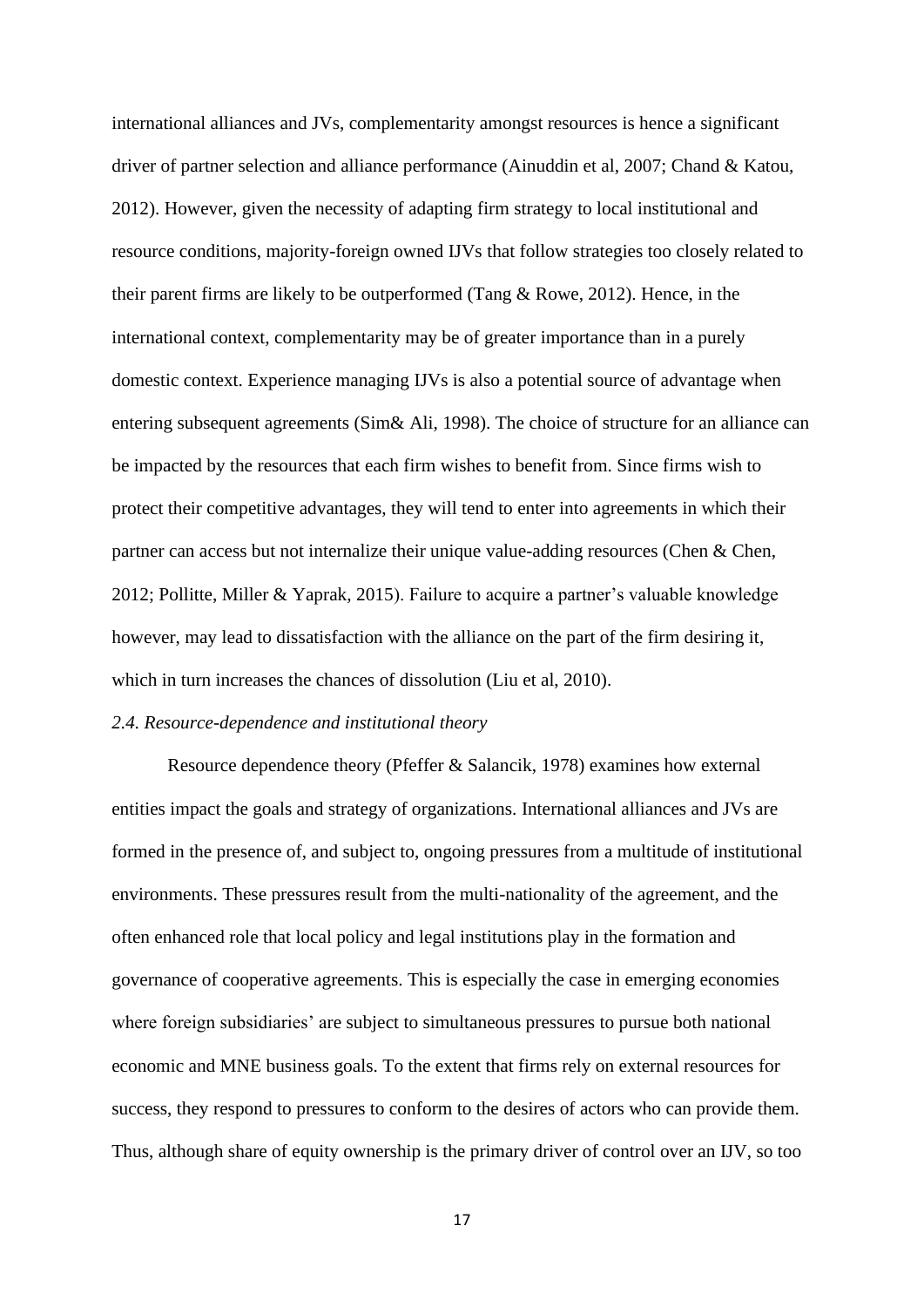are the intangible resources that a firm contributes to its formation (Child & Yan, 1999). The social and political capital of board members in IJVs based in the emerging countries of Africa can also have an effect on whether the firm will go public (Hearn, 2015). The presence of influential political elites on IJV boards also tends to improve the local business environment in terms of political stability and corruption control. Finally, neo-institutional theory suggests that firms imitate more successful firms as a means of reducing uncertainty (DiMaggio & Powell, 1983). Research on IJVs shows that this tendency is reinforced by the cultural characteristics associated with the nationality of the firm making the investment (Li & Parboteeah, 2015).

#### *2.5. Governance and organizational justice perspectives*

International alliances call for a more enlightened form of management, given the increased potential for misunderstanding, barriers to relationship building and conflict, all of which are complicated by differences in culture, goals and variety of stakeholders that need to be satisfied (Luo, 2009). This increased complexity has inspired numerous studies on how the composition of the top management team (TMT) of IJVs impacts various processes and outcomes, as well as the antecedents and outcomes of organizational justice. TMT research has stressed the importance of unique IJV leadership characteristics, including cross cultural management ability, role independence, and the ability to forge a unique team identity (Li et al, 1999). In cooperative arrangements, especially IJVs, it can be somewhat difficult for managers to form an identity independent from the parent firms', as they feel pressured to conform to sometimes competing interests. Organizational justice can improve organizational citizenship behavior (OCB), but there appears to be a matching between different types of justice and organizational forms. In a comparison of OCB formation in state owned enterprises (SOEs) and IJVs in China, Wong, Ngo and Wong (2006) found that distributive justice and trust in one's supervisor have a more positive effect on OCB in IJVs than SOEs.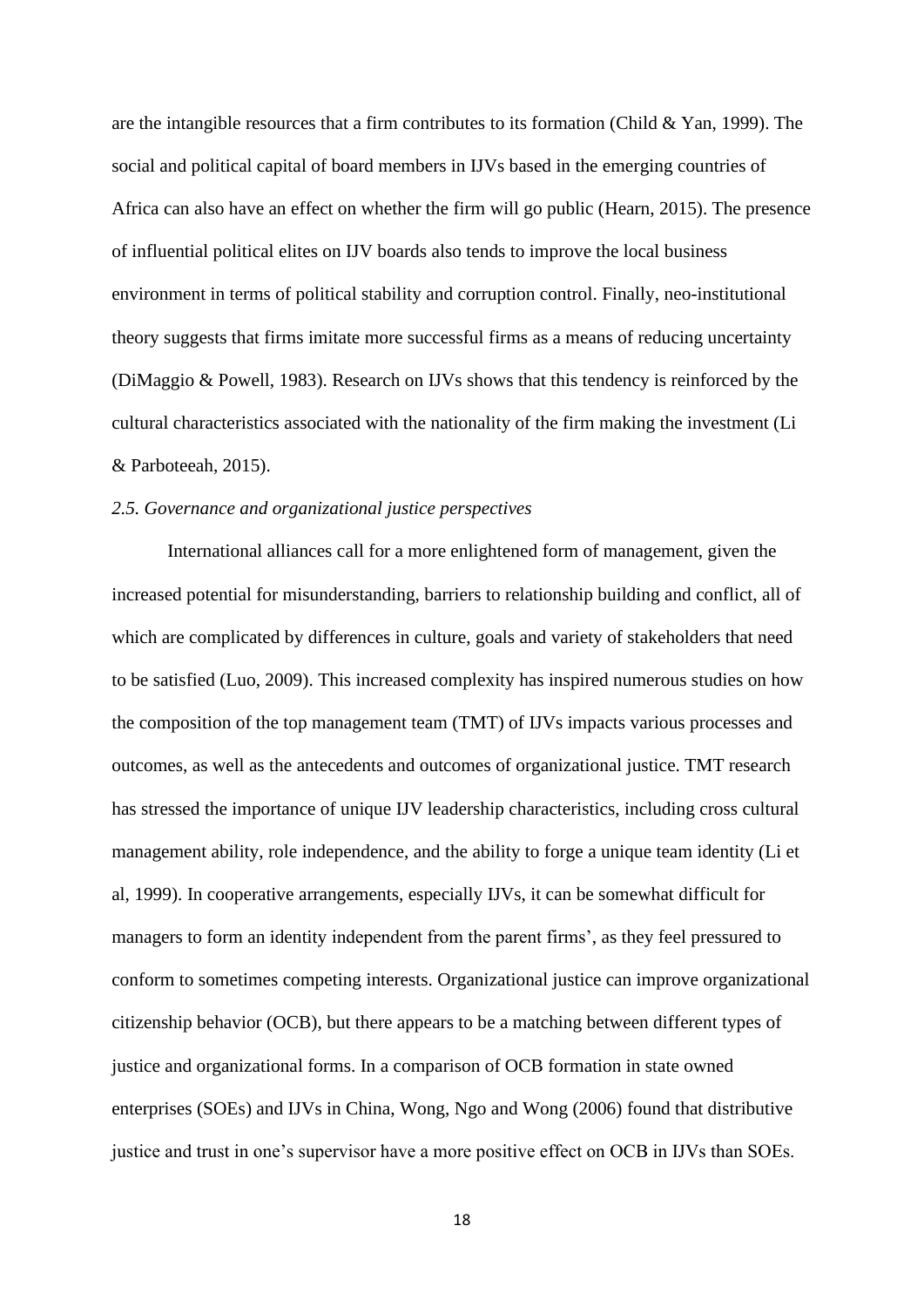They furthermore found that procedural justice has a more positive effect in SOEs, where rank within the organizational hierarchy is probably more clearly linked to power, and that interaction justice and trust in the organization is beneficial for both types of organizations. *2.6. Knowledge management and organizational learning*

International cooperative strategies also provide an excellent context for research on learning and knowledge management, given their early and ongoing focus on knowledge and technology transfer, as well as joint R&D. The learning typology presented by Tsang (1999) provided an initial foray into the unique contribution of alliance research to organizational learning, based mainly on differences between partners' learning objectives and approaches. Berdrow and Lane (2003) stressed the importance of internal and external aspects of learning and knowledge management in IJVs based on the prevalent need to exploit both the foreign partner's capabilities, and the local partner's complementary market expertise. Jiang and Li (2008) provide a strong contribution to organizational learning by demonstrating that hybrid forms of organization such as IJVs are superior knowledge transfer mechanisms to arm'slength contracts, and the said learning translates into better financial performance. It is especially for this latter reason that JVs will continue to be a cooperative form of choice for many organizations, and this finding should furthermore compel researchers to seek better understanding of the mechanisms of organizational learning. Research on the dynamics of learning and knowledge management in the alliance context has also contributed to understanding the critical role of adaptation of existing knowledge, creation of new knowledge, and the bi-directional transfer of knowledge between multiple organizations (Pak, Ra & Lee, 2015).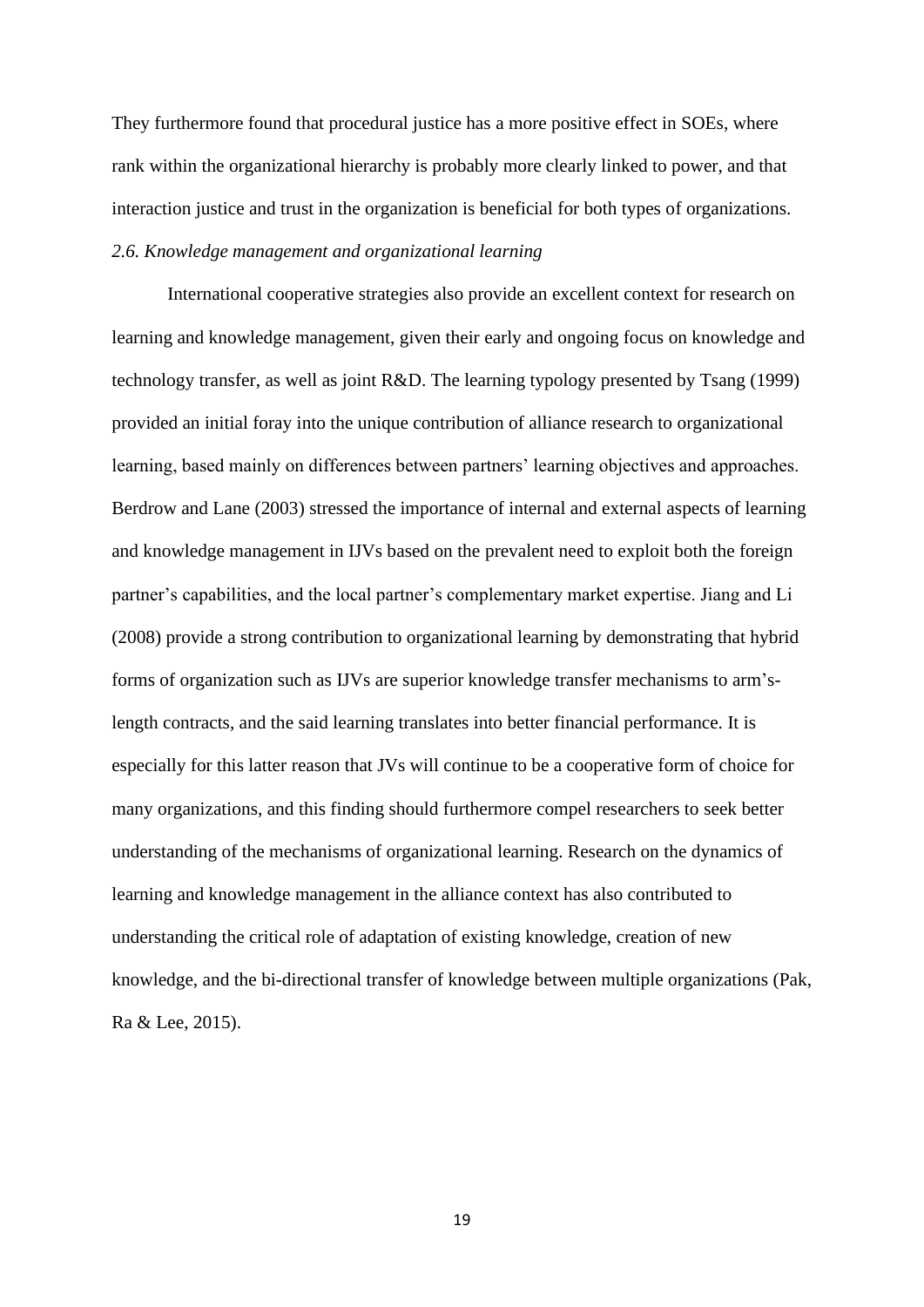#### **3. Evolution of research methodologies**

Some of the earliest literature in (C)JWB was targeted primarily towards managerial audiences, and some was actually written by managers. One of the earliest articles published was based on convened panels of international business experts from a variety of professions to help steer discussions on emerging phenomena, most notably the shift from sole-ownership to cooperative modes of internationalization (Meynan, Friedmann & Weg, 1966). The emergence of this emphasis on cooperation spurred further discussions on nascent and evolving international business policies (Anastos et al, 1980; Carter, 1972; van Dam, 1974), experiences of managers involved in international cooperative agreements (O'Reilly, 1988), and opinion pieces on the role of cooperative agreements in the presence of increasingly open economic borders (e.g. Friedmann, 1972; Lang, 1968).

What these approaches lacked in terms of providing theoretical insights, objective analysis and empirical generalizability, they gained in the depth of their insights – these seminal discussions represent the origins of much of the academic discourse surrounding cooperative strategies still actively researched today. The origins of popular international business research topics such as entry-mode choice (Franko, 1971; Rhodes, 1972), strategy implementation (Donaghue, 1973), and the role of the MNE in economic development (van Dam, 1974; Wright, 1975; Zurawicki, 1975) can all be traced back to some of these early writings. In the following sections we trace trends in research methodologies used in studying cooperative strategies in international business over the past 50 years, as exemplified by (C)JWB. These trends are grouped in the following sections according to the unit(s) of observation (i.e. case studies vs. larger sample statistical studies) and the type of data observed (primary vs. secondary).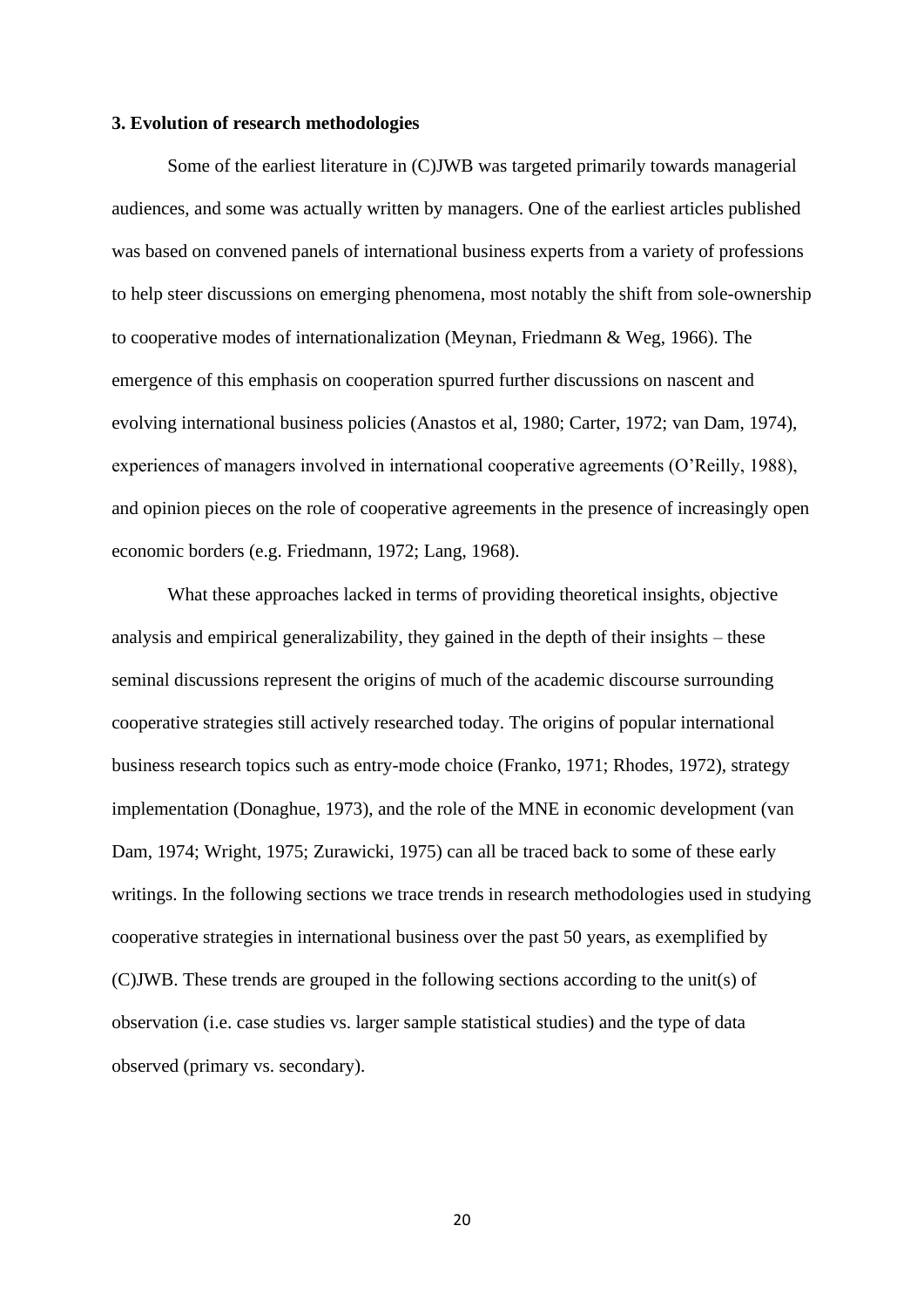#### *3.1. Case studies*

Given the rich context afforded by international alliances, and the early focus on negotiation and ongoing evolution of alliance structures, along with the prevalence of case studies, it is perhaps unsurprising that many researchers gravitated towards inductive, empirically grounded theory building. Walsh et al (1999) conducted one such study on how Chinese and American managers viewed one another in the context of US-Sino JVs. Their study revealed that characterizations of one group by another were often somewhat negative, and that this impacted the formation of trust and cooperative relationship building. Büchel (2002) used more formalized process theory to study the ongoing development of an international R&D JV from initiation to eventual termination. She found that divergence and convergence amongst the different partners could be explained at different levels by lifecycle and dialectical processes, and how these different periods were beneficial in keeping the alliance functioning. García-Canal et al (2002) created an alliance typology based on the intent of the partners, with respect to exploiting their own resources vs. accessing those of a partner, and how these different types were critical in hastening the internationalization of smaller Spanish firms. The possibilities for grounded, dynamic research in the context of international cooperative strategies are nearly unlimited, given the multitude of organizational, cultural, institutional and macroeconomic variables involved. (C)JWB has published many such case studies demonstrating specific aspects of alliance structure and management challenges (e.g. Holt, 1977; Wright, 1979). As cooperative arrangements became increasingly prevalent in eastern bloc countries such as Yugoslavia and Romania, case studies proved valuable tools to disseminate knowledge on this emerging organizational form. Such cases provided illustrations of underlying purposes of IJVs and other cooperative arrangements to an apparently skeptical management audience (e.g. Holt, 1977; Reynolds, 1984; Wright, 1979). Subsequent case studies also served as examples of successful ventures,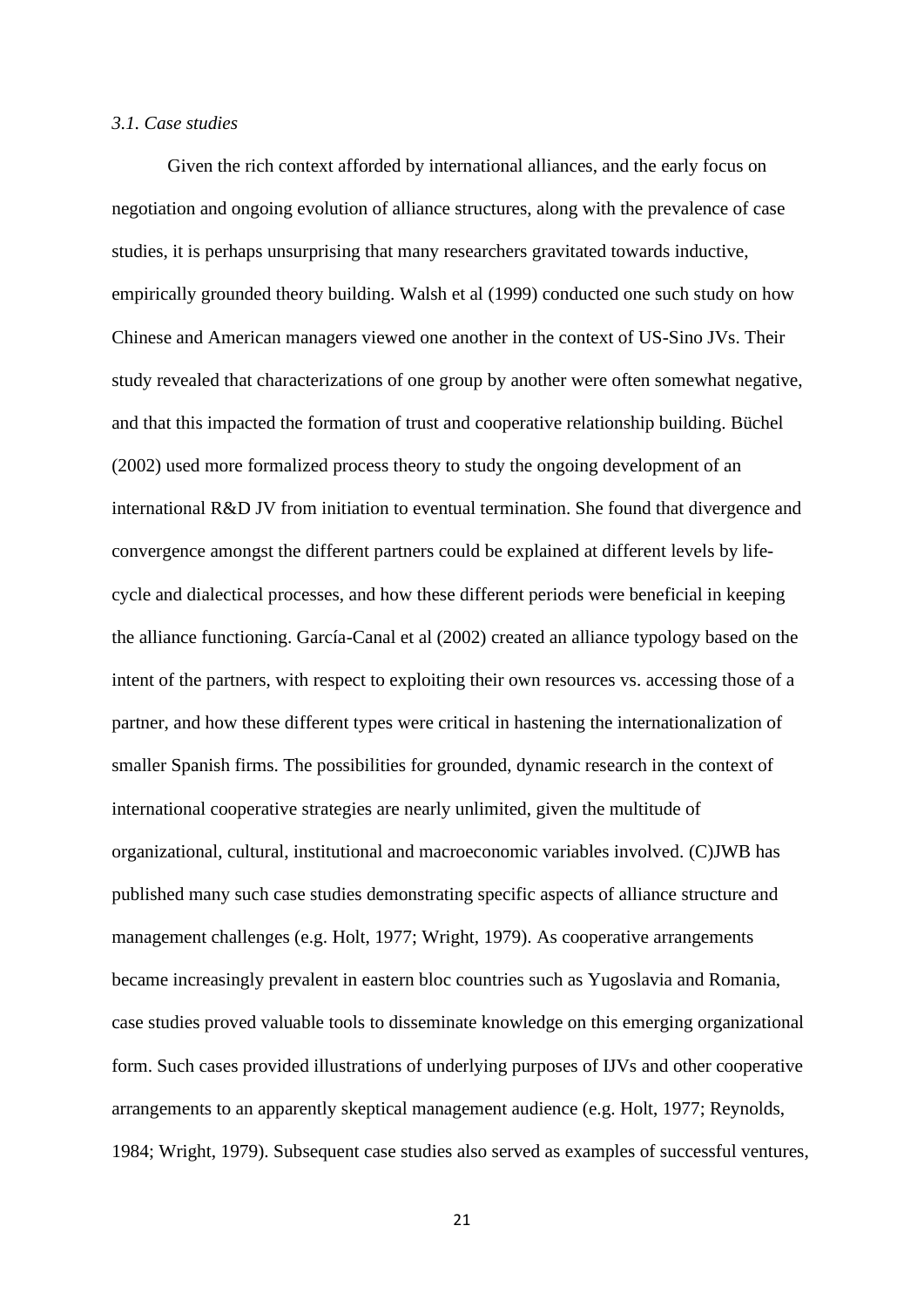their characteristics, and effective management techniques (e.g. Barkas & Gale, 1981; Beamish, 1985; Franko, 1987; Hendryx, 1986; SyCip, 1996; Weiss, 1987). Since 2000, case studies have become rare, perhaps due to a bias towards large sample, secondary or primary data analysis. An exception is the study by Büchel (2002), which leverages one of the core strengths of case study methodology; providing in-depth insights into the entire lifecycle of a R&D IJV.

#### *3.2. Statistical analyses*

With the increasing prevalence of cooperative arrangements, and the increasing availability of raw data pertaining to them, researchers have become increasingly motivated to pursue more generalizable results. Methods of analyzing these data have evolved from mainly descriptive statistics (e.g. Afriyie, 1988; Kaynak & Dalgic, 1991; Miller & Surovell, 1988; Rhodes, 1972;), to correlations and tests of means (e.g. Dacin et al, 1997) to event study and more sophisticated longitudinal and regression techniques (e.g. Chung & Beamish, 2012; Kaufmann & O'Neill, 2007; Luo, 2009; Merchant, 2005; Meschi & Cheng, 2002). More advanced forms of statistical analyses are allowing researchers to test theories operating at multiple levels of analysis, and with stronger claims to internal validity, as discussed later in this paper, in the section on future research.

#### *3.3. Primary data analysis*

Primary modes of data collection consist of interviews and surveys, often in conjunction. Such studies appeared from the early 70s to late-80s (Franko, 1971; Gullander, 1976; Lyles, 1987; Nigh, 1989; Stewart, 1989). But more generalizable results were not available until larger scale surveys were conducted starting in the 90s. These later studies provided results which themselves were fairly context-dependent, primarily out of necessity. Eiteman (1990), for example, studied the perceptions of Chinese and American managers toward one another, at a time in which Sino-foreign IJVs were increasing rapidly in numbers.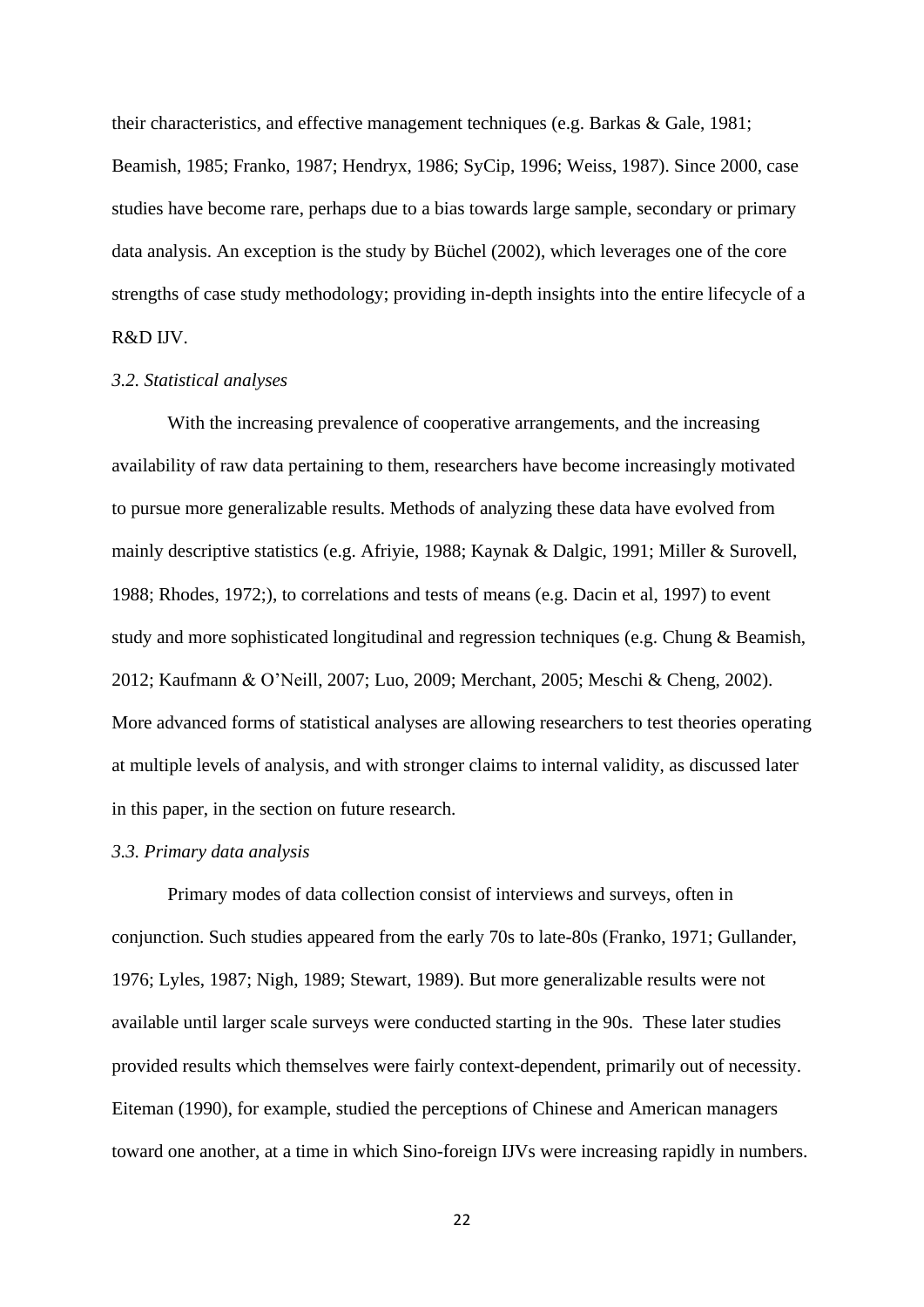Interviews, sometimes combined with questionnaires, continued to appear with relatively small samples throughout the 90s (e.g. Björkman & Lu, 1999; Sim & Ali, 1998; Walsh, 1999), with larger samples beginning to appear in 2000 (e.g. Kotabe et al, 2000; Chen & Chen, 2003; Liu et al, 2010). Results from these statistical analyses, based on either primary or secondary data sources, are rigorous but still cannot provide truly generalizable results, as the multitude of contextual factors associated with the cultural, business, economic, institutional and legal environments of the many countries cannot be fully taken into account in a particular study. Furthermore, there exists no truly comprehensive alliance database at present (Schilling, 2009).

## *3.3 Secondary data analysis*

Use of secondary data has generally increased as scholarly researchers, government agencies, and private research firms collected and made it available. Earlier studies used secondary data and descriptive statistics to map out the prevalence and geographic location of different forms of FDI, including IJVs. Much of the available data came from government departments such as the US Chamber of Commerce and Industry Department of the Hong Kong Government (Hsueh & Woo, 1986), or collected from trade publications such as the *Japanese Economic Journal, Asian Wall Street Journal (Osborn & Baughn, 1987), and Business International* (Kaynak & Dalgic, 1991). Later research exploited much larger databases, many of which are now generally considered the most comprehensive sources of alliances and IJV data, along with other forms of FDI and domestic business deals. Such sources include, but are not limited to, the *China Statistical Yearbook and Industrial Census* (Li & Zhou, 2008), *NEXIS* (e.g. Kaufmann & O'Neill, 2007), *SDC Platinum Joint Venture and Alliances Database* (Pollitte, Miller & Yaprak, 2015), and the *Kaigai Shinshutsu Kigyou Souran Kuni-Betsu (Japanese Overseas Investments by Country)* (e.g. Chung & Beamish, 2012).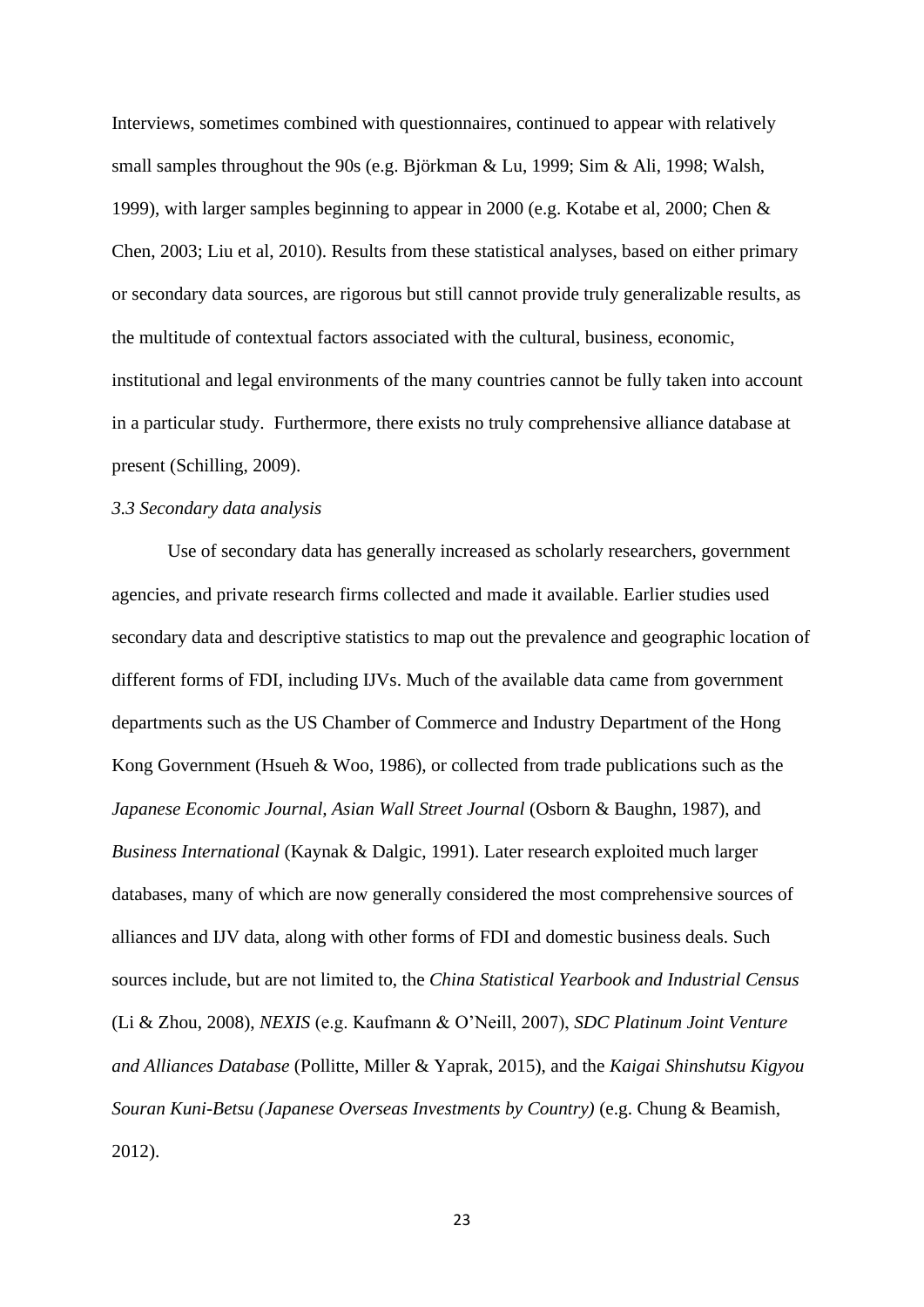#### **4. Future research**

Having explored and summarized the past 50 years of research on cooperative strategies in international business, we turn our attention to some promising future avenues for research. First, we discuss specific contexts and contextual factors that have not yet received as much attention in prior research. Next, we provide a brief discussion on the implications of theoretical and methodological advances in international business research for increasing our understanding of the dynamics of cooperative strategy in a changing global business environment. Finally, we close with a discussion on a few of the many emerging trends in research and the global environment of business that are likely to shape future research agendas in the not so distant future.

#### *4.1 Research context*

Research context is an important consideration to the extent that it impacts the nature of the phenomena that may be observed, and places boundaries and contingencies upon the relevant domain of the findings (George, 2014). Context here refers to the locational attributes such as geographic region and specific aspects of the institutional and cultural environments. These vary amongst and within nations and regions, the business context in which decisions about entering into specific arrangements are made, how to structure them, and where to locate them. There are some contexts in which cooperative international strategies are forged and managed which have received relatively less attention by researchers to date, and which inevitably will provide new and enhanced insights on the strategy, structure and performance implications of joint ventures and alliances. In this section, we focus on three contexts and contextual factors that provide some of the greatest research opportunities in our estimation: 1) the Sub-Saharan Africa (SSA) and Middle-East and North Africa regions (MENA), 2) geographic spaces characterized by high subnational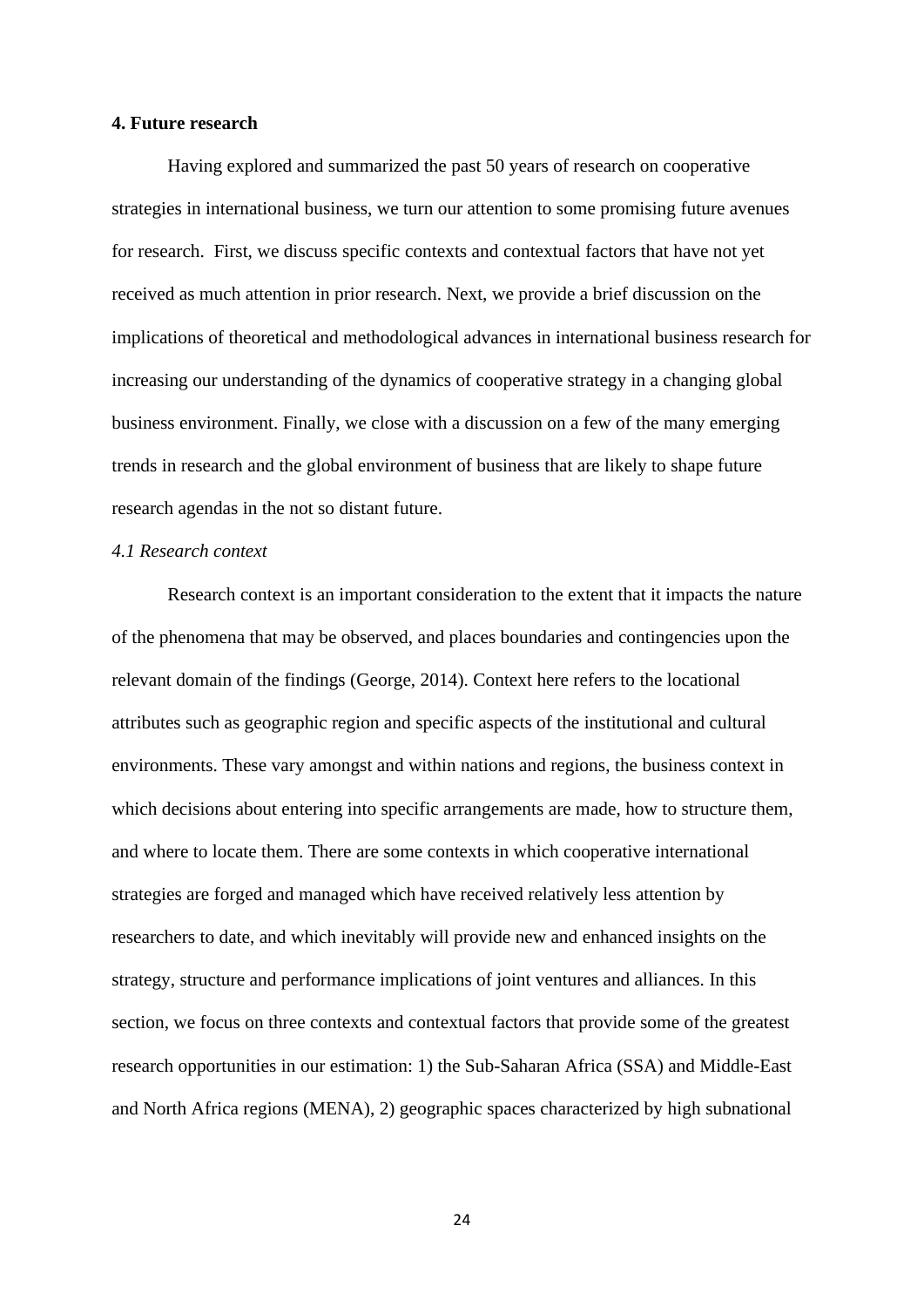and sub-regional cultural, economic, political, and/or regulatory diversity, and 3) business in and around political conflict zones.

To date, research examining cooperative arrangements in sub-Saharan Africa and the Middle East and North Africa (MENA) regions is substantially less represented than in other regions of the globe (Hearn, 2015). Sub-Saharan Africa is home to many of the poorest, least economically developed regions of the world, despite substantial amounts of FDI and financial aid (Chrysostome & Lupton, 2011). The reduced pace at which foreign economic activity has improved the economic well-being of the citizens of these countries is likely due in part to short-sighted local government and foreign multinational policies alike, along with corruptiobn. Hence, these regions may offer an opportunity to better understand the potential role of international cooperative arrangements in fostering long-term economic benefits in the future. While JVs have long played this critical role in developing and transitioning economies, the fairly low-tech nature of many of the investments in sub-Saharan Africa suggests that more innovative thinking on business models and political partnerships will be required. Social innovation, cross sector partnerships and grassroots entrepreneurship all provide some avenues for further economic development (Kistruck & Beamish, 2010). Technology spillovers from other developing regions, such as China, seeking to lower their cost structures and serve larger markets may also have an increasing impact.

MENA is another relatively underrepresented context within the literature on cooperative agreements, despite the increasing prevalence of their use within the region, the increasing importance of many of the countries comprising the area in the global economy, and the increasing interest by Western multinationals as locations for new investments. These agreements fall into roughly three categories: equity JVs, franchise or agency agreements (where one party sets the strategy while the other implements it), and contractual arrangements in which common goals are shared. Of particular interest from a theoretical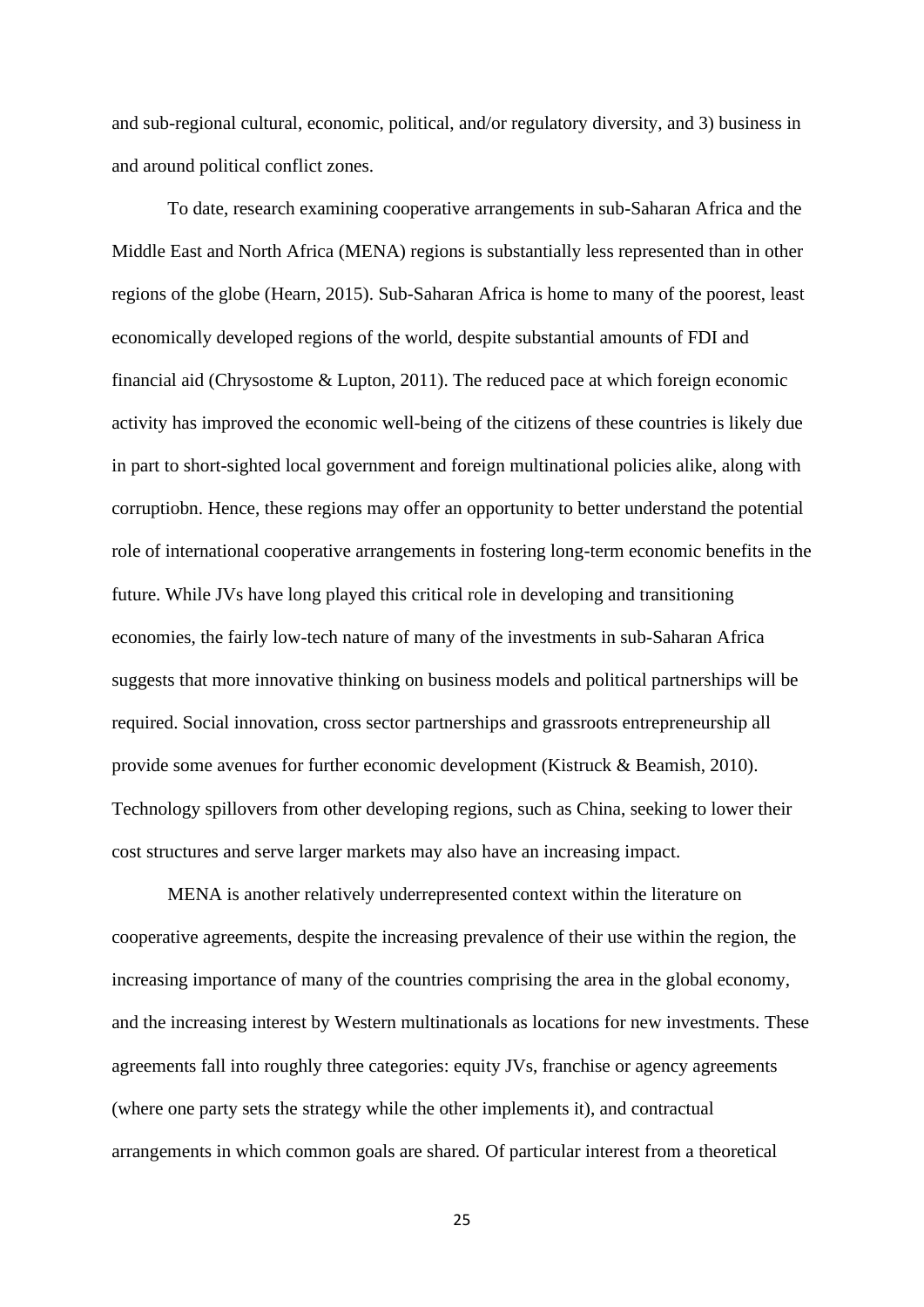perspective is that, counter to the implicit assumptions of most research on cooperative agreements, religion (Islam) plays a relatively large role in the business, politics and society of the region. The region itself is furthermore very diverse, and hence should not normally be treated as a single homogenous area for the purpose of most research aims, especially as there is not a single, overarching legal framework governing cooperative agreements within the region. Such policies may or may not stipulate a minimum local ownership share, and impose different board structures, responsibilities, and voting rights, depending on the country in question. This diversity in legal frameworks even extends to the seven separate emirates comprising UAE, and is sometimes embedded within a bilateral trade agreement between the respective countries of origin of the negotiating partners. While this diversity poses a challenge for researchers, it also offers a unique opportunity for research on the effect of institutional embeddedness in multiple environments, and with different types of actors, on the goals, performance and survival of cooperative agreements. In such an environment, ability to assess the viability of a particular partner is hampered, however, by a lack of public information on companies. Given the complexity of the different legal frameworks, local customs and procedures for contract enforcement, research into a matching of different types of business objectives with structures of agreements is warranted. Likewise, creating an understanding of how connections with different local actors variably provides access to different resources, and imposes different constraints offers another direction for research.

One contextual factor which may benefit from further attention from international business researchers is the sub-national or sub-regional diversity within which agreements are formed. Research on international cooperative strategies often examines the role of between country mean differences in culture and institutional factors as drivers of business success (Beugelsdijk et al, 2014). In doing so, researchers run the risk of overlooking differences in variation within countries on critical variables such as purchasing power, culture,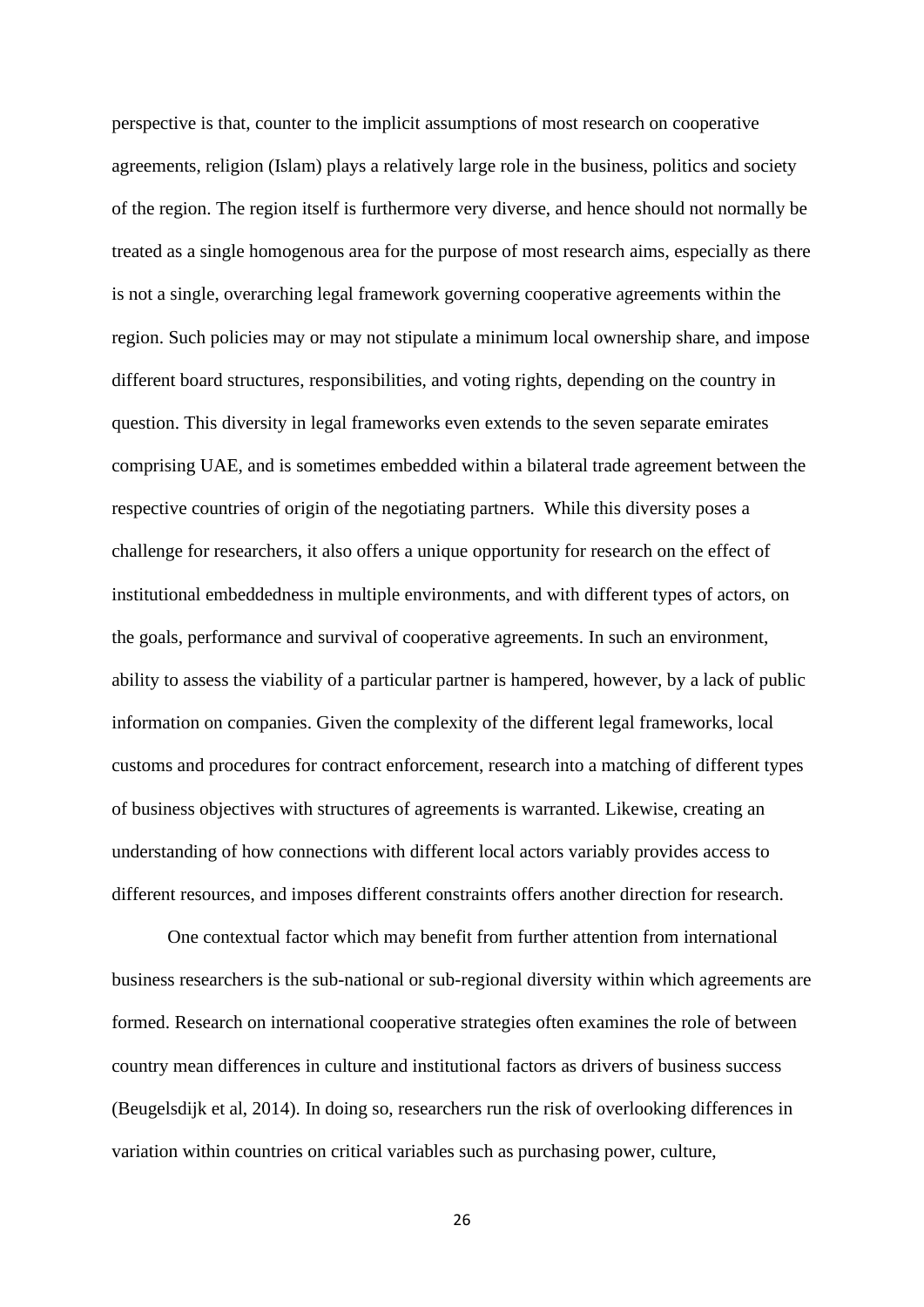demographics, etc. When diversity is taken into account, it is likely that different structures and strategies will lead to different outcomes than they would in, for example, the foreign partner's home markets. Yet, while multilevel analysis has become increasingly popular amongst international business researchers (Hitt et al, 2007), the consideration of both national and subnational variation in important factors such as culture, economic development, equality, etc. has still not received substantial attention (Beugelsdijk & Mudambi, 2013). Although the different countries in which an MNE establishes subunits may vary substantially along economic, political, and cultural, dimensions, for example, the subnational regions in which the units are located may not. It is fairly common, for example, for MNEs to target particular customer segments within countries, rather than adapt their strategies to different segments.

Researchers can furthermore gain a clearer understanding of the benefits, drawbacks and uses if different cooperative arrangements by relaxing the common assumption that each represents a discrete investment choice. It is possible, perhaps even likely, that MNEs make multiple investments in a country or region as a suite. Due primarily to lack of data, a MNE's specific strategy has only been accounted for sporadically in location choice research, and even then in somewhat rudimentary fashion (e.g. by using industry classifications as a proxy). Therefore, with few exceptions, analyses tend to assume that the choice in locating a particular investment is discrete; not considering the full spectrum of other investments the firm has made or is potentially planning. The scope of MNE strategy in terms of value chain and/or business lines is seldom considered in conjunction with other antecedents to location and governance mode choices. Given this, it is likely that a *subunit portfolio* perspective could bring a more precise and accurate understanding of how managers make these decisions. That is, managers may decide to invest in a suite of new international alliances and JVs as a means of implementing a broad, overarching strategy.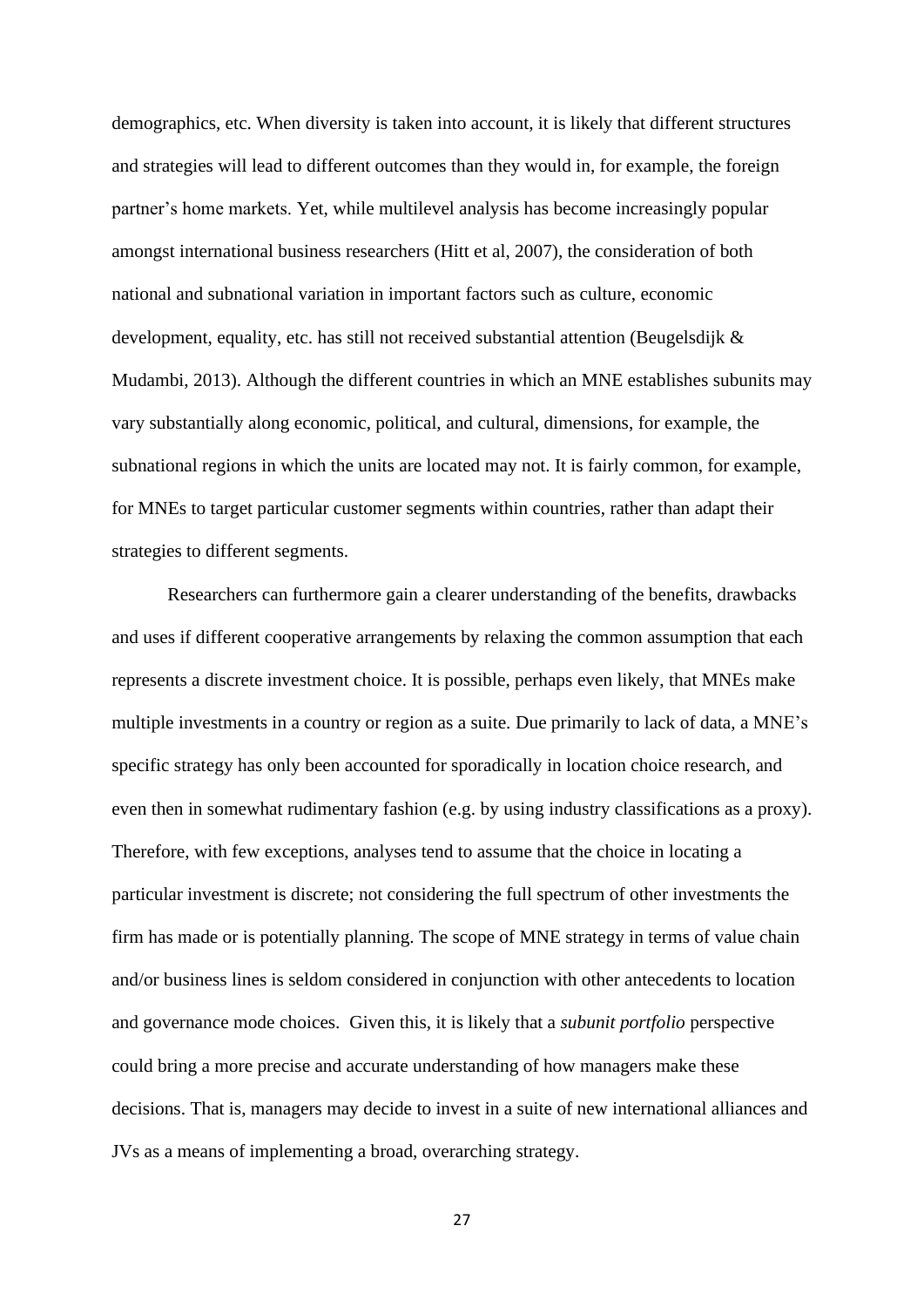One way to gain a better understanding of how the MNE's (planned) portfolio of alliances and IJVs impacts location choice is by examining the relationship between organizational, geographic, and 'spatial' diversity, which comprises differences in diversity along a host of regional and sub-regional variables normally considered influential in international business research. Variables such as economic and social inequality, furthermore, are themselves variance indicators measured at the subnational level, many of which have not been as extensively examined for the role they may play in international business and management research. Most prior research on location has integrated spatial and geographic diversity by analyzing variance in antecedents derived from country-level indicators. In essence, this research presumes that spatial diversity is accurately indicated by geographic diversity, and thus reduces the complexity of the decision to only one or two dimensions. An exception is research on 'global cities' (Goerzen, Asmussen & Nielsen, 2013) which presumes similarity amongst specific metropolitan areas located in different countries that attract foreign business interest. This research thus examines differences in the conditions under which a MNE chooses to locate subunits in a global city or not. In doing so, it emphasizes the spatial diversity dimension (in this case with a binary choice model) while downplaying the influence and relevance of geographic diversity.

Both approaches have value, but their coexistence highlights opportunities for improvement in our understanding of the location and partner-choice phenomena. It remains to be established which variables of interest should be measured at the country level and which at the subnational level, to produce the most accurate models. Also, if there are at least two major dimensions to the location choice decision, then the extent to which they interact remains to be accounted for. Models that account for these dimensions of diversity will almost certainly be more accurate and precise, and open a number of interesting areas for future research.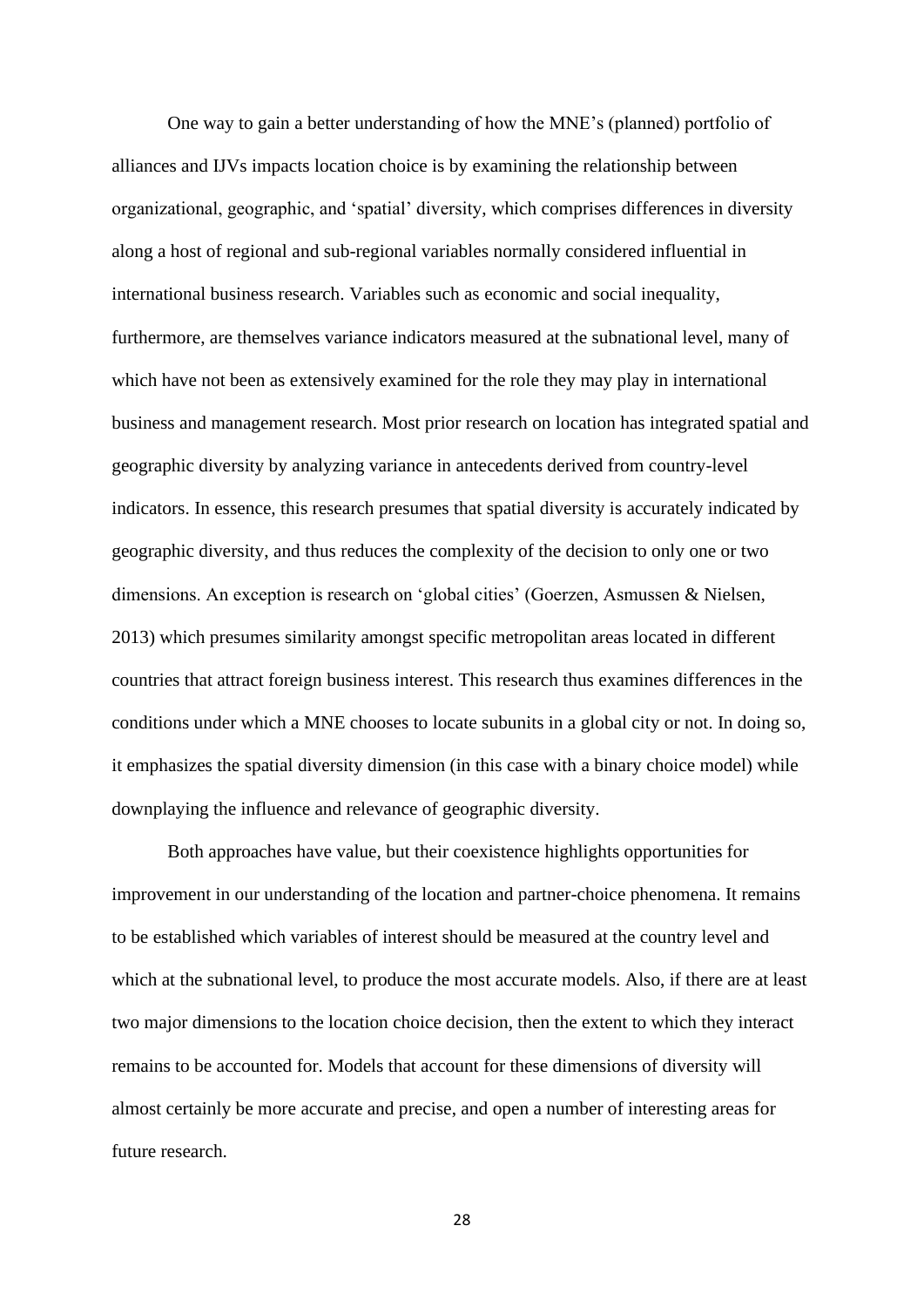A third contextual variable deserving more research attention is conflict in cooperative international business arrangements, between and within nations, how it impacts the performance and survival of the arrangement, and how difference modes of governance mitigate any negative effects. Such conflict can be considered along a continuum from *latent,*  to *felt*, to *manifest* (Pondy, 1967). Latent conflict refers to the presence of potentially conflicting but undisclosed interests and objectives. When parties become aware of one another's objectives, the conflict becomes tangible (*felt conflict*) and may be acted upon through political engagement such as demonstration, lobbying, protest, other modes of demanding justice, up to outright militant action (i.e. *manifest conflict*). Another dimension of conflict that has received some attention is *exposure* to conflict which is comprised of physical proximity and temporal duration (Dai, Eden & Beamish, 2013). While this study focused on FDI, future research can look at the survival and performance of other forms of cooperative arrangements in addition, or as an alternative, to equity investments. Likewise, learning effects can be tested within these regions in order to explain how and why the governance and ownership of such arrangements may change over time. More flexible arrangements, for example, may allow partners to adapt their agreement to rapidly changing conditions.

Another dimension of conflict is its volatility. At any stage of progression, from latent to manifest, the overall level of conflict may be relatively constant or vary substantially. In the face of economic crisis, Chung et al (2013) found that MNEs tended to divest JVs more readily than wholly-owned subsidiaries, supporting a real options perspective. This finding shows that cooperative agreements offer flexibility to the MNEs, but also suggests that perhaps JV agreements are themselves less flexible and adaptable, given that owners must negotiate any structural changes with their partners. The extent to which other forms of cooperative agreements such as contractual joint ventures and agency relationships may offer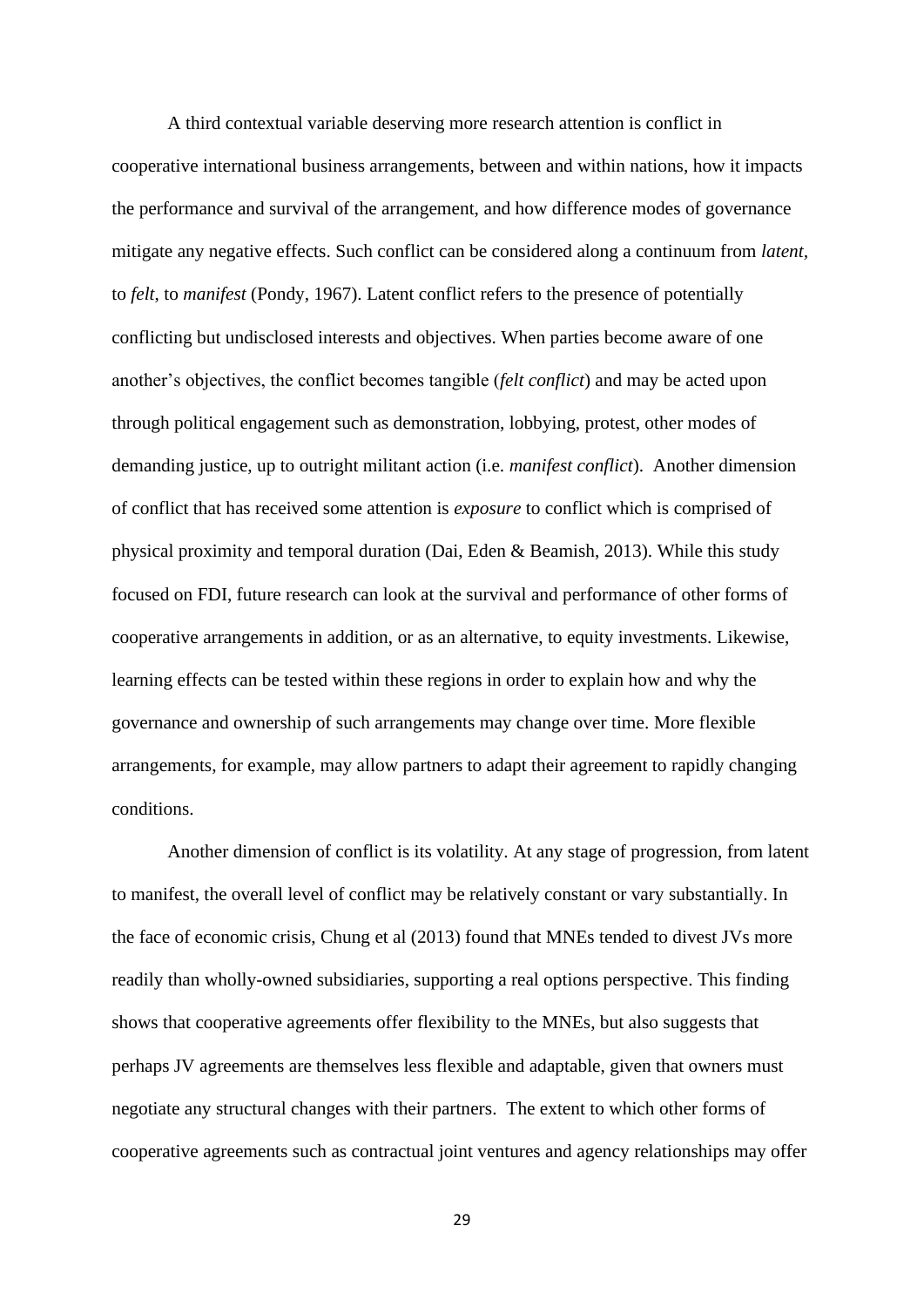a more flexible alternative in the face of crisis is currently unknown and deserving of more attention. Along that line of questioning, the nationality of the partners (i.e. home, host or third country) may also need to be accounted for. Likewise, the finding of Chung et al (2013) was in the context of economic crisis, and so a better understanding of its applicability to the context of political crises is also warranted.

#### *4.2 Theoretical and methodological advances*

Secondary data analysis has become the dominant mode of conducting research in international business and management, likely due to the challenges of obtaining a representative sample through primary data collection. While interviews are sometimes used to inspire and corroborate the findings of secondary data analysis, a renewed emphasis on survey methodology would prove valuable in better understanding of cooperative strategies from the perspectives of those engaged in them. Some of the earliest research, cited previously in this review, noted that foreign and local partners had widely divergent views on their own priorities and the priorities of their partners in a cooperative agreement. Given this, research investigating how cooperation emerges in this context, if at all, would be interesting. Furthermore, the concept of institutional embeddedness is highly applicable to the experience of employees working in international cooperative arrangements such as JVs. It is established that employees' personal relationships with individuals and institutions outside a commercial organization impose varying degrees of pressure. Known as embeddedness, the greater the number, strength and influence of ties of organization to external actors, the greater their impact on the organization (Baum & Oliver, 1992; Brass, Galaskiewicz, Greve & Tsai, 2004). MNE employees, however, are *dually-*embedded in both the external national context, and within the MNE itself (Figuieredo, 2011). As a result, they can find themselves subject to both internal and external demands which may be in direct conflict. Survey methodology would be useful, in this case, for examining the internal and external networks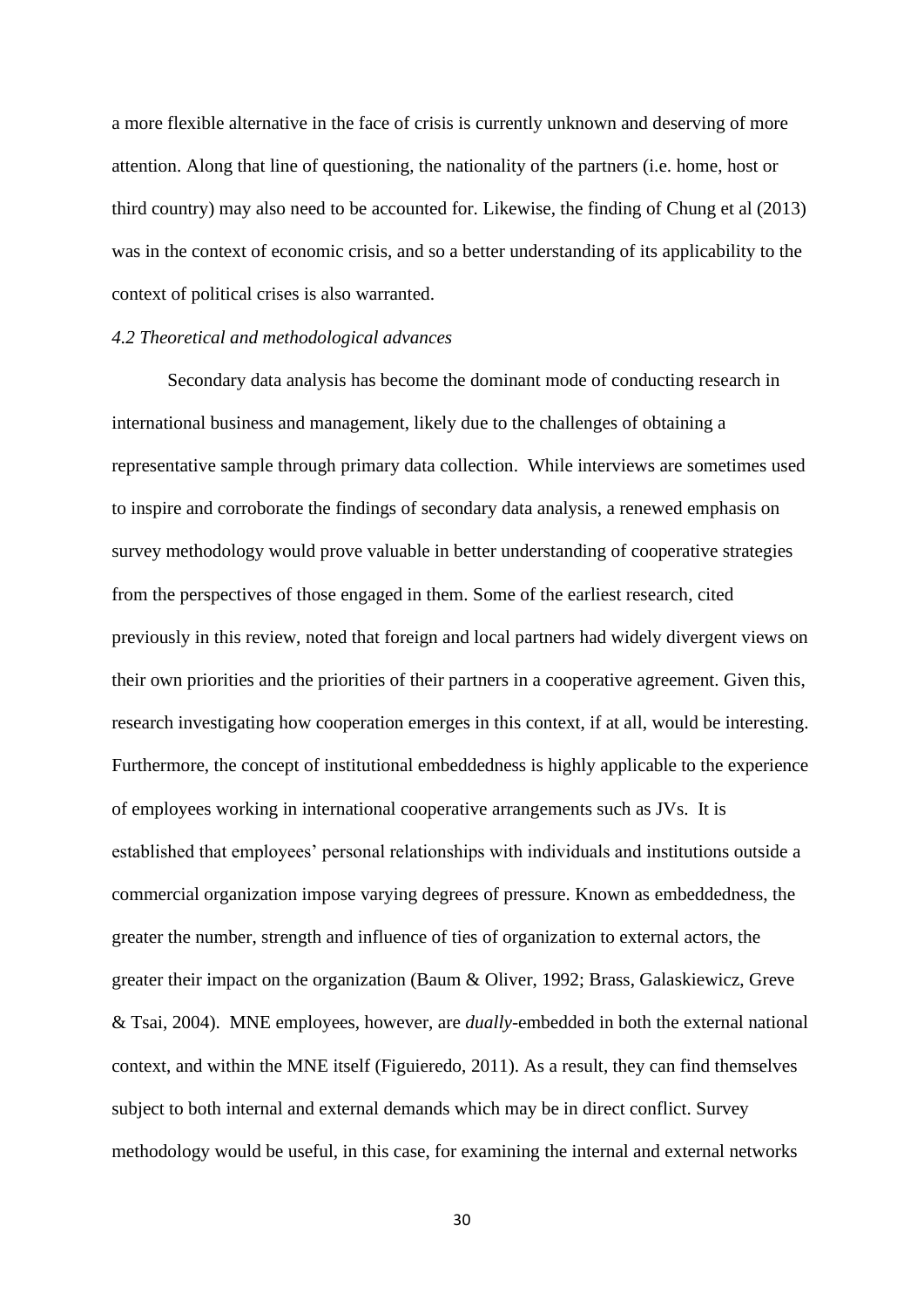of employees in IJVs, and how these influence their goal-directed behaviors. Countless other studies could be conducted to enhance our understanding of these and other micro-political processes operating at the subunit level of analysis.

Secondary data analysis techniques, mainly adopted from psychology, sociology and economics have enabled cross-level, cross-context observations, and improved the validity and reliability of findings. For research in international cooperative arrangements, some of the most promising recent approaches include multilevel data analysis, the quasiexperimental difference-in-differences technique, and longitudinal analysis. Multilevel research has enabled researches to examine cross-level effects while avoiding the statistical problem arising from interdependencies amongst observations. This is a technique which would be thus very useful in examining the multi-level institutional influences (cultural, regulatory, legal and economic) on the structuring, governance and performance of cooperative arrangements. The difference-in-differences technique complements multilevel analysis in that it provides a basis for comparing effects across regions. The great diversity and complexity associated with different regions can make generalizability difficult because performance levels of cooperative agreements such as JVs, for example, may be influenced by factors that cannot be fully accounted for. Difference in differences allows the effect of a new trade policy in one country or region to be better discerned by making a meaningful comparison to JV performance over a similar time period in another country or region. Finally, longitudinal methods are likely some of the most powerful methods of analyzing secondary data available, as they better model the effects of sometimes slowly unfolding and evolving phenomena such as experiential learning and economic development.

## *4.3 Revisions, extensions and new directions*

Having considered some of the emerging trends in international business context, and the implications of the substantial advances in approaches to research and analysis that are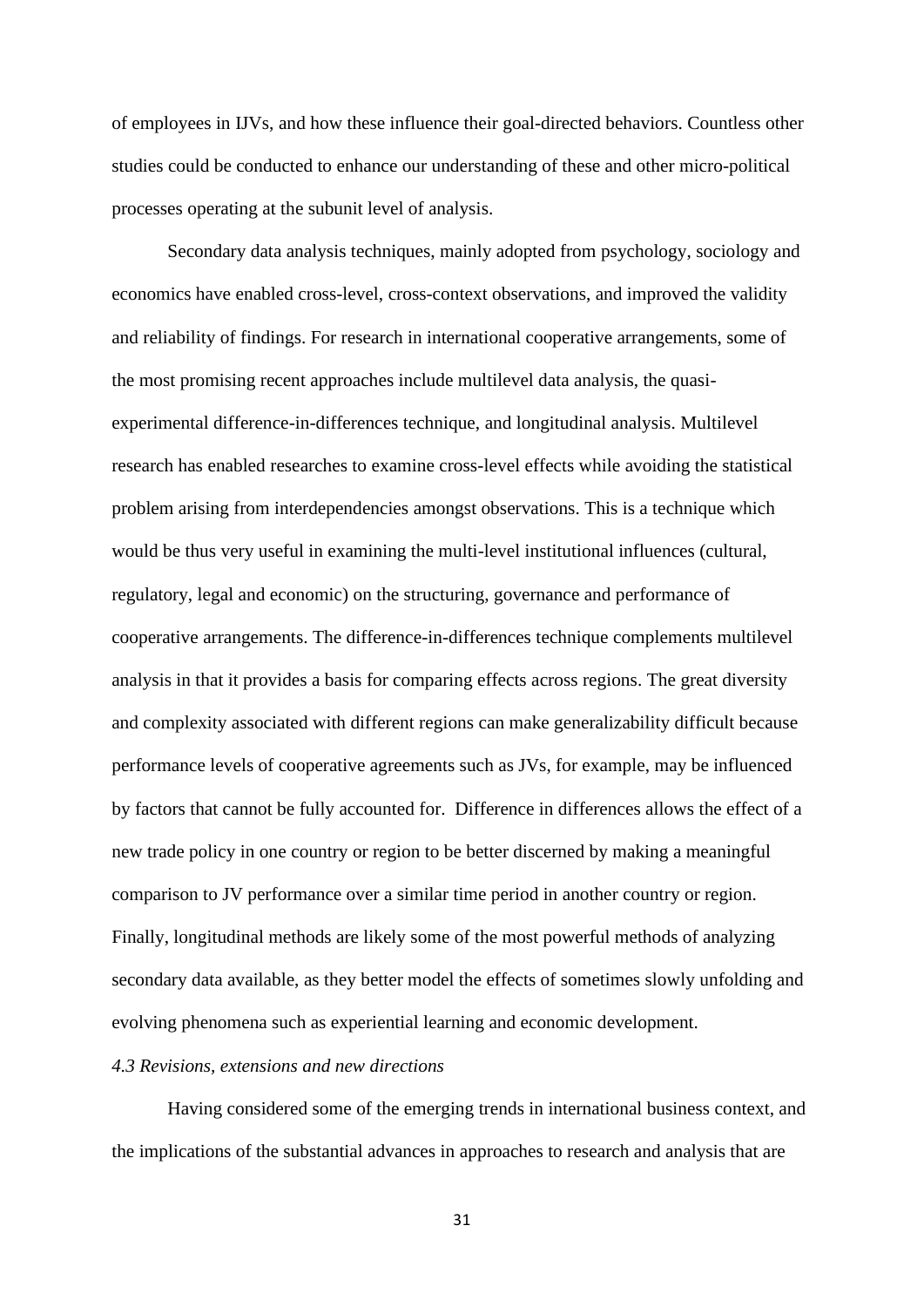likely to impact the study of international cooperative strategies, we next offer some additional suggestions aimed at revising and extending our understanding. We begin with a discussion and implications of the emerging market multinationals, a phenomenon that has captured the imagination of researchers and managers alike. We follow with two related topics, advocating a wider conceptualization of the role of partner motives and political risk that is more reflective of the perspectives of all parties to an agreement. Likewise, we call for increased attention to the complexities of IJV corporate governance in the presence of multiple policy regimes which greatly increase the complexity of negotiating and managing these agreements. Following this, we call for a revision of the early, but still influential, assumption that cooperative agreements such as IJVs represent a primarily transitory role in the global economy, despite their continued popularity in the face of pro-market reforms. Related to this, we call for a relaxation of a fairly common assumption held by managers and researchers alike; namely that control over cooperative agreements necessarily leads to optimal outcomes for either party. We conclude with a call for increased attention to shorter term, contract IJVs. Our list of directions is of course partial, and we are confident that scholars will continue to add other additional directions for research.

International trade has always, by definition, resulted in the presence of international competition in a given market. In part due to the substantial economic colonization of developing markets, primarily by U.S., western-European and Japanese MNEs, researchers have begun treating outward FDI (including IJV formation and potentially other forms of cooperative agreements) from emerging markets such as China, India and Brazil as a special class unto itself; driven by the so-called emerging market multinationals. We wish to stress that researchers should probably not jump to the conclusion that prior theory on cooperative international strategy is not useful to our understanding of this well-established, although increasingly prevalent phenomenon. However, it is likely that motives for entering into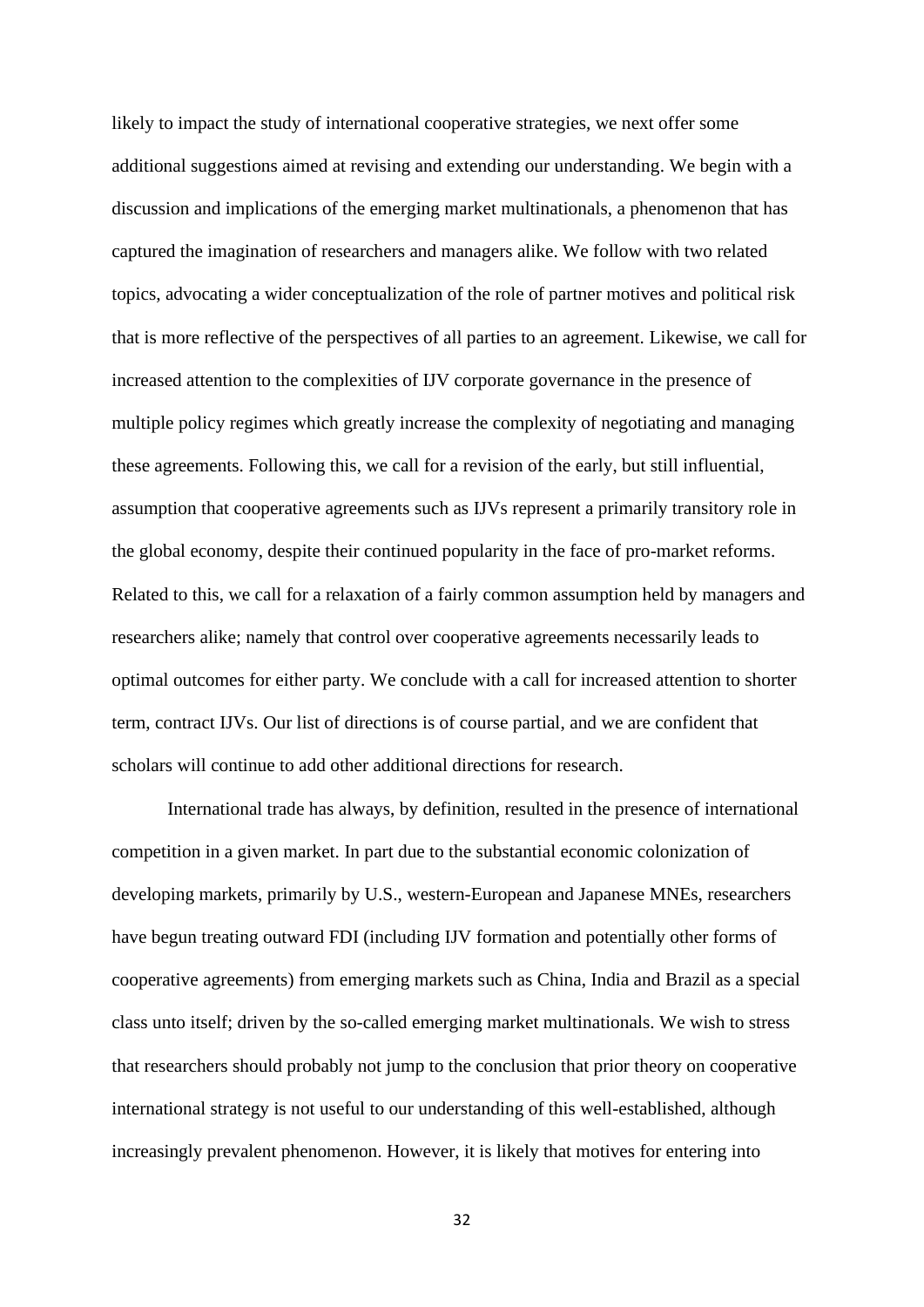cooperative agreements differ to some extent from those of the MNEs upon which much of our understanding is based. Reasons that may be more specific to emerging market MNEs include the institutional characteristics of the home market, the lessening but still present technological needs of the firms, and that many emerging market MNEs are family owned and controlled. These motives are thus divergent depending on characteristics of the MNE's country of origin and the purpose and locale of their foreign business activity. Whereas the focus of this stream of research has predominantly been outward FDI, cooperative arrangements are beginning to receive some attention. Cui and Jiang (2009), for example, find that the primary driver of IJV formation by Chinese MNEs is high growth rates in host markets. Turkish firms are motivated primarily by differences in culture and formal institutions in their selection of a cooperative agreement over a wholly owned subsidiary, suggesting that local partners are sought mainly for their non-market expertise and informal connections (Demirbag, Tatoglu & Glaister, 2009). Finally, whereas much of the original impetus on cooperative strategy research was the technology-seeking foreign business policy of transitioning economies in the East, most studies took the perspective of the foreign firm. As a result, there still remains a significant challenge for researchers to better understand the learning benefits for JV parent firms in transition economies and how to define and measure these multifaceted outcomes (Mihailova, 2015). Such efforts would also likely prove fruitful in the context of non-equity cooperative agreements, and for parent firms in other countries as well.

The role and nature of motives is only sporadically considered in current research on the formation of cooperative agreements, most relevantly with respect to international joint ventures, as contractual agreements explicitly disclose at least some of the motives. Future research needs to consider this critical variable more explicitly, and systematically. First, it is important to consider a firm's motives in forming a joint venture as a contingency when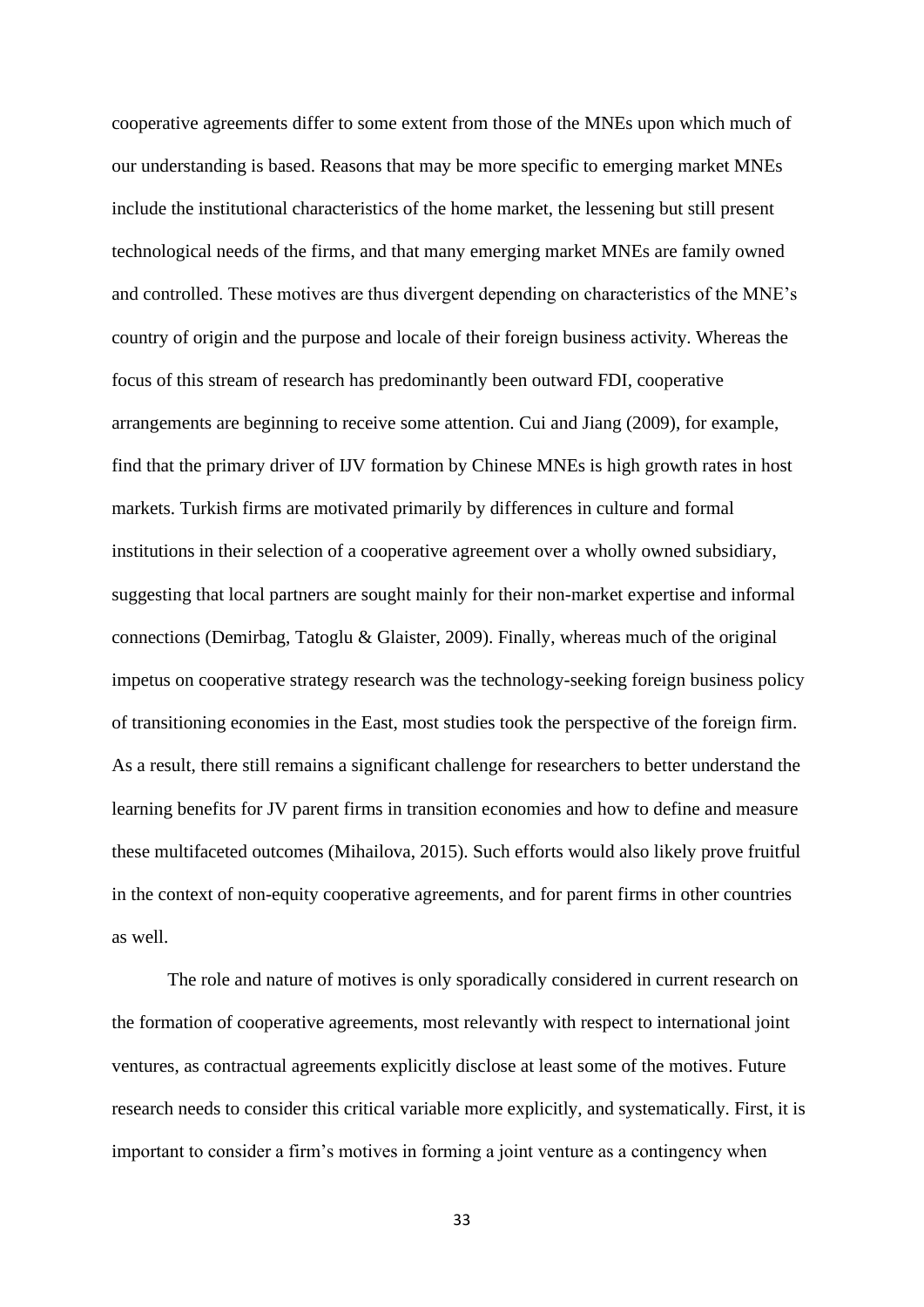examining factors such as performance, as the nature of the dependent variable is likely to change qualitatively with motive. An IJV set up strictly as a cost center, for example, is unlikely to be assessed according to its profitability by managers, and hence researchers should take this into account in formulating models and selecting samples. Second, a rich research stream could be created by examining motive for entry as a predictor of location choice along with the usual location attributes, learning, and agglomeration effects. Motive could in fact conceivably be a dependent variable of interest, especially in research aimed at informing foreign investment policy makers. Third, the motives of all parties to the international agreement should be considered, as opposed to only those of one of the parties, as these may be quite divergent. Ignoring the motives of one or more of the parties can cause bias in estimates due to self-selection, or self-exclusion in some case, for motives considered undesirable to other partners or policy makers. Lastly, Klijn et al (2010) find that IJV partners hold multiple discrete motives for the same investment, and furthermore that certain configurations of motives are more prevalent in practice, resulting most likely from the institutional and economic environments in which the agreements are forged. To improve explanatory power, these authors recommend discovering and including multiple motives in predictive models.

Another stream of literature that could benefit from a more inclusive perspective is the influence of political risk on location choice, governance structure, performance, longevity, etc. of cooperative agreements. While the construct has now been relegated mainly to control variable status, it is considered primarily a characteristic of a destination location, assessed from the perspective of (typically western) managerial interests. In fact, scholars noted decades ago that political risk is actually a bilateral construct in that specific cooperative agreements fall under the purview of two or more national governments, and hence are exposed to possibility of policy revisions (e.g. Nigh, Walters and Kuhlman, 1990).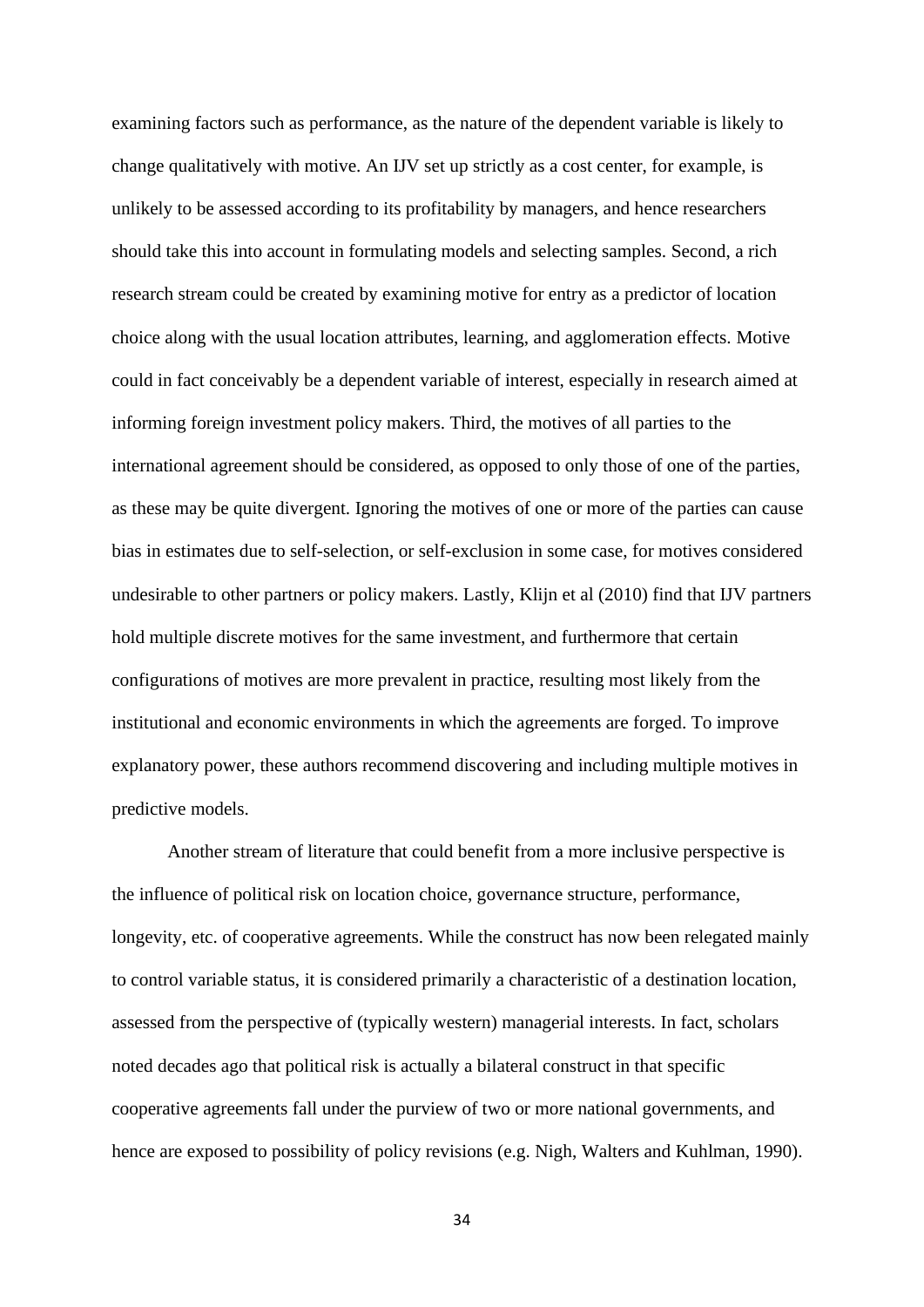To account for this, we encourage multilevel theorizing and modelling which reflects the multifaceted policy environment in which agreements are forged. In addition, researchers should consider formulating models that include conceptualizations of risk derived from the institutional environments of the home countries of both partners, as well as risks resulting from the political relationship between the two countries. This approach could extend, complement or even supplant the current 'distance' conceptualizations of country risk and other institutional characteristics, resulting in more accurate modelling and hence more sophisticated understanding of the unique challenges and opportunities of cooperative international strategies. Likewise, the introduction of new legislative initiatives creates substantial challenges for IJV governance. Just as the introduction of Sarbanes-Oxley in the US provided a disincentive for foreign firm to list on American stock exchanges (Wright et al, 2005), new legislation introduced by one parent firm's home nation may create a ripple effect throughout its network of international alliance partners. The question of how an IJV satisfies both its parent firms as regards these types of duties and obligations remains an opportunity for further theoretical development. The introduction of new legislative practices essentially creates a natural experiment allowing researchers to better understand how the governance practices of parent firms impact those of the IJV and their partners.

As clearly outlined in much of the earlier literature, IJVs and other cooperative arrangements with local firms were originally conditions imposed upon interested foreign investors in developing and transitioning economy markets. Indeed, there was a time when foreign entry into China's markets, and access to their lower cost labor, was the only option for foreign firms. Today this is no longer the case. Yet it still seems to be a taken-for-granted assumption that managers prefer the control afforded by the more aggressive, wholly-owned, subsidiary mode of international market access, which begs the question as to why IJVs remain so popular. This is a question that should be addressed through new research that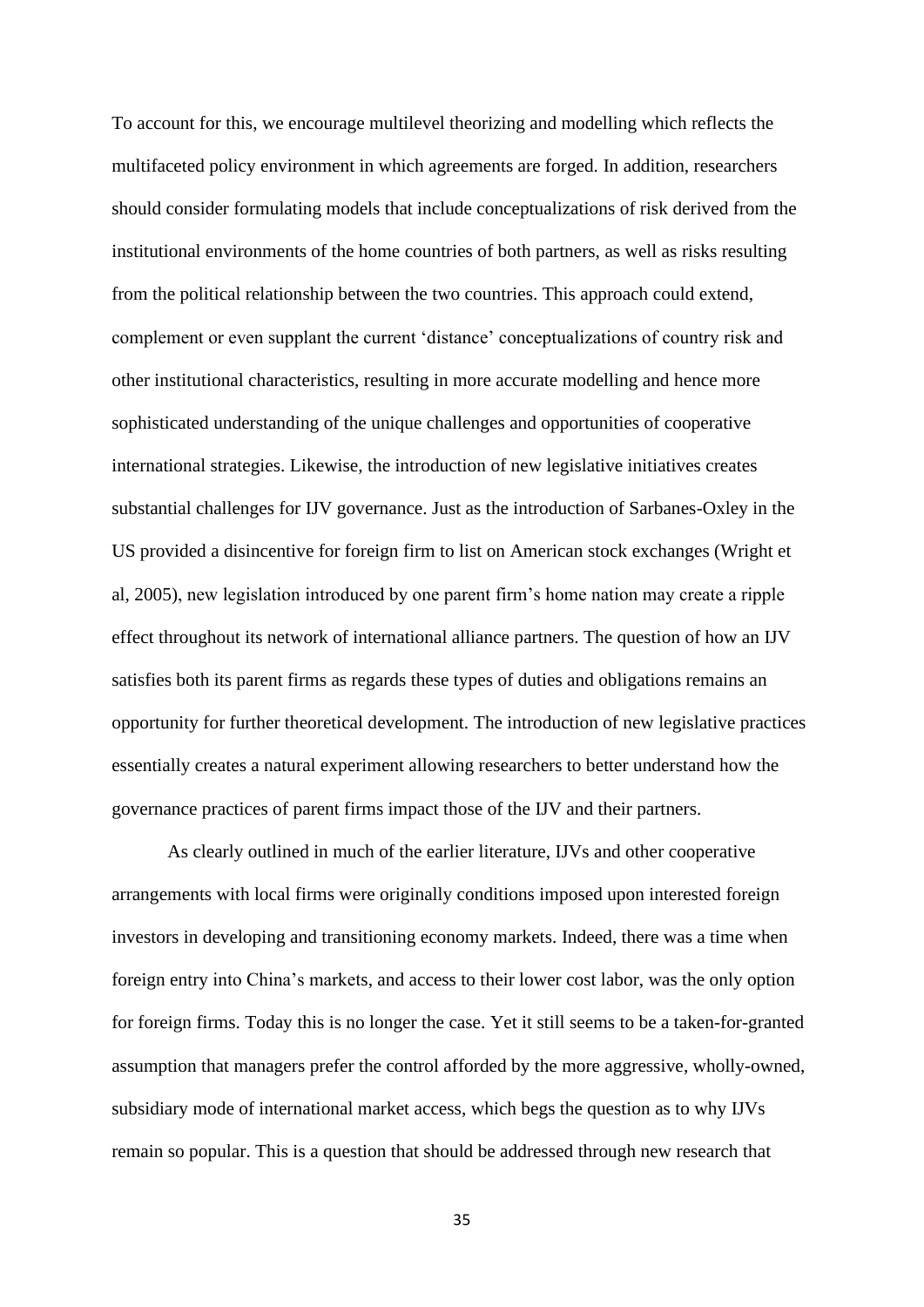takes the perspective that cooperative agreements are often superior to wholly-owned subsidiaries depending on the circumstances. Such research can first examine historical trends in the evolution of foreign business activities in emerging and transitioning economies by tracing the form and motives of specific agreements through a changing policy environment. Researchers should seek to determine under what conditions JVs are subsumed by either of the partners, under which conditions they remain JVs, or some other outcome such as dissolution. In short, the transitory quality of JVs and other cooperative forms should never be assumed. A longitudinal approach such as this should help to greatly help to integrate the vast body of knowledge on entry mode choice.

On the opposite end of the partnership duration spectrum, short-term contractual IJVs (or non-equity JVs) remain a relatively understudied phenomenon, in part due to the difficulty involved in their observation. Yet these occupy an important role in infrastructure development and resource extraction projects, especially in the African context as well as elsewhere. While short project joint ventures may be difficult to observe in the sense that they are by definition short-lived, they also present an opportunity for research examining their efficient formation, governance and dissolution. A network theory perspective on contract IJVs could also examine their potential role as weak ties between organization which may, to varying extents, strengthen ties between these organizations, international markets, and local governments. They also provide an opportunity to study potential issues arising from agency problems - on one hand their short duration may increase opportunistic behavior, on the other completing such projects in a timely fashion may induce partners to cooperate more effectively.

Finally, we believe that the linkage between performance and control should be revisited, but with a somewhat different perspective. A great many researchers and practitioners alike equate control with performance, even though this may not be the case.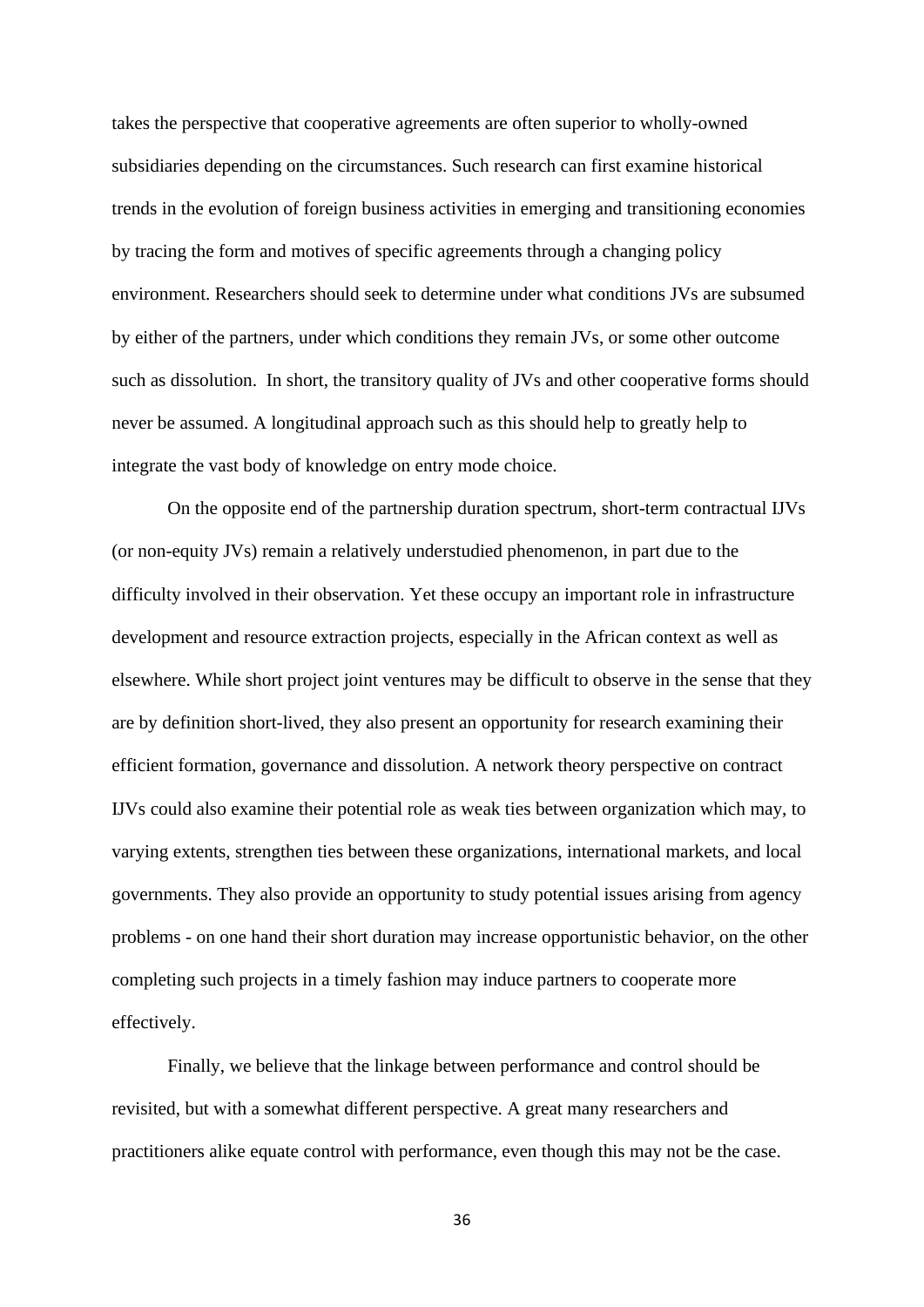Such a view reflects an ethnocentric mentality that the foreign firm always knows best and hence should be in charge of setting the strategy for any new international agreements between interested parties. The local firm, presumably, would thus be mainly a strategy implementer. While we cannot review the vast literature on this subject here, suffice it to say that conceptualization and measurement of control and performance vary widely, especially with respect to the various partners' perspective that is taken. As a result, findings must be considered mixed and thus inconclusive. We offer here the suggestion that control and performance may not exhibit a unitary relationship in the population of all cooperative agreements, given the sheer complexity and variance of the factors influencing this relationship. Indeed, there may not be any proximal causal relationship at all. Aside from the complexity issue, there may also be a bias towards perceived performance from only one of the partners, and even when both are taken into consideration, the potential performance level is not considered. A unique study by Contractor and Woodley (2015) illustrates this issue. These authors examine how bargaining power and structure of a cross-border technology transfer alliance impacts value appropriation, finding that the partner selecting the riskier payoff scheme ends up with a larger proportion of total value created. While on the surface this offers some fairly clear guidance for firms entering into such an alliance, it may also reflect managerial short-term thinking that could lead to suboptimal outcomes, namely forsaking a larger pie for the larger slice. These types of outcomes are especially myopic in addressing opportunities in fast growing markets or industries where the partner obtaining the smaller portion may dissolve the agreement before its full value is realized. If this sort of thinking is widespread, then the view that control leads to performance is indeed highly distorted and myopic. It is especially for this reason that we advocate focusing research implications on what is best for the agreement, or JV, rather than what is good for either of the parent firms (Beamish and Lupton, 2009).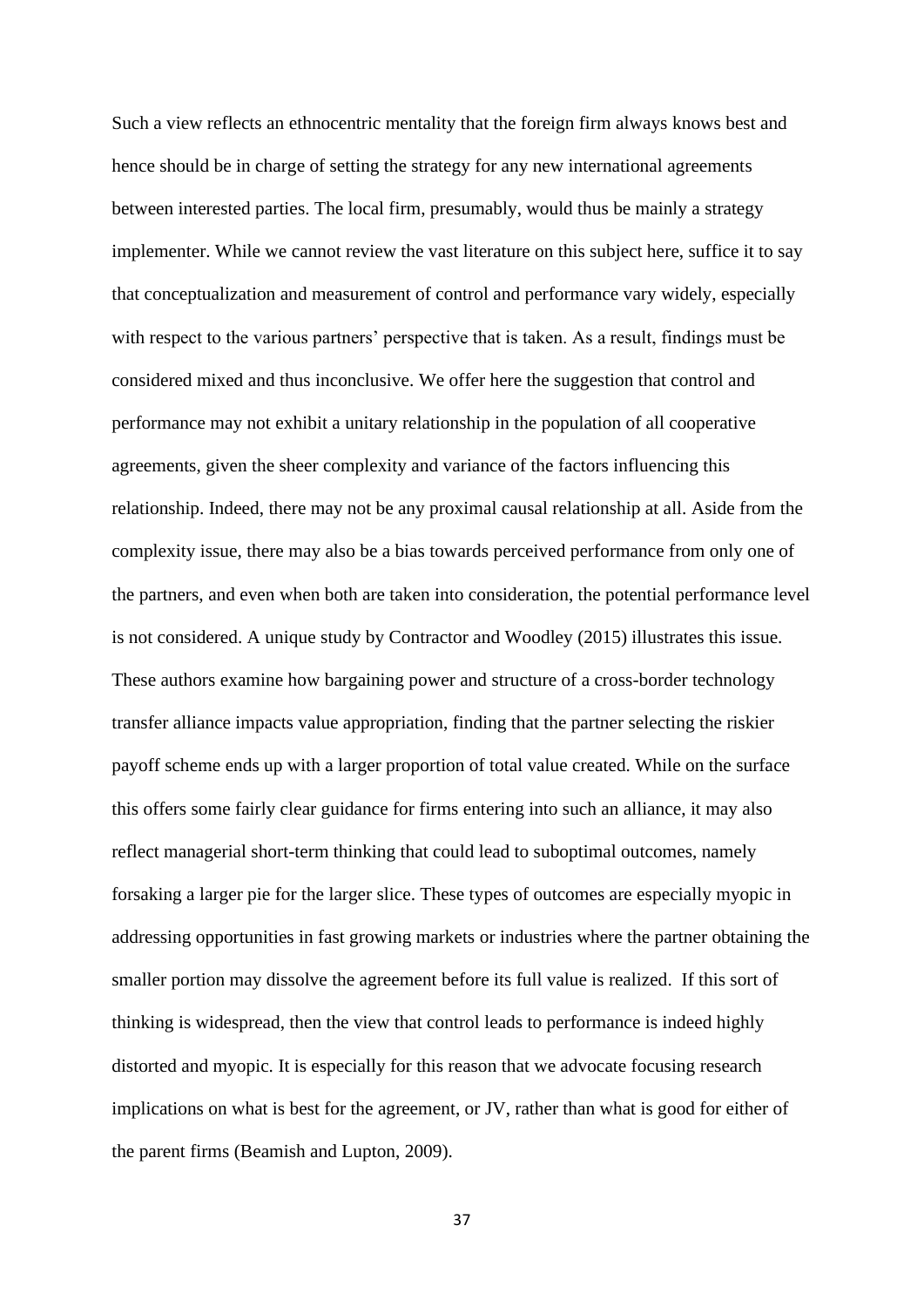#### **5. Conclusions**

Over the past 50 years, cooperative forms of governance such as joint ventures (JVs) and alliances have received tremendous attention in international business and management research, and (C)JWB has played a critical role in disseminating that knowledge. Given the acceleration of research output concerning and in the context of international cooperative strategy, it is well worth pausing to regain perspective on the big picture, as well as how it is evolving. Through a fairly comprehensive review of the literature on cooperative strategies that appears in the pages of (C)JWB, we have become reacquainted with origins of the research from the post-World War II era onwards. We have examined the many reasons that firms originally engaged in cross-border collaboration, their role in economic development, their at times rapidly evolving legal frameworks, and the key aspects that quickly became the focus of a multitude of researchers. These include partner selection, negotiation processes, ownership and management issues, and the learning opportunities they created. We also traced the contribution of different theoretical perspectives and research methodologies to our understanding of international cooperative strategies, and the contribution of this research to international business and management theory. We finally turned our attention to those emerging and under-represented contexts that will contribute to shaping the next 50 years of research, and provided a number of suggestions to help expand these research horizons.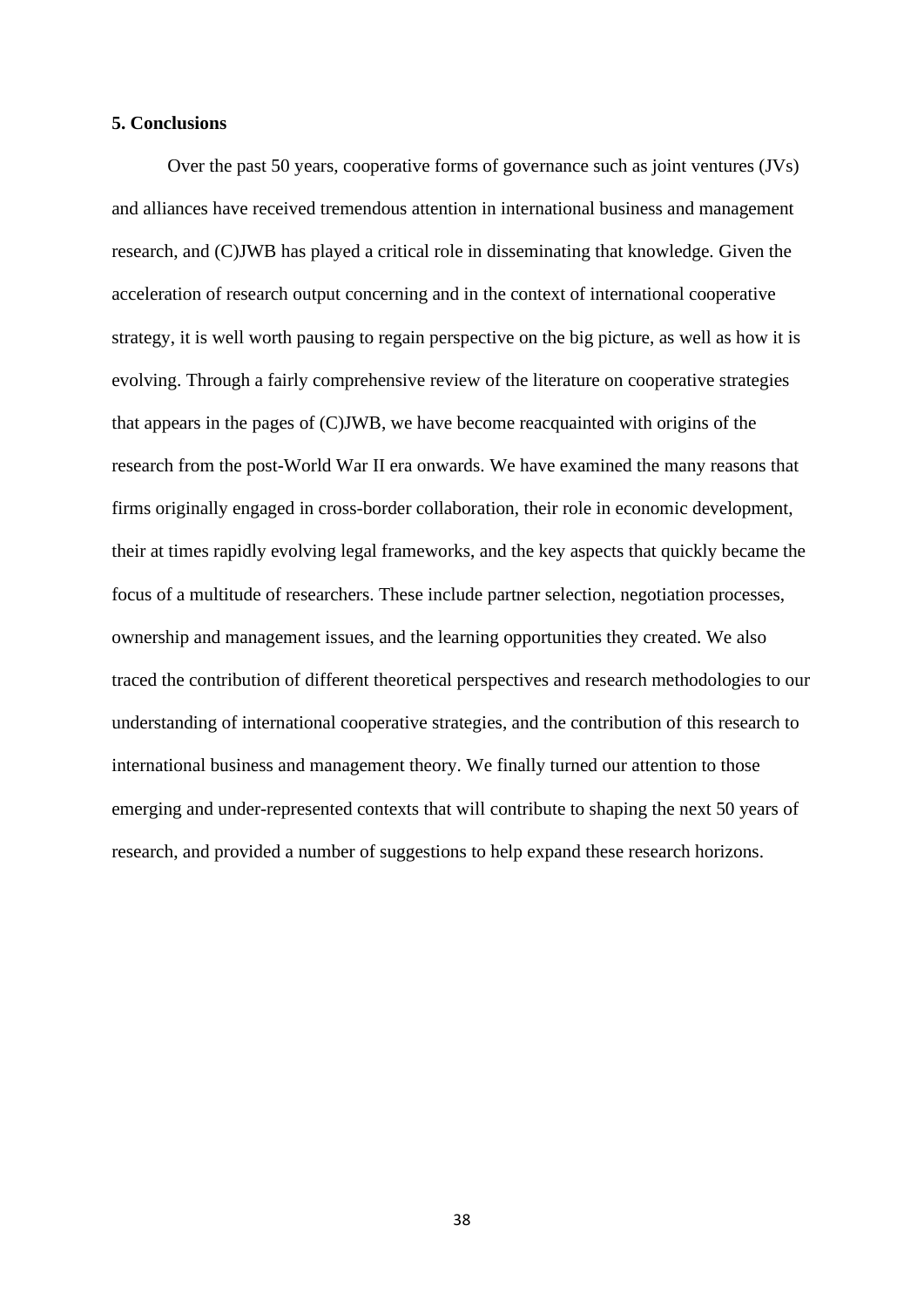# **References**

Afriyie, K. (1988). Factor choice characteristics and industrial impact of joint ventures: Lessons from a developing economy. *Columbia Journal of World Business*, 23(3), 51-60.

Ahlstrom, D., Levitas, E., Hitt, M. A., Dacin, M.T., & Zhu, H. (2013).The three faces of China: Strategic alliance partner selection in three ethnic Chinese economies. *Journal of World Business*, 49, 572-585

Ainuddin, R. A., Beamish, P. W., Hulland, J. S., & Rouse, M. J. (2007). Resource attributes and firm performance in international joint ventures. *Journal of World Business*, 42, 47-60.

Anand, F. J., & Khanna, T. (2000). Do firms learn to create value? The case of alliances. *Strategic Management Journal*, 21, 295-315.

Anastos, D., Bédos, A., & Seaman, B. (1980). The development of modern management practices in Saudi Arabia. *Columbia Journal of World Business*, 15(2), 81.

Ariño, A. (2003). Measures of strategic alliance performance: An analysis of construct validity. *Journal of International Business Studies*, 34(1), 66-79.

Averyt, W.F. (1986). Canadian and Japanese foreign investment screening. *Columbia Journal of World Business*, 21(4), 47-54.

Barkas, J.M., & Gale, J.C. (1981). Joint venture strategies: Yugoslavia – a case study. *Columbia Journal of World Business*, 16(1), 30.

Baughn, C. C., Denekamp, J. G., Stevens, J. H.,& Osborn, R. N. (1997). Protecting intellectual capital in international alliances. *Journal of World Business*, 32, 103-117.

Baum, J.A.C., & Oliver, C. (1992).Institutional embeddedness and the dynamics of organizational populations. *American Sociological Review*, 57, 540-559.

Beamish, P. W. (1985).The characteristics of joint ventures in developed and developing countries. *Columbia Journal of World Business*, 20, 13-19.

Beamish, P. W., & Kachra, A. (2004).Number of partners and joint venture performance. *Journal of World Business*, 39, 107-120.

Beamish, P. W., & Lupton, N. C. (2009).Managing joint ventures. *Academy of Management Perspectives*, 23, 75-94.

Berdrow, I. & Lane, H. W. (2003). International joint ventures: Creating value through successful knowledge management. *Journal of World Business*, 38, 15-30.

Beugelsdijk, S. & Mudambi, R. (2013). MNEs as border-crossing multi-location enterprises: The role of discontinuities in geographic space. *Journal of International Business Studies*, 44, 413-426.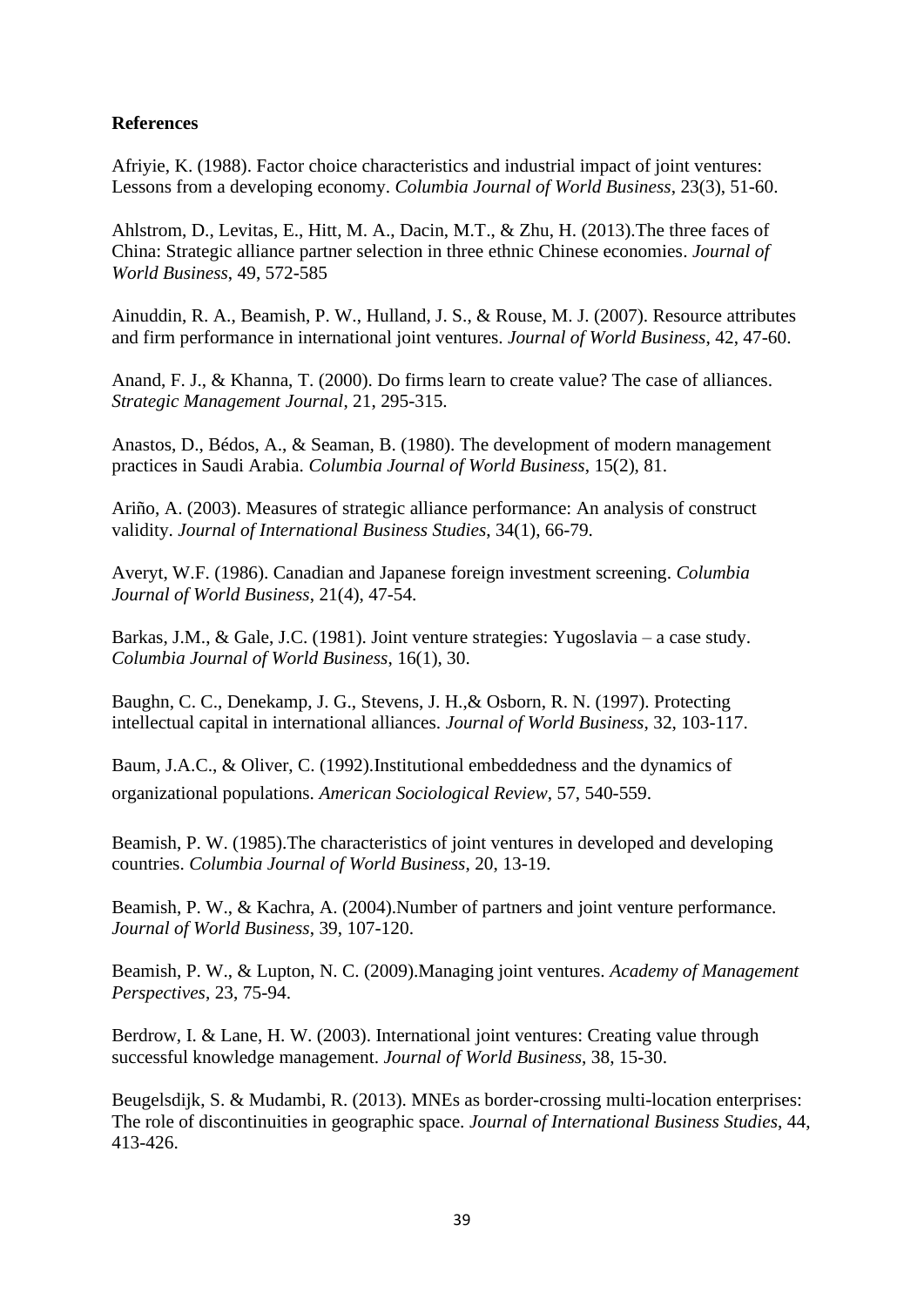Beugelsdijk, S., Slangen, A., Maseland, R. & Onrust, M. (2014). The impact of home–host cultural distance on foreign affiliate sales: The moderating role of cultural variation within host countries. *Journal of Business Research*, 67, 1638-1646.

Björkman, I., & Lu, Y. (1999).The management of human resources in Chinese-western joint ventures. *Journal of World Business*, 34, 306-324.

Brass, D. J., Galaskiewicz, J., Greve, H.R., & Tsai, W. (2004).Taking stock of networks and organizations: A multilevel perspective. *Academy of Management Journal*, 47, 795-817.

Büchel, B. (2002). Joint venture development: Driving forces towards equilibrium. *Journal of World Business*, 37, 199-207.

Carter, W. G. (1972). National support of multinational ventures. *Columbia Journal of World Business*, 7(5), 6-12.

Chand, M., & Katou, A. A. (2012). Strategic determinants for the selection of partner alliances in the Indian tour operator industry: A cross-national study. *Journal of World Business*, 47, 167-177.

Chen, H., & Chen, T. (2003). Governance structures in strategic alliances: Transaction cost versus resource-based perspectives. *Journal of World Business*, 38, 1-14.

Chiao, Y-C., Yu, C-M. J., & Peng, J-T. A. (2009). Partner nationality, market-focus and IJV performance: A contingent approach. *Journal of World Business*, 44, 238-249.

Child, J., & Yan, Y. (1999). Investment and control in international joint ventures: The case of China. *Journal of World Business*, 34, 3-15.

Choi, C. B. & Beamish, P. W (2004). Split management control and international joint venture performance. *Journal of International Business Studies*, 35(3), 201-215.

Chrysostome, E. V., & Lupton, N. C. (2011).Characteristics and performance of Japanese foreign direct investment in Africa. *International Journal of Economic Policy in Emerging Economies*, 4, 54-77.

Chung, C. C.,& Beamish, P. W. (2012). Multi-party international joint ventures: Multiple post-formation change processes. *Journal of World Business*, 47, 648-663.

Chung, C. C., Lee, S-H., Beamish, P. W., Southam, C., & Nam, D. (2013). Pitting real options theory against risk diversification theory: International diversification and joint ownership control in economic crisis. *Journal of World Business*, 48, 122-136.

Coase, R. H. (1937). The nature of the firm. *Economica*, 4, 386-351.

Connolly, S. G. (1984). Joint ventures with third world multinationals: A new form of entry to international markets. *Columbia Journal of World Business*, 19(2), 18-22.

Contractor, F. J. (1981).The role of licensing in international strategy. *Columbia Journal of World Business*, 16(4), 73-83.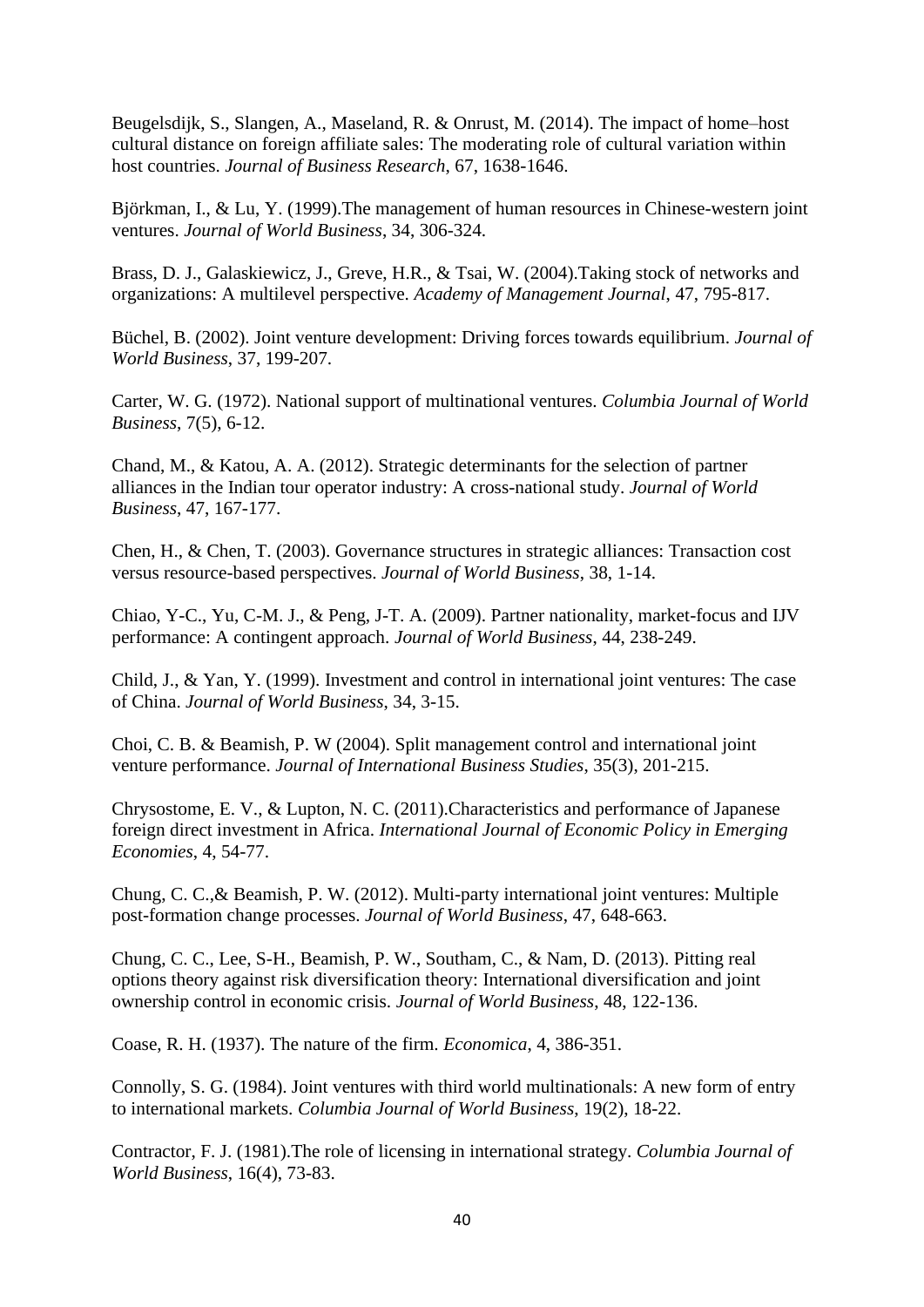Contractor, F. J. (1984). Strategies for structuring joint ventures: A negotiations planning paradigm. *Columbia Journal of World Business*, 19(2), 30-39.

Contractor, F. J., & Woodley, J. A. (2015). How the alliance pie is split: Value appropriation by each partner in cross-border technology transfer alliances. *Journal of World Business*, in press.

Cui, L., & Jiang, F. (2009). FDI entry mode choice of Chinese firms: A strategic behavior perspective. *Journal of World Business*, 44, 434-444.

Cullen, J. B., Johnson, J. L., & Sakano, T. (2000). Success through commitment and trust: The soft side of strategic alliance management. *Journal of World Business*, 35, 223-240.

Dacin, M. T., Hitt, M. A., & Levitas, E. (1997).Selecting partners for successful international alliances: Examination of U.S. and Korean firms. *Journal of World Business*, 32, 3-16.

Dai, L., Eden, L., & Beamish, P. W. (2103). Place, space, and geographical exposure: Foreign subsidiary survival in conflict zones. *Journal of International Business Studies*, 44, 554-578.

Dean, R. (1988). Updating Soviet joint venture law and practice. *Columbia Journal of World Business*, 23(2), 53-59.

Demirbag, M., Tatoglu, E., & Glaister, K. W. (2009). Equity-based entry modes of emerging country multinationals: Lessons from Turkey. *Journal of World Business*, 44, 445-462.

Dickie, R. (1981). An examination of equity sharing policies: What causes them to fail-and succeed? *Columbia Journal of World Business*, 16(2), 88-96.

DiMaggio, P., & Powell, W. (1983). The iron cage revisited: Institutional isomorphism and collective rationality in organizational fields. *American Sociological Review*, 48, 147-160.

Donaghue, H. P. (1973). Control Data's joint venture in Romania. *Columbia Journal of World Business*, 8(4), 83-89.

Dunning, J. H. (1998). Location and the multinational enterprise: A neglected factor? *Journal of International Business Studies*, 29(1), 45-66.

Eiteman, D. K. (1990). American executives' perceptions of negotiating joint ventures with the People's Republic of China: Lessons learned. *Columbia Journal of World Business*, 25(4), 59-67.

Elenkov, D. S. (1995).Russian aerospace MNCs in global competition. *Columbia Journal of World Business*, 30(2), 66-78.

Evangelista, F., & Hau, L. N. (2009). Organizational context and knowledge acquisition in IJVs: An empirical study. *Journal of World Business*, 44, 63-73.

Figueiredo, P. N. (2011). The role of dual embeddedness in the innovative performance of MNE subsidiaries: Evidence from Brazil. *Journal of Management Studies*, 48, 417-440.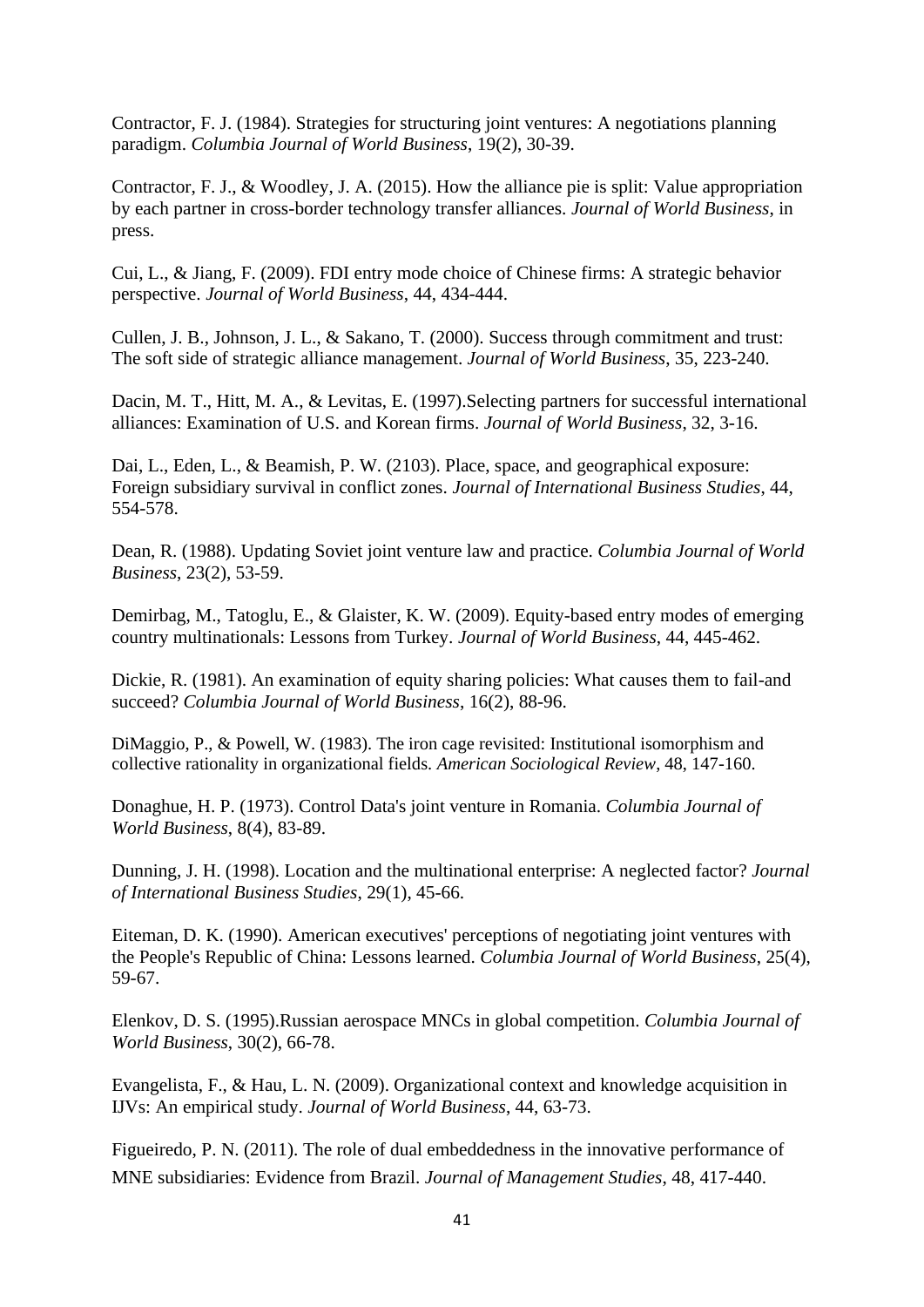Franko, L. C. (1971). Joint venture divorce in the multinational company. *Columbia Journal of World Business*, 6(3), 13-22.

Franko, L. G. (1987). New forms of investment in developing countries by US companies: A five industry comparison. *Columbia Journal of World Business*, 22(2), 39-56.

Friedmann, W. G. (1972). The contractual joint venture. *Columbia Journal of World Business*, 7(1), 57-63.

George, G. (2014). From the editors: Rethinking management scholarship. *Academy of Management Journal*, 57: 1-6.

Gillespie, K. & Teegen, H. J. (1995). Market liberalization and international alliance formation: The Mexican paradigm. *Columbia Journal of World Business*, 30(4), 58-69.

Goerzen, A., Asmussen, C. G., & Nielsen, B. B. (2013).Global cities and multinational enterprise location strategy. *Journal of International Business Studies*, 44, 427-450.

Gomes, E., Cohen, M., & Mellahi, K. (2011). When two African cultures collide: A study of interactions between managers in a strategic alliance between two African organizations. *Journal of World Business*, 46, 5-12.

Gomes-Casseres, B. (1987). Joint venture instability: Is it a problem? *Columbia Journal of World Business*, 22(2), 97-102.

Gulati, R. (1998). Alliances and networks. *Strategic Management Journal*, 19, 293-317.

Gullander, S. (1976).Joint ventures and corporate strategy. *Columbia Journal of World Business*, 11(1), 104-114.

Haahti, A., Madupu, V., Yavas, U., & Babakus, E. (2005). Cooperative strategy, knowledge intensity and export performance of small and medium sized enterprises. *Journal of World Business*, 40, 124-138.

Haigh, R. (1992). Building a strategic alliance. *Columbia Journal of World Business*, 27(1), 60-74.

Harrigan, K. R. (1984). Joint ventures and global strategies. *Columbia Journal of World Business*, 19(2), 7-16.

Harrigan, K. R. (1987). Strategic alliances: Their new role in global competition. *Columbia Journal of World Business*, 22(2), 67-69.

Healey, N. M. (1994). The transition economies of central and Eastern Europe. *Columbia Journal of World Business*, 29(1), 62-70.

Hearn, B. (2015). Institutional influences on board composition of international joint venture firms listing on emerging stock exchanges: Evidence from Africa. *Journal of World Business*, 50, 205-219.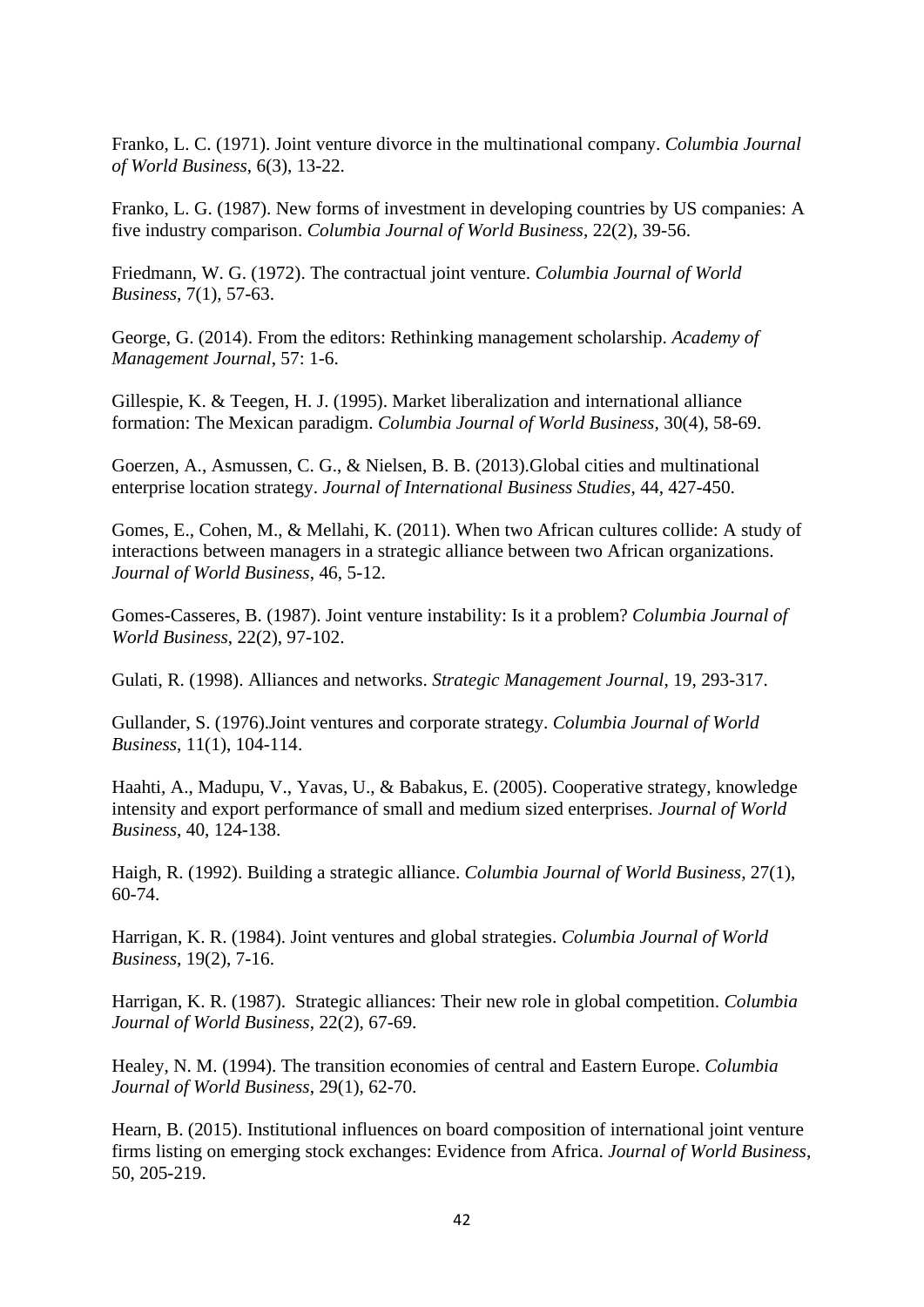Hendryx, S. R. (1986). Implementation of a technology transfer joint venture in the People's Republic of China: A management perspective. *Columbia Journal of World Business*, 21(1), 57-66.

Hitt, M. A., Beamish, P. W., Jackson, S. E., & Mathieu, J. E. (2007).Building theoretical and empirical bridges across levels: Multilevel research in management. *Academy of Management Journal*, 50, 1385-1399.

Holt, J. B. (1973). New roles for western multinationals in Eastern Europe. *Columbia Journal of World Business*, 8(3), 131-139.

Holt, J. B. (1977). Industrial cooperation in Eastern Europe: Strategies of U.S. agricultural and construction equipment companies. *Columbia Journal of World Business*, 12(1), 80-89.

Hoon-Halbauer, S. K. (1999). Managing relationships within Sino-foreign joint ventures. *Journal of World Business*, 34, 344-371.

Hsueh, T., & Woo, T. (1986). US direct investment in Hong Kong: The present situation and prospects. *Columbia Journal of World Business*, 21(1), 75-85.

Jenkins, G. (1995). Investment funds in Cuba. *Columbia Journal of World Business*, 30(1), 42-48.

Jiang, X. & Li, Y. (2008). The relationship between organizational learning and firms' financial performance in strategic alliances: A contingency approach. *Journal of World Business*, 43, 365-379

Kaufmann, J. B., & O'Neill, H. M. (2007). Do culturally distant partners choose different types of joint ventures? *Journal of World Business*, 42, 435-448.

Kaynak, E., & Dalgic, T. (1991). Internationalization of Turkish construction companies. *Columbia Journal of World Business*, 26(4), 60-75.

Killing, P. (1980). Technology acquisition: License agreement or joint venture. *Columbia Journal of World Business*, 15(3), 38-46.

Kistruck, G. M. and Beamish, P. W. (2010). The Interplay of form, structure and embeddedness in social intrapreneurship. *Entrepreneurship Theory and Practice*, 34, 735- 761.

Kotabe, M., Teegen, H., Aulakh, P. S., Santillan-Salgado, R. J. & Greene, W. (2000). Strategic alliances in emerging Latin America. *Journal of World Business*, 35, 114-132.

Kühne, R. (1976). Co-determination: A statutory re-structuring of the organization. *Columbia Journal of World Business*, 11(2), 17-25.

Lang, E.M. (1968). Small business venture abroad. *Columbia Journal of World Business*, 3(6), 87-91.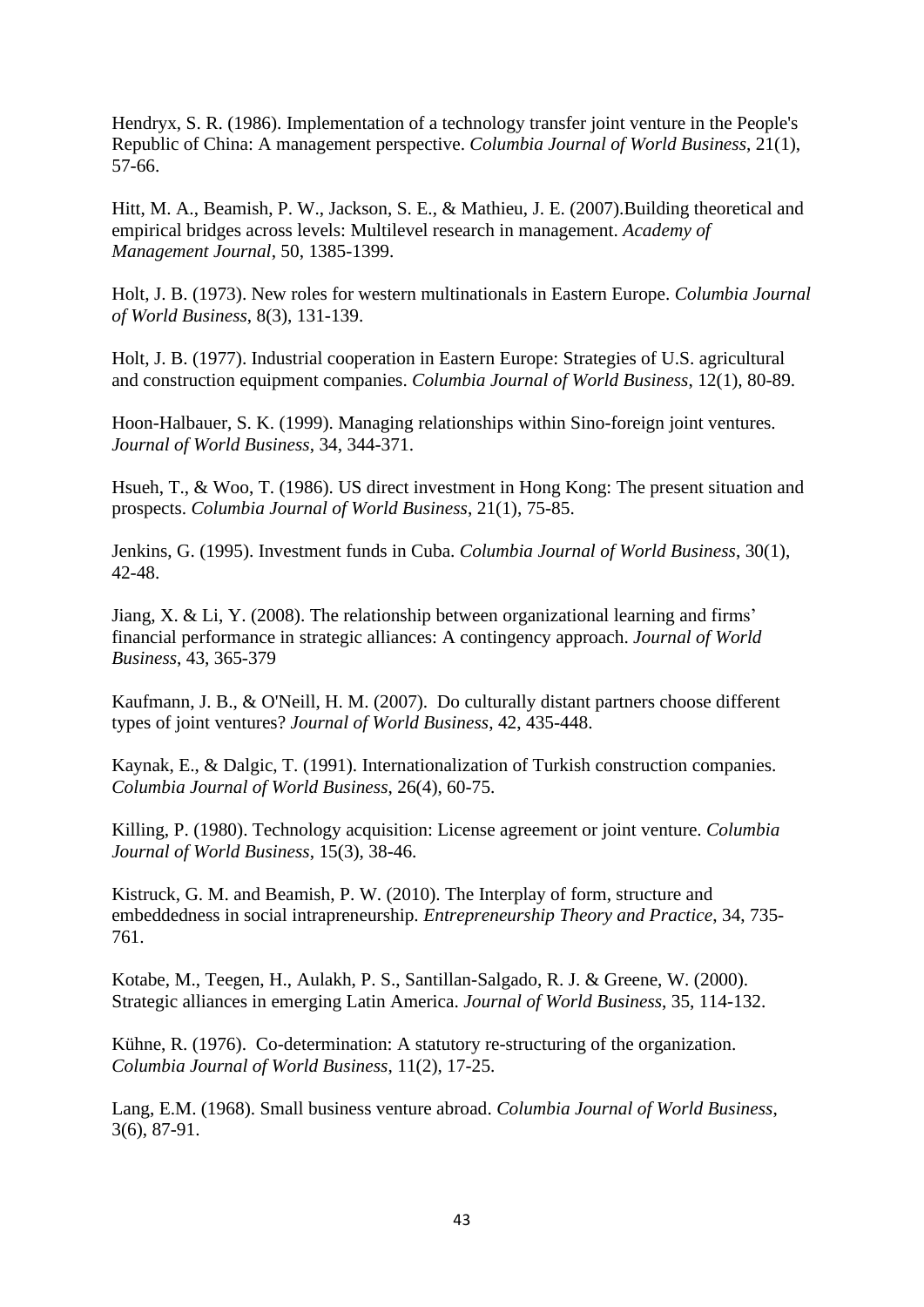Laurita, T., & McGloin, M. (1988). US-Soviet joint ventures: Current status and prospects. *Columbia Journal of World Business*, 23(2), 43-51.

Lei, D., Slocum Jr., J. W., & Pitts, R. A. (1997).Building cooperative advantage: Managing strategic alliances to promote organizational learning. *Journal of World Business*, 32, 203- 223.

Li, C., & Parboteeah, K. P. (2015-forthcoming). The effect of culture on the responsiveness of firms to mimetic forces: Imitative foreign joint venture entries in to China. *Journal of World Business*, article in press.

Li, J., Xin, K. R., Tsui, A., & Hambrick, D. C. (1999). Building effective international joint venture leadership teams in China. *Journal of World Business*, 34, 52-68.

Li, J., & Zhou, Z. (2008). Dual-edged tools of trade: How international joint ventures help and hinder capability building of Chinese firms. *Journal of World Business*, 43, 463-474.

Lin, X. H., & Wang, C. L. (2008). Enforcement and performance: The role of ownership, legalism and trust in international joint ventures. *Journal of World Business*, 43, 340-351.

Liu, C., Ghauri, P. N., & Sinkovics, R. R. (2010). Understanding the impact of relational capital and organizational learning on alliance outcomes. *Journal of World Business*, 45, 237- 249.

Lorange, P., & Probst, G. (1987). Joint ventures as self-organizing systems: A key to successful joint venture design and implementation. *Columbia Journal of World Business*, 22(2), 71-77.

Luo, Y. (1998). Joint venture success in China: How should we select a good partner? *Journal of World Business*, 33, 145-166.

Luo, Y. (2009). Are we on the same page? Justice agreement in international joint ventures. *Journal of World Business*, 44, 383-396.

Lyles, M. A. (1987). Common mistakes of joint venture experienced firms. *Columbia Journal of World Business*, 22(2), 79-85.

Maggs, P.B. (1988). Joint enterprises in relation to soviet banking and finance law. *Columbia Journal of World Business*, 23(2), 13-23.

Makino, S., Beamish, P. W., & Zhao, N. B. (2004). The characteristics and performance of Japanese FDI in less developed and developed countries. *Journal of World Business*, 39, 377- 382.

McGaughy, S. L., Liesch, P. W., & Poulson, D. (2000). An unconventional approach to intellectual property protection: The case of an Australian firm transferring shipbuilding technologies to China. *Journal of World Business*, 35, 1-20.

Merchant, H. (2005). The structure–performance relationship in international joint ventures: A comparative analysis. *Journal of World Business*, 40, 41-56.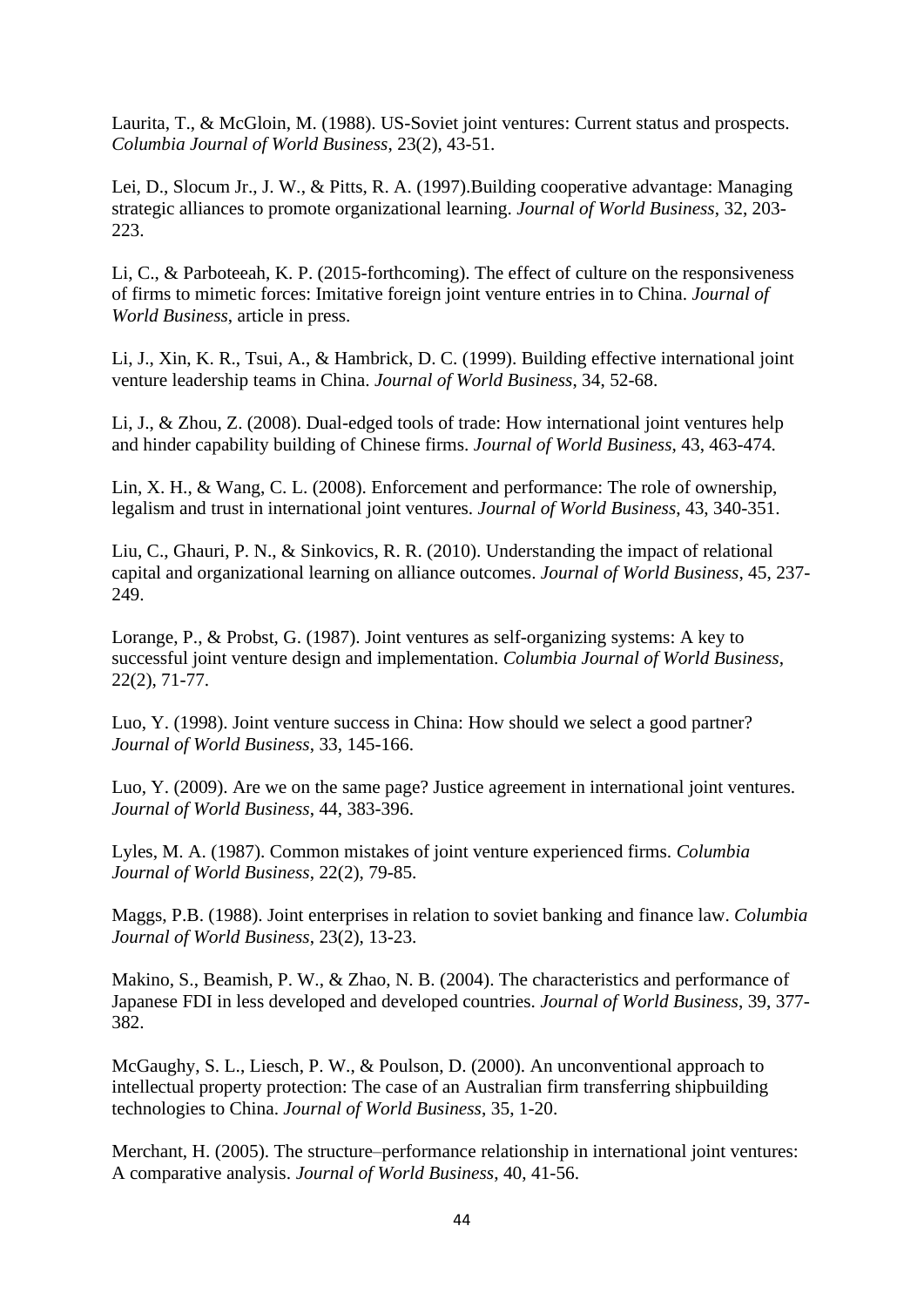Meschi, P. & Cheng, L. T.W. (2002).Stock price reactions to Sino-European joint ventures. *Journal of World Business*, 37, 119-126.

Meynen, J., Friedmann, W., & Weg, K. (1966). Joint ventures revisited. *Columbia Journal of World Business*, 1(2), 19-29.

Mihailova, I. (2015). Outcomes of learning through JVs for local parent firms in transition economies: Evidence from Russia. *Journal of World Business*, 50, 220-233.

Miller, E.B., & Surovell, P. (1988). Co-production in the USSR: Joint production without joint ventures. *Columbia Journal of World Business*, 23(2), 61-66.

Mogi, Y. (1996). Joint venturing in Taiwan. *Columbia Journal of World Business*, 31(2), 54- 59.

Mohr, A. T. (2006). A multiple constituency approach to IJV performance measurement. *Journal of World Business*, 41, 247-260.

Moxon, R. W., & Geringer, J.M. (1985). Multinational ventures in the commercial aircraft industry. *Columbia Journal of World Business*, 20(2), 55-62.

Nigh, D., & Smith, K. D. (1989). The new US joint ventures in the USSR: Assessment and management of political risk. *Columbia Journal of World Business*, 24(2), 39-44.

Nigh, D., Walters, P., & Kuhlman, J. A. (1990). US-USSR joint ventures: An examination of the early entrants. *Columbia Journal of World Business*, 25(4), 20-27.

O'Reilly, A. J. F. (1988). Establishing successful joint ventures in developing nations: A CEO's perspective. *Columbia Journal of World Business*, 23(1), 65-71.

Osborn, R. N., & Baughn, C. C. (1987). New patterns in the formation of US/Japanese cooperative ventures: The role of technology. *Columbia Journal of World Business*, 22(2), 57-65.

Pak, Y. S., Ra, W., & Lee, J. M. (2015). An integrated multi-stage model of knowledge management in international joint ventures: Identifying a trigger for knowledge exploration and knowledge harvest. *Journal of World Business*, 50, 180-191.

Parkhe, A. (1998). Building trust in international alliances. *Journal of World Business*, 33, 417-437.

Parkhe, A. (1998). Understanding trust in international alliances. *Journal of World Business*, 33, 219-240.

Peng, G., & Beamish, P. W. (2014). MNC subsidiary size and expatriate control: Resourcedependence and learning perspectives. *Journal of World Business*, 49, 51-62.

Penrose E. T. (1959). *The Theory of the Growth of the Firm,* New York: Wiley.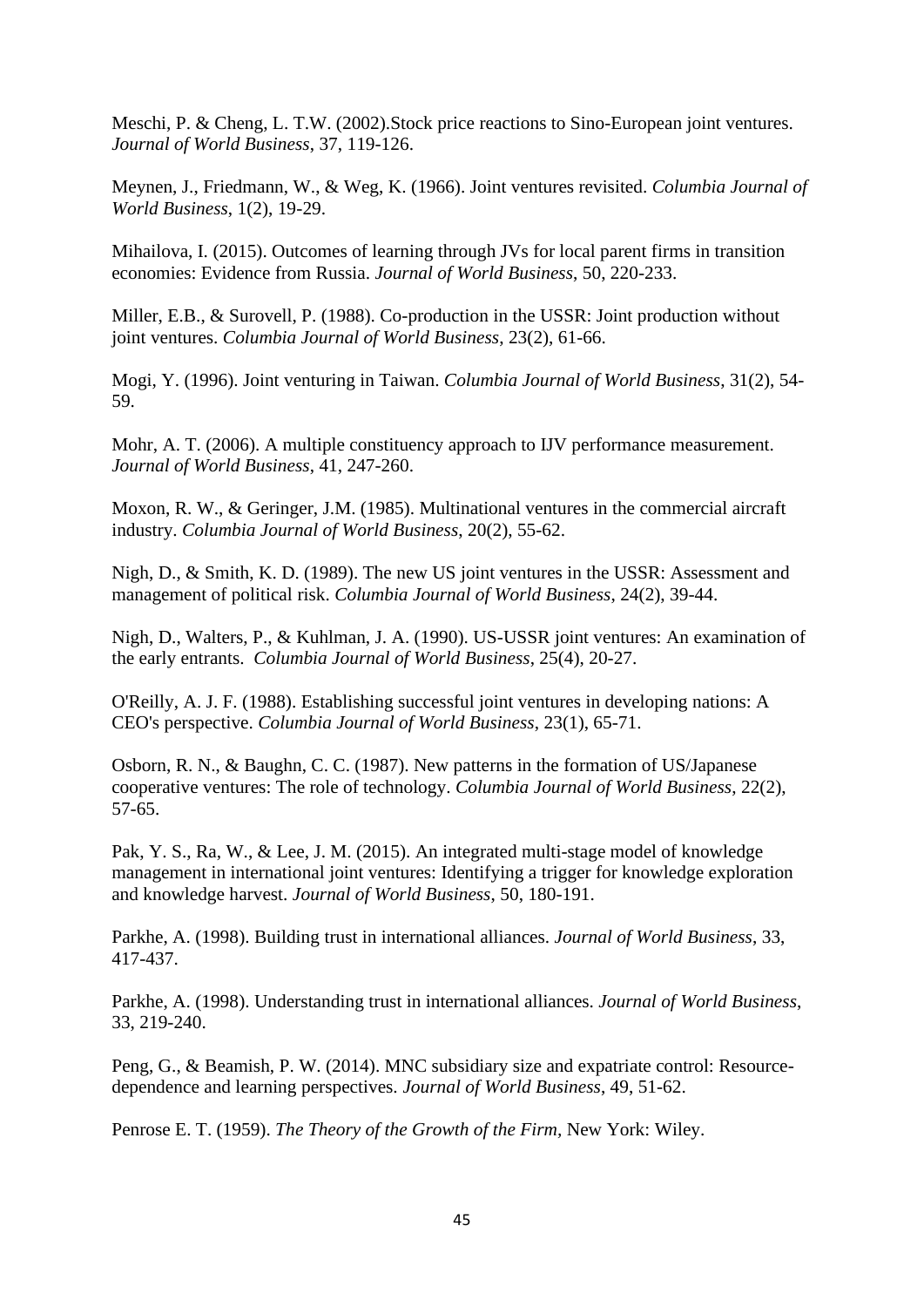Pfeffer, J., & Salancik, G. R. (1978). *The External Control of Organizations*, Stanford University Press: Stanford, CA.

Pollitte, W. A., Miller, J. C., & Yaprak, A. (2015). Returns to US firms from strategic alliances in China: A knowledge-based view. *Journal of World Business*, 50, 144-148.

Pondy, L. R. (1967). Organizational conflict: Concepts and models. *Administrative Science Quarterly,* 12, 296-320.

Rangan, U. S. & Yoshino, M. Y. (1996).Forging alliances: A guide to top management. *Columbia Journal of World Business*, 31(3), 6-13.

Reynolds, J.I. (1984). The 'pinched shoe' effect of international joint ventures. *Columbia Journal of World Business*, 19(2), 23-29.

Rhodes, J. B. (1972). U.S. investment abroad: Who's going where, how and why. *Columbia Journal of World Business*, 7(4), 33-40.

Roehl, T. W., & Truitt, J. F. (1987). Stormy open marriages are better: Evidence from US, Japanese and French cooperative ventures in commercial aircraft. *Columbia Journal of World Business*, 22(2), 87-95.

Rumelt, R. P. (1984). Towards a strategic theory of the firm. In B. Lamb (Ed.), *Competitive Strategic Management* (pp. 556-570). Englewood Cliffs, NJ: Prentice-Hall.

Saghafi, M. M., & Davidson, C. (1989). The new age of global competition in the semiconductor industry: Enter the dragon. *Columbia Journal of World Business*, 24(4), 60- 70.

Schilling, M. A. (2009).Understanding the alliance data. *Strategic Management Journal*, 30: 233-260.

Sherr, A. B. (1988). Joint ventures in the USSR: Soviet and western interests with considerations for negotiations. *Columbia Journal of World Business*, 23(2), 25-41.

Sim, A. B., & Ali, Y. (1998). Performance of international joint ventures from developing and developed countries: An empirical study in a developing country context. *Journal of World Business*, 33, 357-377.

Starr, R. (1993). Structuring investments in the CIS. *Columbia Journal of World Business*, 28(3), 12-19.

Stewart, S., & Keown, C. F. (1989).Talking with the dragon: Negotiating in the People's Republic of China. *Columbia Journal of World Business*, 24(3), 68-72.

SyCip, W. (1996). Professional services in emerging Asian markets: The Indonesian case. *Columbia Journal of World Business*, 31(2), 60-65.

Székely, G., & Vera, O. (1991). What Mexico brings to the table. *Columbia Journal of World Business*, 26(2), 28-36.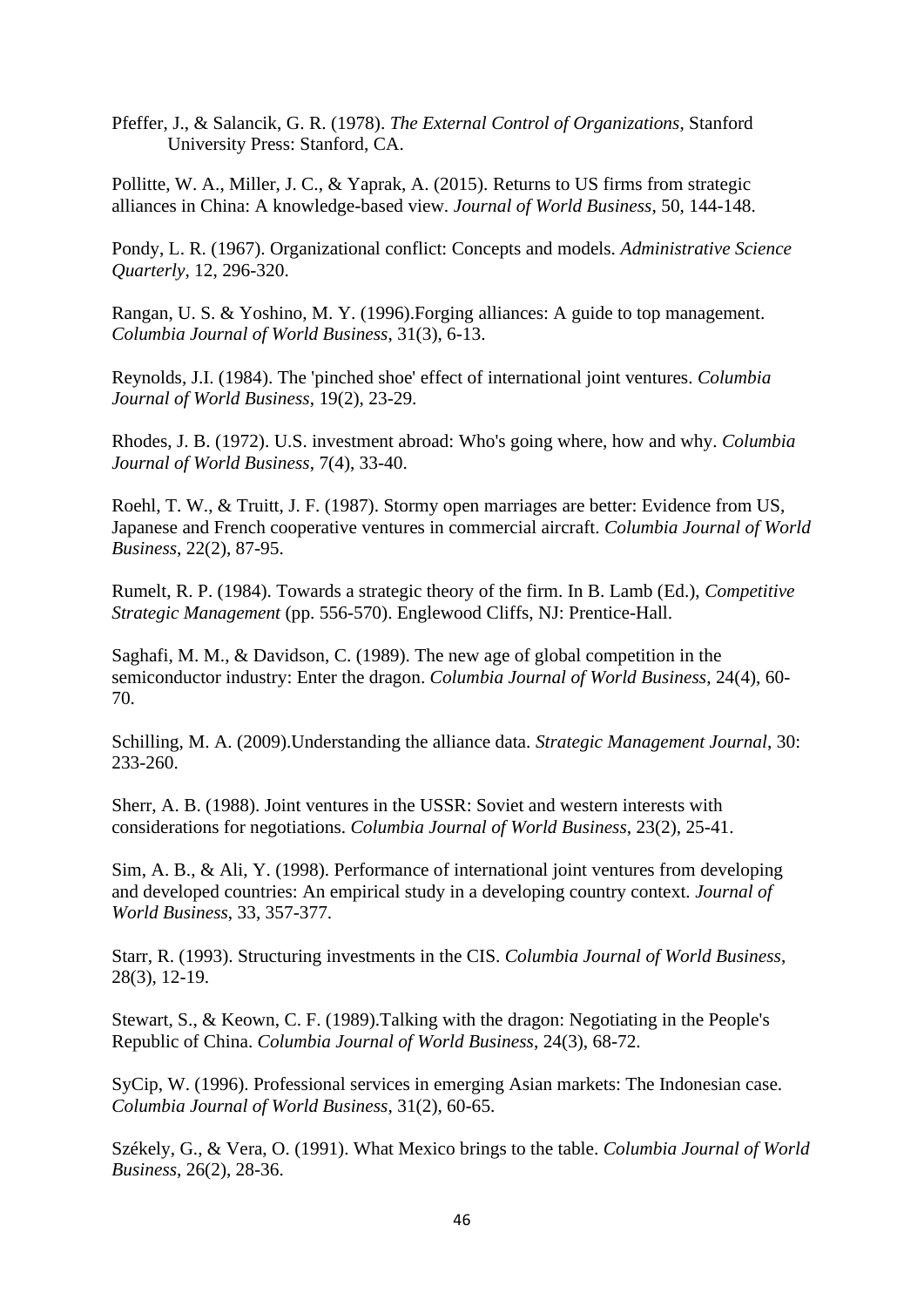Tang, J. & Rowe, W. G. (2012). The liability of closeness: Business relatedness and foreign subsidiary performance. *Journal of World Business*, 47, 288-296.

Tsang, E. W. K. (1999). A preliminary typology of learning in international strategic alliances. *Journal of World Business*, 34, 211-229.

Van Dam, A. (1974). A hearing aid. *Columbia Journal of World Business*, 9(4), 105-108.

Walsh, J. P., Wang, E., & Xin, K. R. (1999). Same bed, different dreams: Working relationships in Sino-American joint ventures. *Journal of World Business*, 34, 69-93.

Wang, P., Wee, C. H., & Koh, P. H. (1999).Establishing a successful Sino-foreign equity joint venture: The Singapore experience. *Journal of World Business*, 34, 287-305.

Weiss, S. E. (1987). Creating the GM-Toyota joint venture: A case in complex negotiation. *Columbia Journal of World Business*, 22(2), 23-37.

Weldon, E., & Vanhonacker, W. (1999). Operating a foreign-invested enterprise in China: Challenges for mangers and management researchers. *Journal of World Business*, 34, 94-107.

Wernerfelt, B. (1984). The resource-based view of the firm. *Strategic Management Journal*, 5(2), 171-180.

Wong, Y. T., Ngo, H. Y., Wong, C. S. (2006). Perceived organizational justice, trust, and OCB: A study of Chinese workers in joint ventures and state-owned enterprises. *Journal of World Business*, 41, 344-355.

Wright, M., Filatochev, I., Hoskisson, R. E., & Peng, M. W. (2005). Strategy research in emerging economies: Challenging the conventional wisdom. *Journal of Management Studies*, 42(1), 1-33.

Wright, R. W. (1979). Joint venture problems in Japan. *Columbia Journal of World Business*,14(1), 25-31.

Wright, R. W., & Russell, C. S. (1975). Joint ventures in developing countries: Realities and responses. *Columbia Journal of World Business*, 10(2), 74-80.

Xu, D., Pan, Y., Wu, C., & Yim, B. (2006).Performance of domestic and foreign-invested enterprises in China. *Journal of World Business*, 41, 261-274.

Zurawicki, L. (1975). The cooperation of the socialist state with the MNCs. *Columbia Journal of World Business*, 10(1), 109-115.